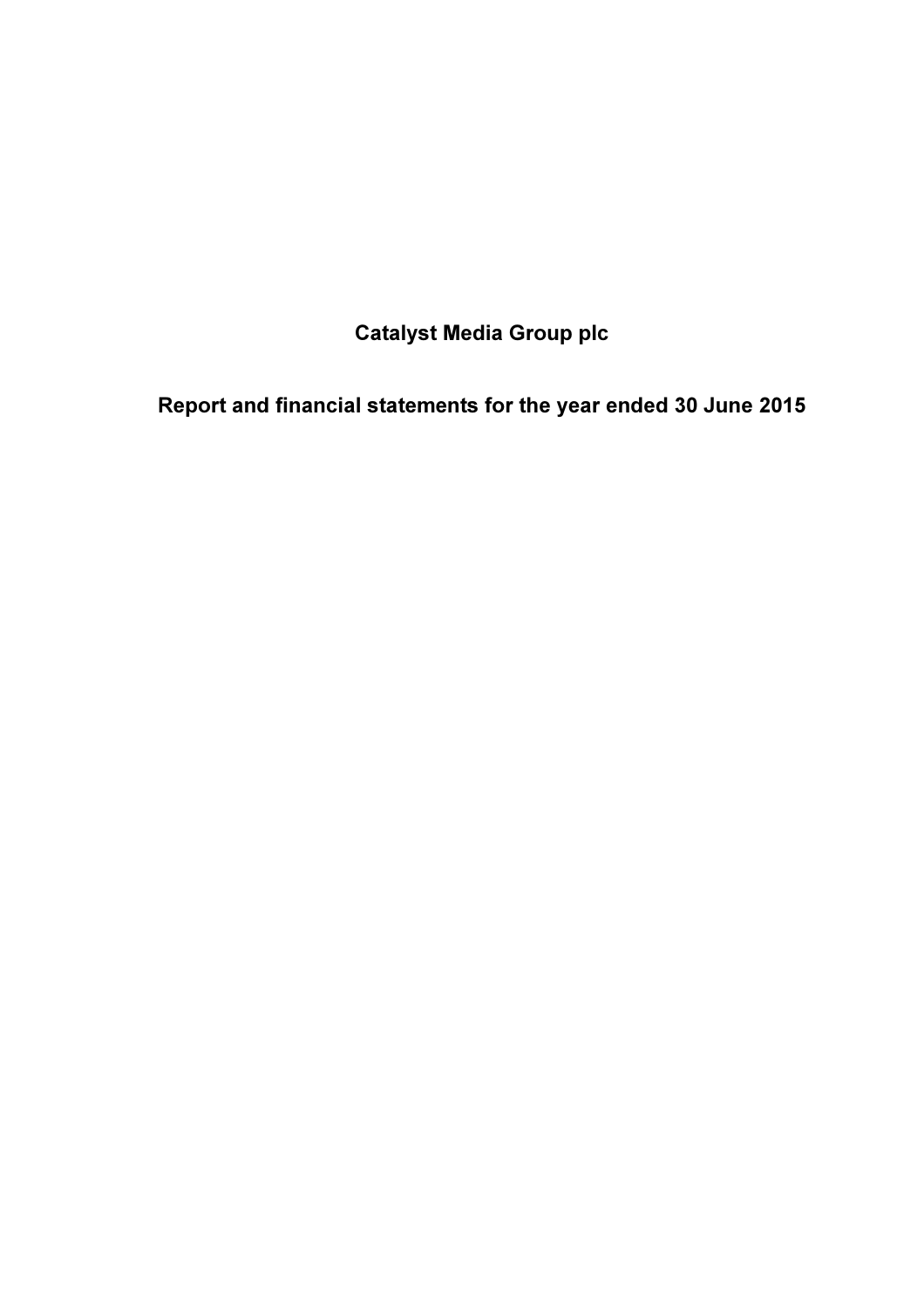#### CATALYST MEDIA GROUP PLC Report and financial statements for the year ended 30 June 2015 Contents

|                                                | Page:          |
|------------------------------------------------|----------------|
| Directors, Secretary and Advisors              | $\overline{2}$ |
| Chairman's statement                           | 3              |
| Strategic report                               | $\overline{7}$ |
| Directors' report                              | 9              |
| Independent auditors' report                   | 12             |
| Consolidated statement of comprehensive income | 14             |
| Consolidated statement of financial position   | 15             |
| Consolidated statement of cash flows           | 16             |
| Company statement of financial position        | 17             |
| Company statement of cash flows                | 18             |
| Notes to the financial statements              | 19             |
| Consolidated statement of changes in equity    | 37             |
| Company statement of changes in equity         | 39             |
| Notice of Annual General Meeting               | 41             |
| Form of Proxy                                  | 44             |

\_\_\_\_\_\_\_\_\_\_\_\_\_\_\_\_\_\_\_\_\_\_\_\_\_\_\_\_\_\_\_\_\_\_\_\_\_\_\_\_\_\_\_\_\_\_\_\_\_\_\_\_\_\_\_\_\_\_\_\_\_\_\_\_\_\_\_\_\_\_\_\_\_\_\_\_\_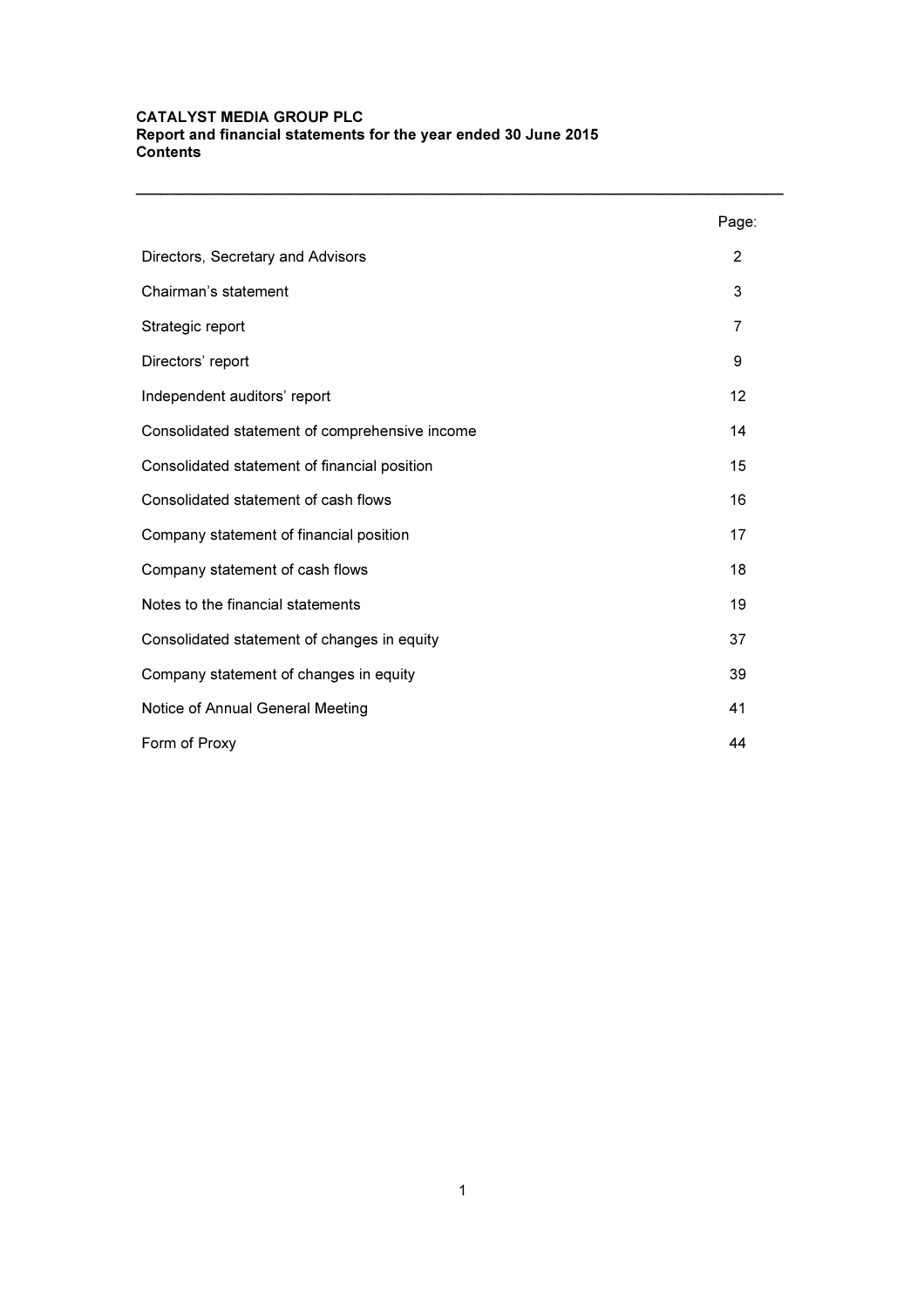#### CATALYST MEDIA GROUP PLC Report and financial statements for the year ended 30 June 2015 Directors, Secretary and Advisors

#### **Directors**

Michael Rosenberg OBE Chairman Mark Hawtin Non-executive Director Melvin Lawson Non-executive Director

Christopher Mills **Non-executive Director** 

\_\_\_\_\_\_\_\_\_\_\_\_\_\_\_\_\_\_\_\_\_\_\_\_\_\_\_\_\_\_\_\_\_\_\_\_\_\_\_\_\_\_\_\_\_\_\_\_\_\_\_\_\_\_\_\_\_\_\_\_\_\_\_\_\_\_\_\_\_\_\_\_\_\_\_\_\_

Secretary Registered office and Company registration number

CETC (Nominees) Limited Quadrant House Quadrant House<br>
4 Thomas More Square<br>
4 Thomas More Square<br>
4 Thomas More Square<br>
1990 - Condon E1W 1YW 4 Thomas More Square London E1W 1YW

Registration number: 03955206

#### **Solicitors**

Bircham Dyson Bell 50 Broadway London SW1H 0BL

#### Nominated Adviser & Broker Registrars

Strand Hanson Limited **Neville Registrars**<br>
26 Mount Row **Neville House** London W1K 3SQ

#### Auditors

UHY Hacker Young Quadrant House 4 Thomas More Square London E1W 1YW

#### Bankers

National Westminster Bank Plc Hammersmith Branch 22 Kings Mall London W6 0QD

Neville House<br>18 Laurel Lane Halesowen West Midlands B63 3DA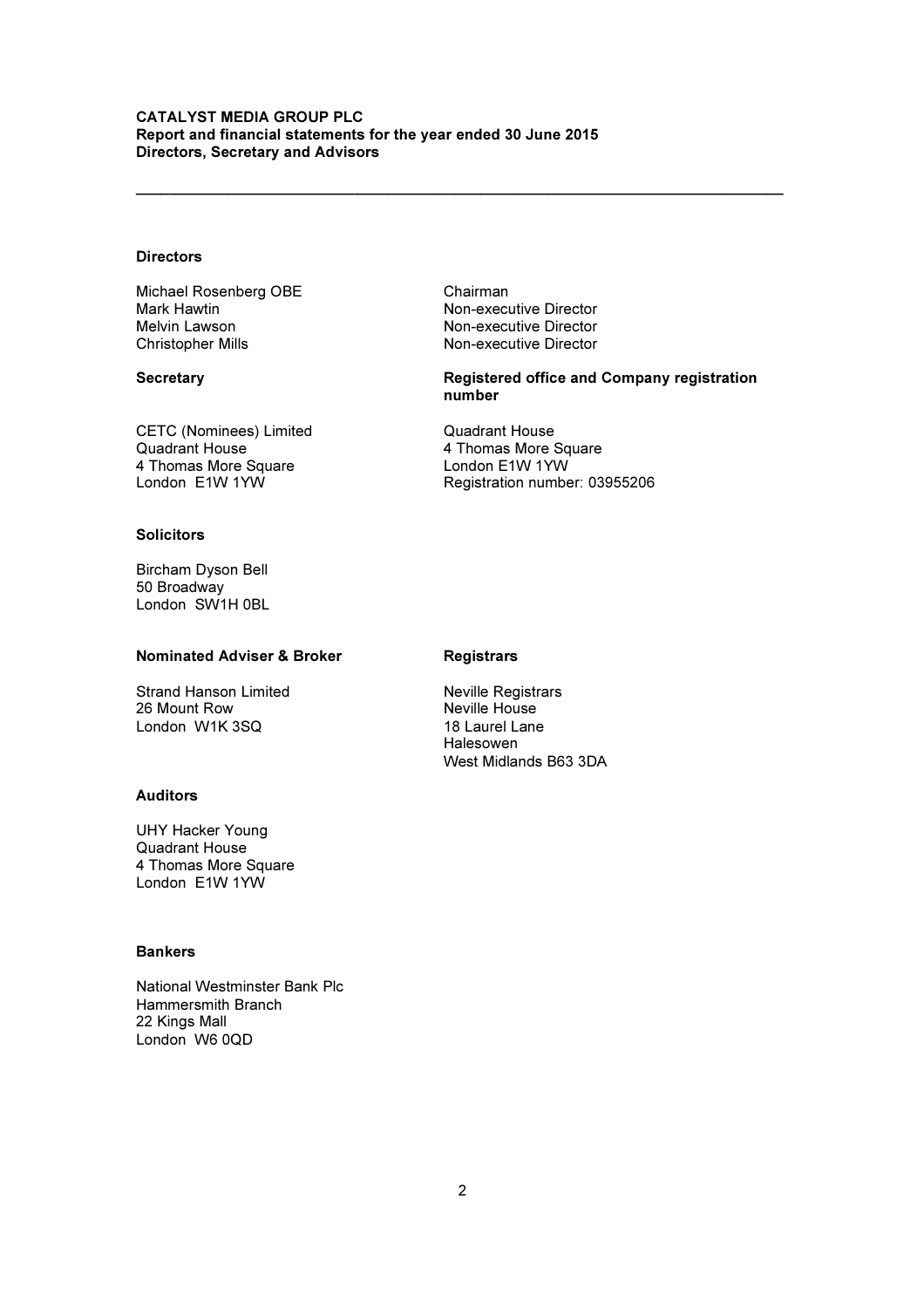#### CATALYST MEDIA GROUP PLC Report and financial statements for the year ended 30 June 2015 Chairman's statement

I am pleased to present the results for Catalyst Media Group Plc (CMG) for the year ended 30 June 2015, which incorporates our share of profits for Satellite Information Services (Holdings) Ltd (SIS) in which CMG has a 20.54% interest.

\_\_\_\_\_\_\_\_\_\_\_\_\_\_\_\_\_\_\_\_\_\_\_\_\_\_\_\_\_\_\_\_\_\_\_\_\_\_\_\_\_\_\_\_\_\_\_\_\_\_\_\_\_\_\_\_\_\_\_\_\_\_\_\_\_\_\_\_\_\_\_\_\_\_\_\_\_

After taking account of CMG's share in the profits of SIS for its year ended 31 March 2015 of £4.4 million (2014: £1.3 million), CMG recorded a profit before taxation of £1.4 million, following an impairment charge of £2.8 million (2014: loss of £3.0 million following a £4.2 million impairment charge). Net Assets at the year end were £25.0 million (98.4p per share) (2014: £25.5 million (92.3p per share)).

The main asset of CMG continues to be the 20.54% share in SIS. CMG equity accounts for its share in the profits of SIS. For the year ended 31 March 2015, SIS had revenues of £229.0 million (2014: £253.8 million) of which £207.3 million were derived from Betting Services (2014: £198.2 million) and £21.7 million from SIS LIVE Services (2014: £55.6 million). The total operating profit for SIS was £25.9 million (2014: £24.2 million). Profits after exceptionals and taxation were £21.4 million (2014: £6.9 million). The share attributable to CMG after tax was £4.4 million (2014: £1.3 million). SIS's Net Cash inflow for the period was £37.8 million (2014: £50.2 million) from operating activities. SIS's operating profit margin<sup>(1)</sup> increased slightly to 11.1% compared to 10.3% (restated) for the previous year.

 $(1)$  SIS's operating profit margin is the ratio of SIS's operating profit (total operating profit before exceptional items and share of associate and joint venture) to revenues expressed as a percentage.

#### Review of CMG's investment in SIS

SIS's management expects revenues for its financial year to 31 March 2016 to be of a similar magnitude to 2015 but with operating profit being lower due to three main factors; costs associated with the restructure of the betting business to a more efficient model, the diversification into the digital sector which is a drain on profits at this stage of the development cycle and a reduced contribution from joint ventures following the sale of SIS's interest in Dock 10 in August 2015. The current media rights deals have largely included a partial advance payment element resulting in a robust cash generative business through to March 2018 and the commencement of the new rights contract announced in September 2015 between SIS and Racecourse Media Group (RMG).

The board of CMG ('Board') has reviewed the value of its interest in SIS in the light of the comments from SIS and has also discussed the various scenarios that may impact the business of SIS over the next few years, including in particular the new arrangements with RMG. With the positive cash flow predicted over the next three years from existing activities and taking account, inter alia, of the present net asset value of SIS, the Board has concluded to maintain the value of its investment at £25m. Accordingly, as detailed in note 1 to the financial statements, following CMG's share of SIS's profits in 2015, this has resulted in an impairment of its investment in SIS of £2.8 million.

#### SIS Betting

The services to the betting industry are supported in the main by fixed term media contracts which include horse racing and dog track racing. A large proportion of the media portfolio expires between 2017 and 2020. In September 2015 SIS and RMG announced a new five year deal for the provision of pictures and data from all of RMG's fixtures, which accounts for a significant proportion of all racing in the UK, to bookmakers to commence in April 2018 and run till 2023.

This agreement will ensure that SIS will continue to be an important provider of UK horseracing media and data to the retail betting industry well beyond 2018, when the majority of the present rights are due to expire. Under the agreement, RMG will maintain responsibility for collecting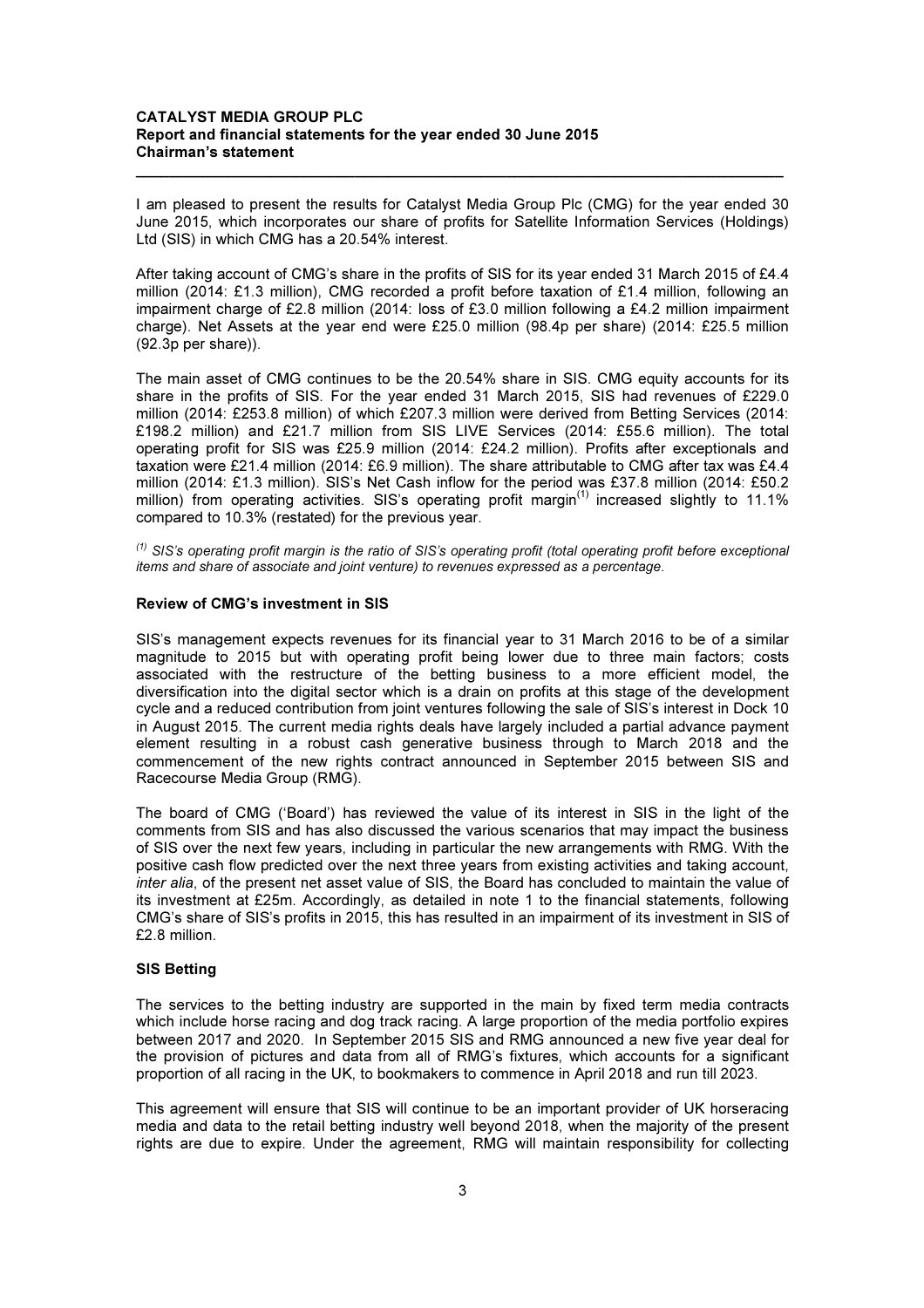#### CATALYST MEDIA GROUP PLC Report and financial statements for the year ended 30 June 2015 Chairman's statement

pictures and data from RMG's production facility in Ealing, West London and will make it available to major bookmakers for inclusion in their in house channels, the majority of which are produced by SIS. In addition the pictures and data will be included in an SIS produced channel for bookmakers who currently rely on the SIS FACTS channel.

\_\_\_\_\_\_\_\_\_\_\_\_\_\_\_\_\_\_\_\_\_\_\_\_\_\_\_\_\_\_\_\_\_\_\_\_\_\_\_\_\_\_\_\_\_\_\_\_\_\_\_\_\_\_\_\_\_\_\_\_\_\_\_\_\_\_\_\_\_\_\_\_\_\_\_\_\_

While this arrangement ensures continuity for the business for the foreseeable future it will significantly change the financial model for this division of the business. The board of SIS expects the business to continue to generate significant profits and cash up to 2018 but this is dependent, inter alia, on renewal of existing customer contracts in a time of significant uncertainty in the retail betting market. After 2018, the contribution from racing revenues can be expected to fall substantially from current levels. Other sources of revenues may arise but are not capable of being predicted at this stage.

SIS Management is pleased that it has reached a media rights agreement with RMG and confirms that all conditions necessary to make the contract binding on all parties have now been satisfied. UK horseracing is a very important part of SIS's product offering and this agreement clearly signals to both customers and other rights holders, that SIS will maintain its position in the supply chain of media and data from sporting events for use by bookmakers for the foreseeable future. SIS management remain focussed on developing more efficient commercial models, such as those implemented with RMG, that will be attractive to both rights holders and customers. While such arrangements are likely to generate less profit, they expect the low risk, open and collaborative nature of the arrangements to be very effective in aiding SIS to renew existing arrangements, sustaining its position in retail and also assisting SIS to succeed in the growing digital market.

The retail betting market in SIS's core market of UK and Ireland remains under commercial, regulatory and social pressure with the prospect of market consolidation and shop closures remaining likely. This represents a significant risk to future financial performance because SIS's cost base is largely fixed and the income stream variable according to the number of shops buying SIS's products. Although new commercial arrangements will gradually address this as current rights expire, SIS's management is also undertaking ambitious internal changes to drive cost out of the business and to increase efficiency. These measures include the outsourcing of non-core activities, such as field engineering work, and the automation of business processes across the business. The complete programme of business improvements is scheduled to take approximately two years to complete.

#### Greyhound Racing

SIS's management has recently renewed its rights agreement for two of the premier greyhound tracks (Hove and Romford), which is a significant step towards retaining a strong greyhound product for SIS customers for the foreseeable future.

#### SIS LIVE

SIS's management has recently achieved the internal separation of its subsidiary SIS LIVE, which focusses on critical connectivity solutions for the broadcasting industry. SIS LIVE provided connectivity for all matches in the 2015 Rugby World Cup, using a combination of fibre and satellite connectivity solutions. The successful completion of this contract for ITV clearly demonstrates SIS LIVE's capabilities and is expected to lead to further successes in this market. SIS LIVE is also undergoing a programme of efficiency improvements cost reductions while continuing to pursue commercial success in new areas of business such as the development and sale of satellite communications hardware.

SIS LIVE's revenues for the year ended 31 March 2015 decreased following the closure of SIS's Outside Broadcast Division, which accounted for a significant proportion of SIS LIVE's revenues, in 2014.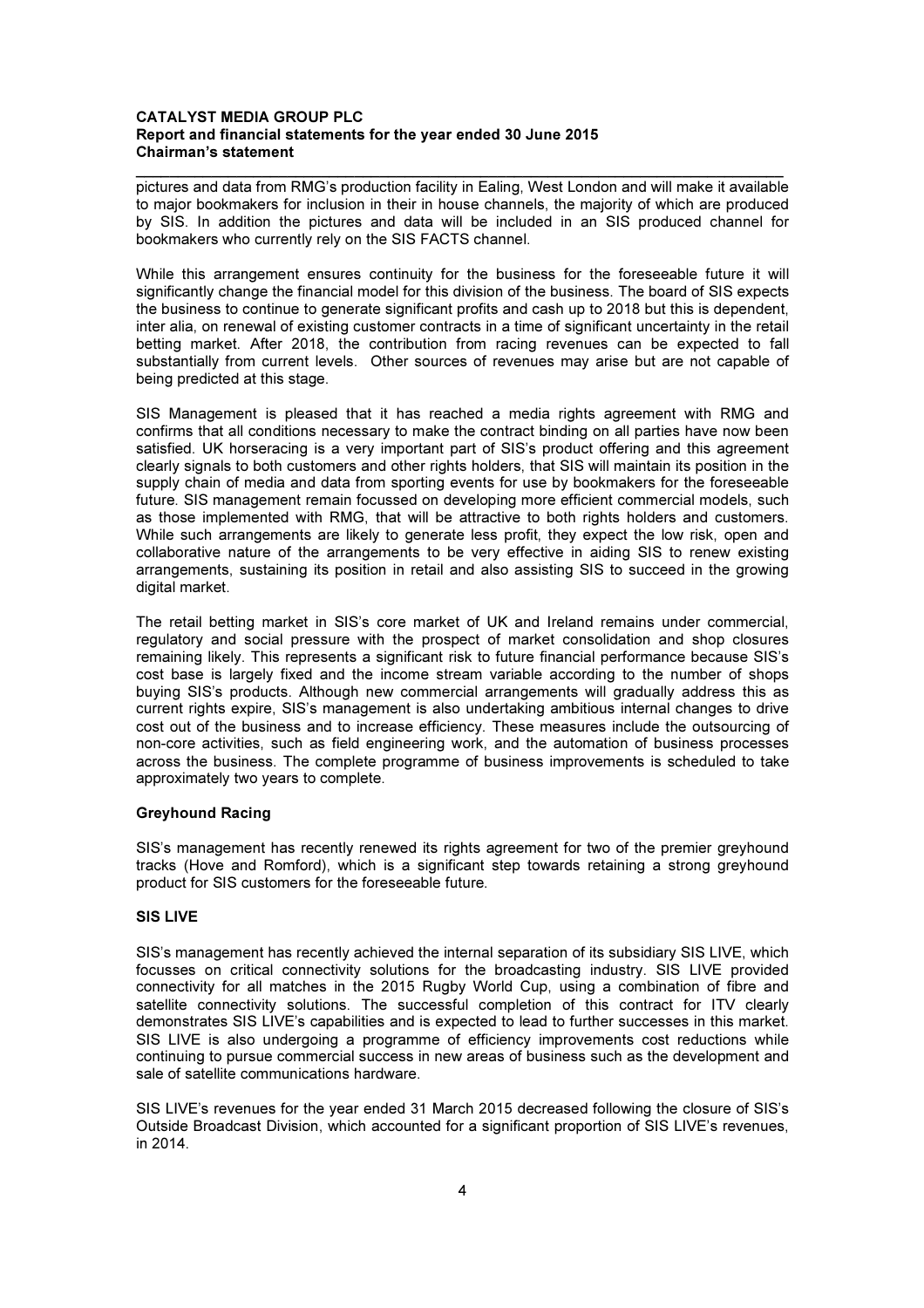#### India

As has been previously reported, significant payments due to SIS LIVE arising from a contract for television production at the 2010 Commonwealth Games (CWG) in India are in dispute. Arbitration proceedings have started to recover the outstanding payment.

\_\_\_\_\_\_\_\_\_\_\_\_\_\_\_\_\_\_\_\_\_\_\_\_\_\_\_\_\_\_\_\_\_\_\_\_\_\_\_\_\_\_\_\_\_\_\_\_\_\_\_\_\_\_\_\_\_\_\_\_\_\_\_\_\_\_\_\_\_\_\_\_\_\_\_\_\_

SIS LIVE received a draft assessment in March 2014 from the Indian tax authorities in relation to financial year ended 31 March 2011. On the advice of its lawyers and tax advisors it has commenced appeal proceedings through the Dispute Resolution Panel (DRP) of the Indian Tax Authority.

The net effect of claims and counterclaims, including the tax claim, is not expected to be material.

#### **SIS Results**

The results of SIS for the year ended 31 March 2015 are as follows:

|                                                                        | 31 March 2015<br>£'000 | 31 March 2014<br>Restated*<br>£'000 |
|------------------------------------------------------------------------|------------------------|-------------------------------------|
| Revenue                                                                | 229,035                | 253,446                             |
| Operating expenses                                                     | (203, 612)             | (229, 959)                          |
| Operating profit before exceptional items<br><b>Exceptional items</b>  | 25,493<br>(70)         | 26,193<br>(2,706)                   |
| Operating profit<br>Share of operating profit/(loss) of joint venture: | 25,423                 | 23,487                              |
| joint venture<br>associate                                             | 442                    | 475<br>(40)                         |
| Total operating profit<br>Profit / (Loss) on the managed wind down of  | 25,865                 | 23,922                              |
| business<br>Profit on disposal of associate                            | 1,064<br>40            | (10, 495)                           |
| Profit on disposal of tangible assets<br>Net interest payable          | 5<br>(590)             | 796<br>(2, 192)                     |
| Profit on ordinary activities before tax                               | 26,384                 | 12,031                              |
| Tax on profit on ordinary activities                                   | (4,984)                | (5, 404)                            |
| Retained profit transferred to reserves                                | 21,400                 | 6,627                               |

\*The prior year figures within the financial statements of SIS have been restated following a management review of their revenue recognition methods in relation to customer contracts.

+ Profit/(Loss) on the managed wind down of business relates to the closure of SIS's Outside Broadcast Division in (2014).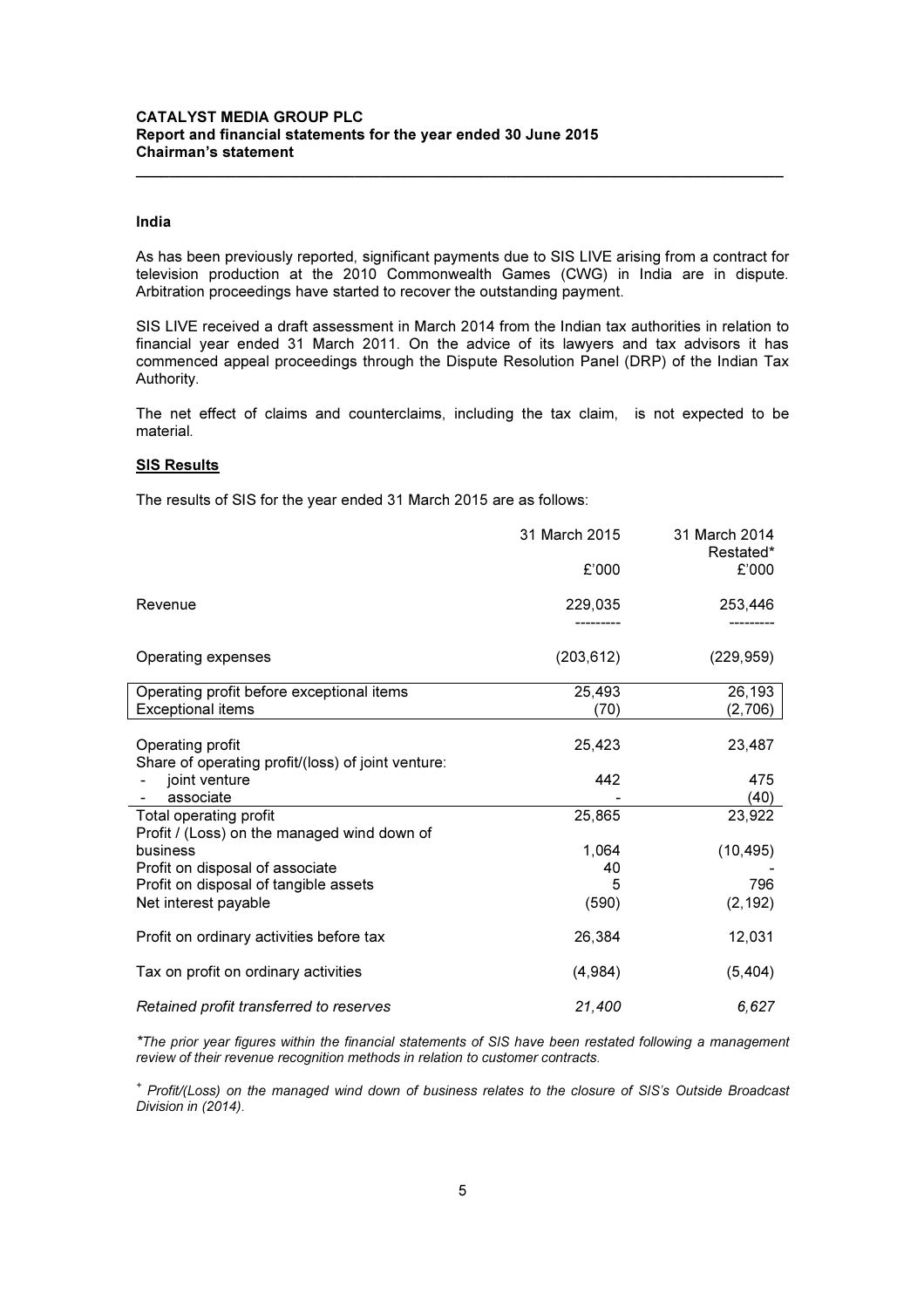#### CATALYST MEDIA GROUP PLC Report and financial statements for the year ended 30 June 2015 Chairman's statement

#### Dividends

No dividends have been declared in the period under review, however, in the light of the present high levels of cash and the prediction of further additions from future cash flow it is expected that SIS may declare dividends in the near future, though the timing and quantum of these remains uncertain.

\_\_\_\_\_\_\_\_\_\_\_\_\_\_\_\_\_\_\_\_\_\_\_\_\_\_\_\_\_\_\_\_\_\_\_\_\_\_\_\_\_\_\_\_\_\_\_\_\_\_\_\_\_\_\_\_\_\_\_\_\_\_\_\_\_\_\_\_\_\_\_\_\_\_\_\_\_

#### **Outlook**

SIS remains profitable and cash generative in the immediate term and is planning the necessary steps, albeit in a challenging environment, to ensure the future profitability of the business. Current trading is in line with SIS's management expectations.

CMG continues to operate at a low overhead cost. Pending the receipt of any dividends from SIS, the Board has made arrangements to ensure sufficient funds are available to meet those costs.

#### AGM

The Annual General Meeting of the Company will be held on 14 January 2016 at 3.00 p.m. Formal Notice of the meeting is set out at the end of the report and accounts together with proxy forms.

#### Michael Rosenberg OBE Chairman

27 November 2015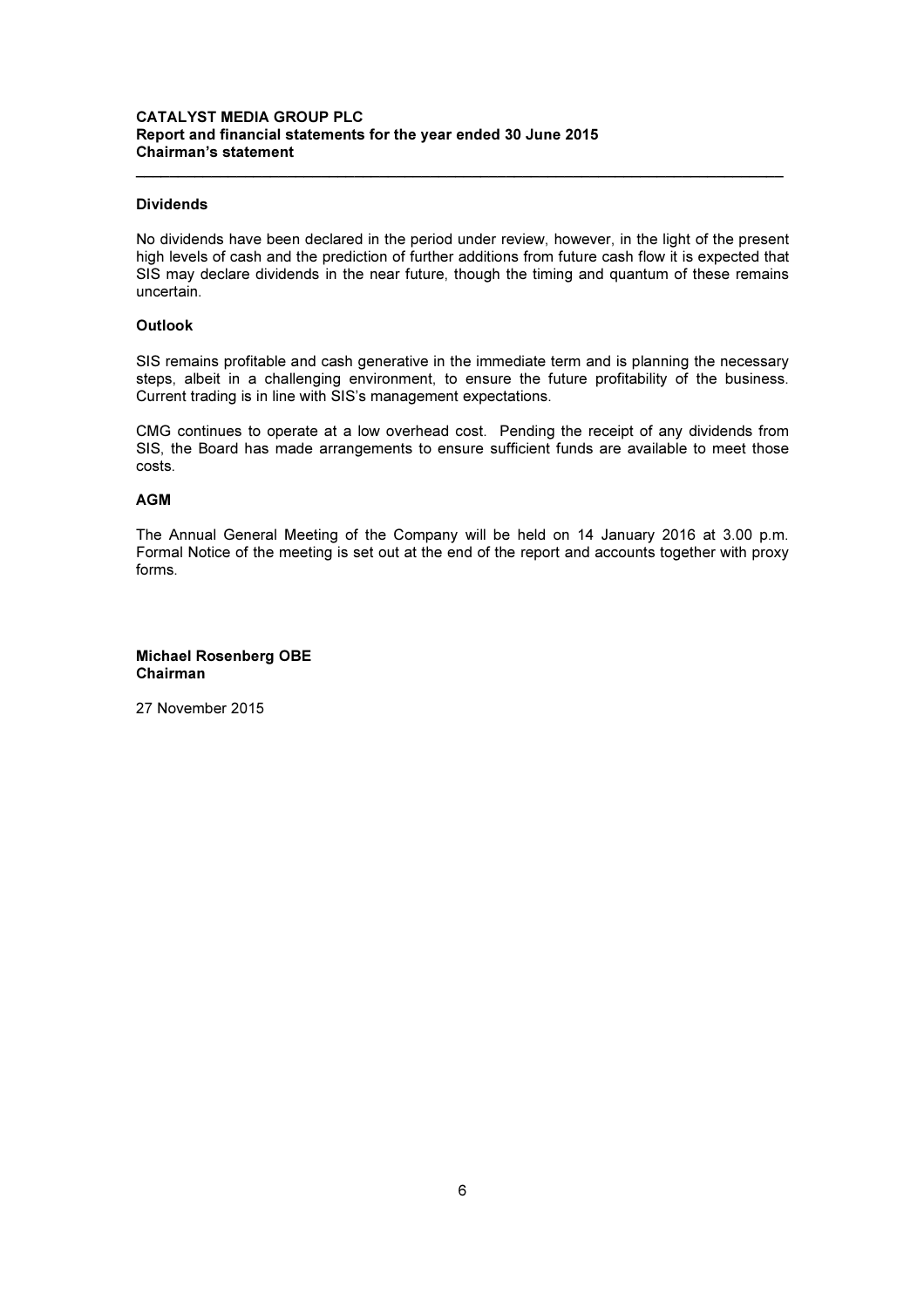#### CATALYST MEDIA GROUP PLC Report and financial statements for the year ended 30 June 2015 Strategic Report

The Directors present their strategic report for the year ended 30 June 2015.

#### Principal activities and review of the business

The principal activities of the business are outlined and reviewed in the Chairman's Statement. A review of the business is included within the Chairman's Statement.

\_\_\_\_\_\_\_\_\_\_\_\_\_\_\_\_\_\_\_\_\_\_\_\_\_\_\_\_\_\_\_\_\_\_\_\_\_\_\_\_\_\_\_\_\_\_\_\_\_\_\_\_\_\_\_\_\_\_\_\_\_\_\_\_\_\_\_\_\_\_\_\_\_\_\_\_\_

#### Principal risks and uncertainties

#### Investment in SIS

The principal strategic investment of the Group is its 20.54% holding in SIS. The Group is entitled to appoint one director to the board of SIS which currently comprises nine directors, of which six are appointed by shareholders, two are independent and one is the Chairman. Although it can influence the board on strategic decisions, the Group is not in a position to control the day-to-day business and affairs of SIS other than with the support of other directors and a majority of shareholders of SIS.

There are a number of risks and uncertainties associated with the business of SIS which could potentially have an adverse impact on the value of the Group's investment.

• The customers of SIS rely upon real time data and uninterrupted content delivery. Loss of content would result in reduced quality of services and potentially reduced income. Therefore SIS has adopted advanced disaster recovery solutions and has built back up facilities which are located around the country.

#### Financial risk

The Group is subject to financial risk through its exposure to financial assets and liabilities.

#### Credit risk

The group is not exposed to any credit risk.

#### Liquidity risk

There is a very low risk that the Group will encounter difficulty in meeting its financial obligations as they fall due, on the basis that the Group operates with minimal overheads and cash flow is well managed.

The Group's policy is to ensure that it will always have sufficient cash to allow it to meet its liabilities when they become due. The principal liabilities of the Group and Company arise in respect of administrative expenditure and trade and other payables. Trade and other payables are all payable within three months.

The Board receives cash flow projections on a regular basis as well as information on cash balances.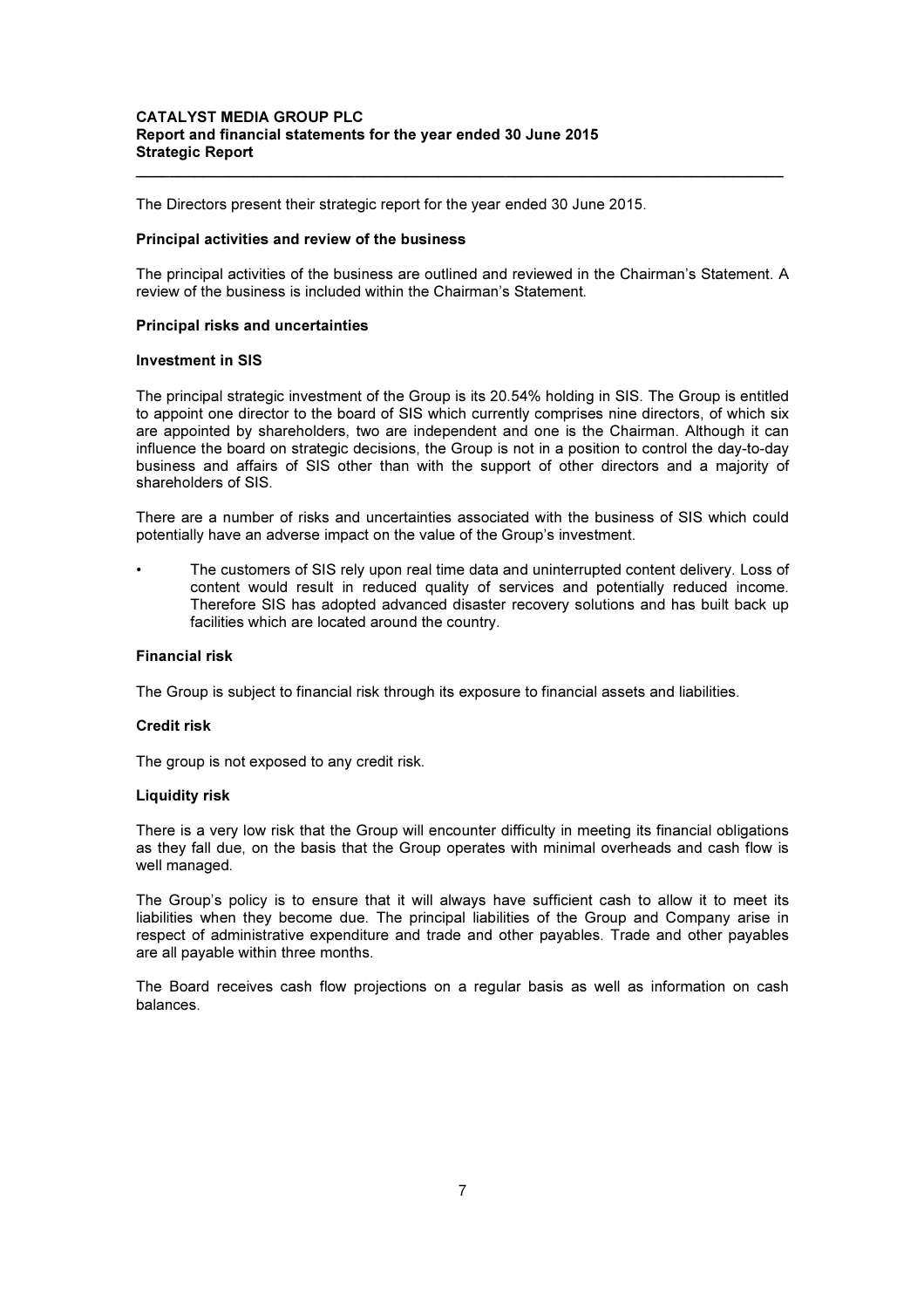#### CATALYST MEDIA GROUP PLC Report and financial statements for the year ended 30 June 2015 Strategic Report

#### \_\_\_\_\_\_\_\_\_\_\_\_\_\_\_\_\_\_\_\_\_\_\_\_\_\_\_\_\_\_\_\_\_\_\_\_\_\_\_\_\_\_\_\_\_\_\_\_\_\_\_\_\_\_\_\_\_\_\_\_\_\_\_\_\_\_\_\_\_\_\_\_\_\_\_\_\_ Key Performance Indicators (KPIs)

The Company's key performance indicators used by the Board in monitoring the general performance of the Group and its investments are:

#### Net asset value per share

The net asset value per share of the Group is 98.4 pence (2014: 92.3 pence). The net asset value per share has improved over the year to 30 June 2015 mainly due to the increased profit of the Group's associate, SIS. The net asset value of the Group at 30 June 2015 and 30 June 2014 is shown in the Group's consolidated statement of financial position on page 15.

#### Administrative expenses

The Directors closely monitor the anticipated overheads for the Group and ensure that these are kept to a minimum.

#### Earnings per share (EPS)

EPS shows the relative performance year-on-year of the Group's profitability measured as an amount of profit or loss attributable to one Ordinary share. The calculation of earnings per share is based on the weighted average number of issued ordinary shares in issue for the financial year and the profit/(loss) after taxation attributable to ordinary shareholders. EPS in respect of operations for the year and the previous year is shown in the Group consolidated statement of comprehensive income on page 14.

#### Key Performance Indicators of Associate

The Directors additionally monitor the performance of SIS in order to evaluate the general performance of the Group.

Michael Rosenberg OBE Chairman

27 November 2015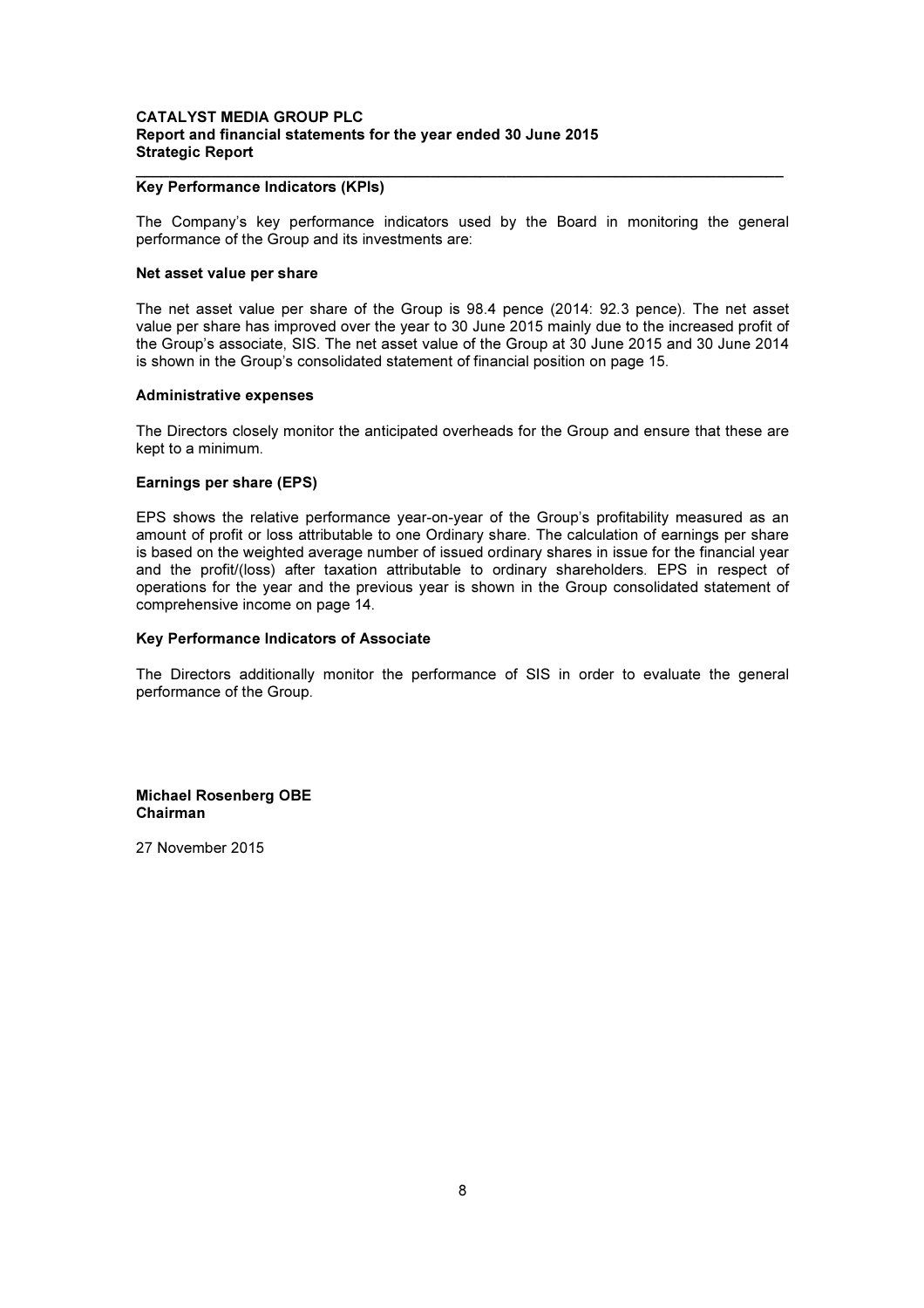#### CATALYST MEDIA GROUP PLC Report and financial statements for the year ended 30 June 2015 Directors' Report

The Directors present their annual report and the audited financial statements for the year ended 30 June 2015.

\_\_\_\_\_\_\_\_\_\_\_\_\_\_\_\_\_\_\_\_\_\_\_\_\_\_\_\_\_\_\_\_\_\_\_\_\_\_\_\_\_\_\_\_\_\_\_\_\_\_\_\_\_\_\_\_\_\_\_\_\_\_\_\_\_\_\_\_\_\_\_\_\_\_\_\_\_

#### Financial reporting

The financial statements for 2015 have been prepared in accordance with the Group's accounting policies under International Financial Reporting Standards (IFRSs) as adopted by the European Union.

#### Results and dividends

The Group made a profit (including its share of other comprehensive income of associate) after taxation of £1.0 million (2014: Loss of £3.1 million). Further details are shown in the Group Consolidated statement of comprehensive income on page 14.

Dividends totalling £Nil (2014: £Nil) were declared during the year.

#### **Directors**

The Directors of the Company during the period were:

| Chairman               |
|------------------------|
| Non-executive Director |
| Non-executive Director |
| Non-executive Director |
|                        |

The Company has Directors' and Officers' liability insurance in place.

#### Employees

The Group had no other employees other than the Directors as at 30 June 2015.

The Directors' interests in the share capital of the company are included in note 22.

#### Repurchase and cancellation of Treasury shares

On 15 July 2014, the Company purchased, in the market, 502,272 ordinary shares of 10p each in Catalyst Media Group plc at a price of 50p per ordinary share.

On 17 December 2014, the Company purchased, in the market, 2,707,044 ordinary shares of 10p each in Catalyst Media Group plc at a price of 45p per ordinary share.

On 14 May 2015, the Company purchased, in the market, 25,000 ordinary shares of 10p each in Catalyst Media Group plc at a price of 38.75p per ordinary share. These purchases were made out of distributable reserves.

On 3 June 2015, the Group cancelled, from Treasury, 2,234,316 ordinary shares. There are currently 1,000,000 ordinary shares held in Treasury by the Company.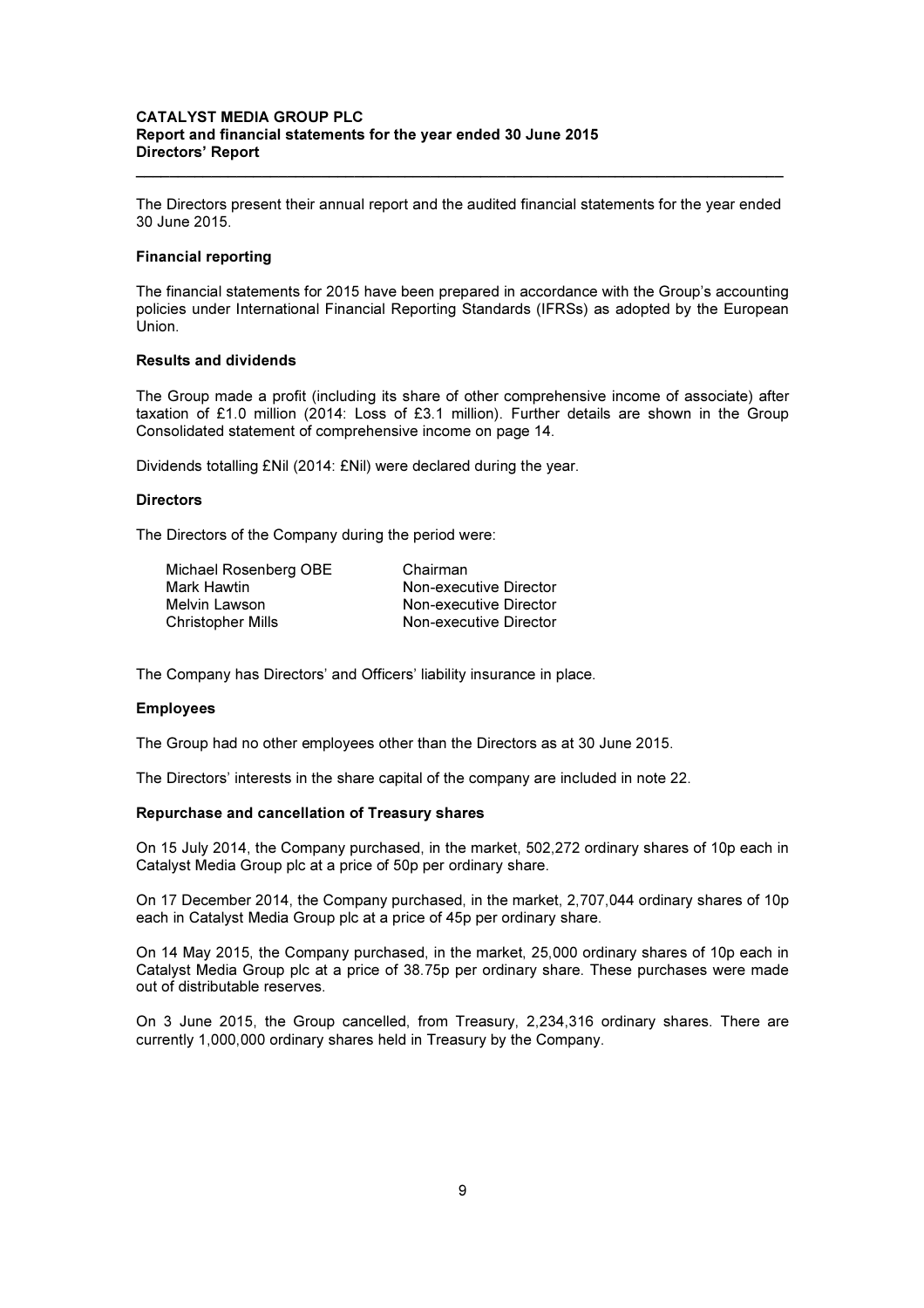#### CATALYST MEDIA GROUP PLC Report and financial statements for the year ended 30 June 2015 Directors' Report

#### Going concern

The Directors can report that based on the Group's budgets and financial projections, they have satisfied themselves that the business is a going concern. The Board has a reasonable expectation that the Company and Group have adequate resources, facilities and/or access to additional capital to continue in operational existence for the foreseeable future and therefore the accounts are prepared on a going concern basis.

\_\_\_\_\_\_\_\_\_\_\_\_\_\_\_\_\_\_\_\_\_\_\_\_\_\_\_\_\_\_\_\_\_\_\_\_\_\_\_\_\_\_\_\_\_\_\_\_\_\_\_\_\_\_\_\_\_\_\_\_\_\_\_\_\_\_\_\_\_\_\_\_\_\_\_\_\_

#### Auditors

In the case of each person who was a Director at the time this report was approved:

- so far as that Director was aware there was no relevant available information of which the Company's auditors were unaware; and
- that Director has taken all steps that the Director ought to have taken as a Director to make himself or herself aware of any relevant audit information and to establish that the Company's auditors were aware of that information.

In accordance with section 489 of the Companies Act 2006, a resolution proposing that UHY Hacker Young be re-approved as auditors of the company will be put at the Annual General Meeting.

#### Corporate governance

The Directors are responsible to shareholders for the effective direction and control of the Group and recognise the importance of good corporate governance. The Directors take account of the QCA's Corporate Governance Code for Small and Mid-Size Quoted Companies 2013 to the extent that it is considered appropriate for the size and activities of the Group.

#### Internal financial control

The Group operates a system of internal financial control commensurate with its current size and activities, designed to ensure that the possibility of misstatement or loss is kept to a minimum. There is a comprehensive system in place for financial reporting and the Board receives a number of reports to enable it to carry out these functions in the most efficient manner. These procedures include the preparation of management accounts and other ad hoc reports. All transactions are subject to Director approval and all payments require approval by a minimum of two Directors. The Board has responsibility for the effectiveness of the internal financial control framework. Such a system can only provide reasonable and not absolute assurance against material misstatement. The Group does not currently have, nor considers there is currently a need for an internal audit function.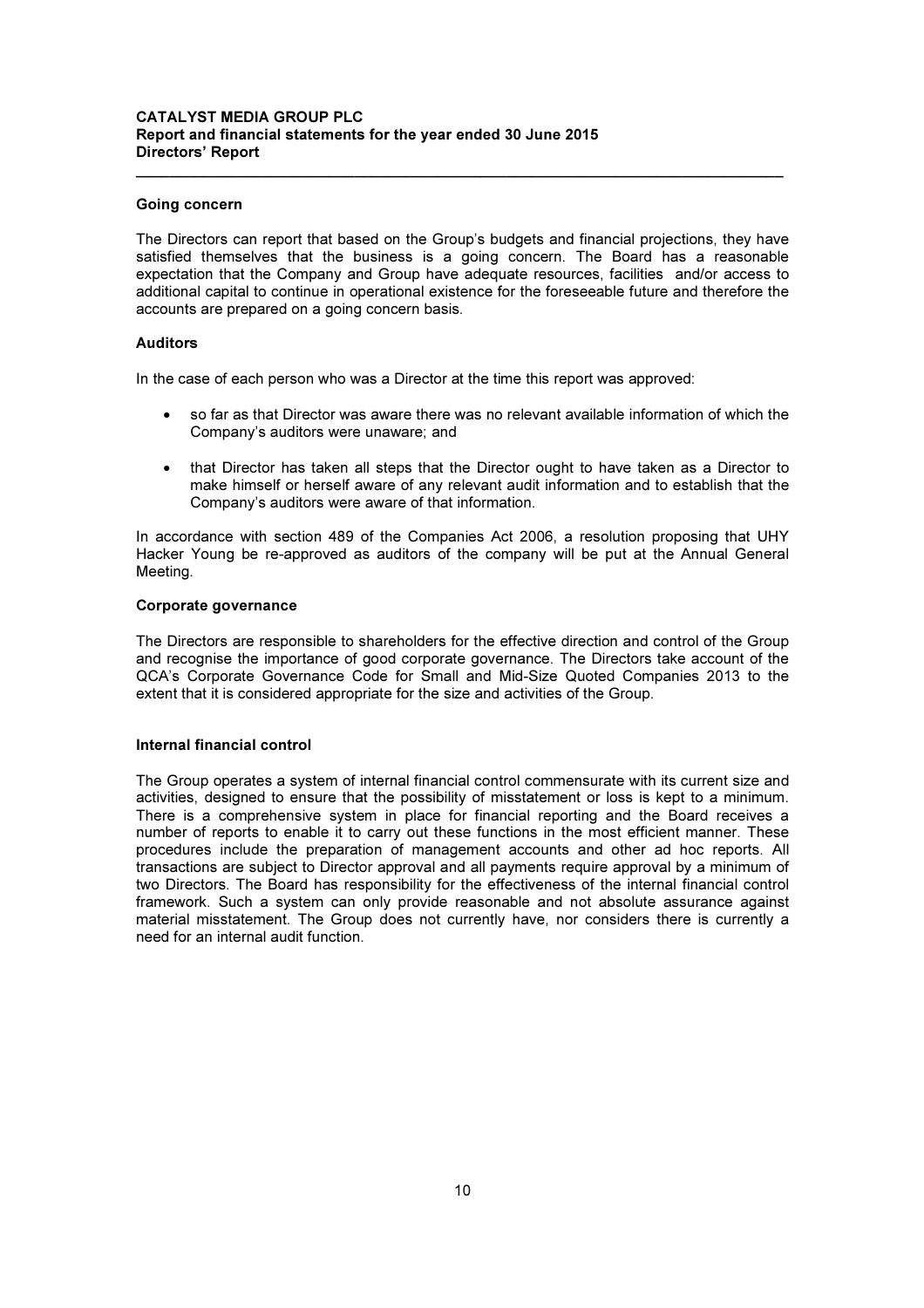#### CATALYST MEDIA GROUP PLC Report and financial statements for the year ended 30 June 2015 Directors' Report

#### Directors' responsibilities

The Directors are responsible for preparing the Strategic Report, Directors' Report and the financial statements in accordance with applicable law and regulations.

\_\_\_\_\_\_\_\_\_\_\_\_\_\_\_\_\_\_\_\_\_\_\_\_\_\_\_\_\_\_\_\_\_\_\_\_\_\_\_\_\_\_\_\_\_\_\_\_\_\_\_\_\_\_\_\_\_\_\_\_\_\_\_\_\_\_\_\_\_\_\_\_\_\_\_\_\_

Company law requires the Directors to prepare Group and Parent Company financial statements for each financial period. Under that law the Directors have elected to prepare the Group and the Parent Company financial statements in accordance with IFRS as adopted by the EU and applicable law.

Under company law the Directors must not approve the financial statements unless they are satisfied that they give a true and fair view of the state of affairs of the Group and Parent Company and of their profit or loss for that period.

In preparing these financial statements, the Directors are required to:

- select suitable accounting policies and then apply them consistently;
- make judgements and accounting estimates that are reasonable and prudent;
- state whether they have been prepared in accordance with IFRS as adopted by the EU; and
- prepare the financial statements on the going concern basis unless it is inappropriate to presume that the Group and the Parent Company will continue in business.

The Directors are responsible for keeping adequate accounting records that are sufficient to show and explain the Group and Parent Company's transactions and disclose with reasonable accuracy at any time the financial position of the Group or Parent Company and enable them to ensure that the financial statements comply with the Companies Act 2006. They are also responsible for safeguarding the assets of the Group and Parent Company and hence for taking reasonable steps for the prevention and detection of fraud and other irregularities.

Financial statements are published on the Group's website in accordance with legislation in the United Kingdom governing the preparation and dissemination of financial statements, which may vary from legislation in other jurisdictions. The maintenance and integrity of the Group's website is the responsibility of the Directors. The Directors' responsibility also extends to the ongoing integrity of the financial statements contained therein.

#### Annual General Meeting

Notice of the Annual General Meeting of the Company for 2015 is on page 41.

On behalf of the Board

Michael Rosenberg OBE Chairman 27 November 2015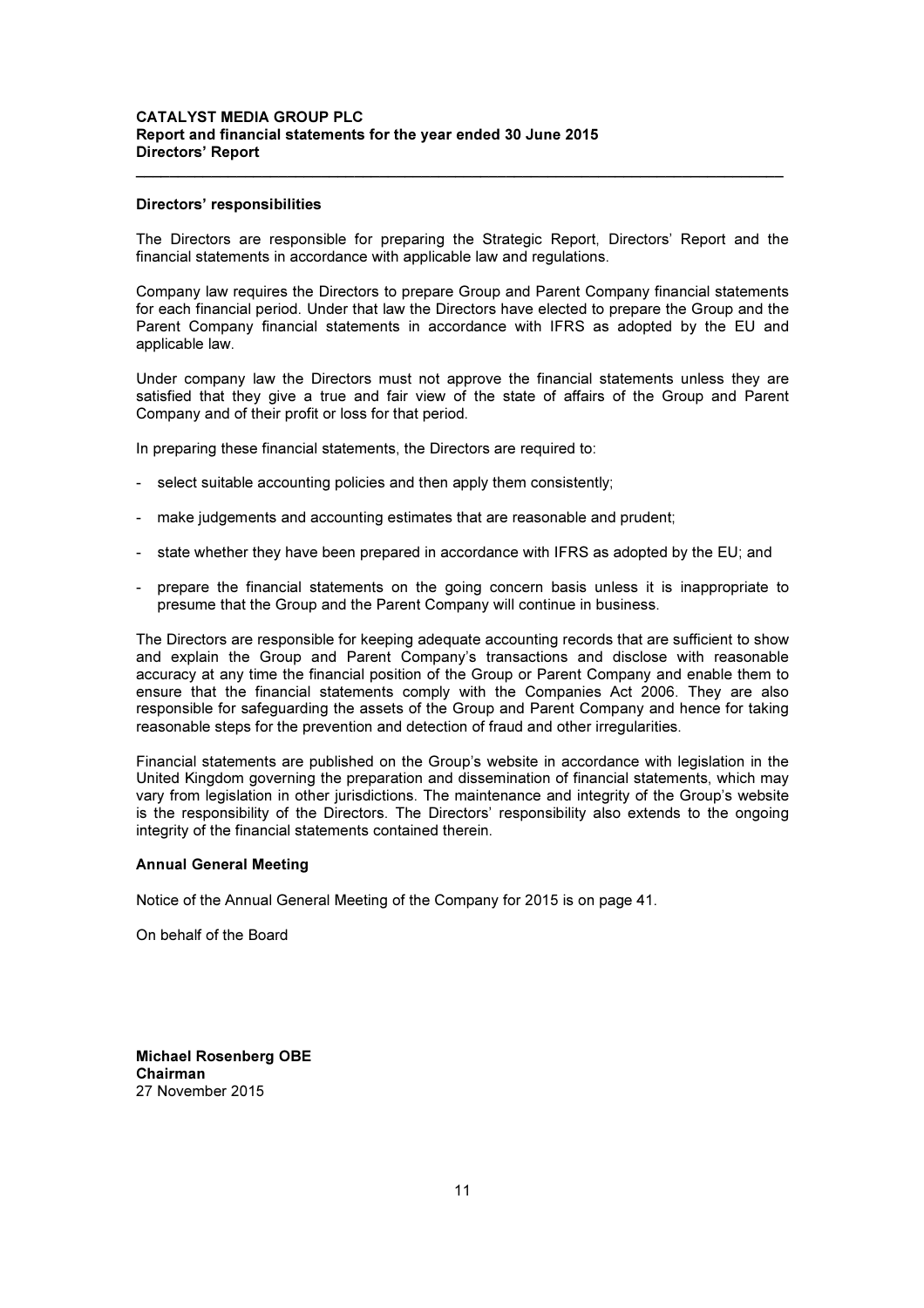

UHY Hacker Young LLP Quadrant House 4 Thomas More Square London E1W 1YW

#### Independent auditors' report to the members of Catalyst Media Group plc for the year ended 30 June 2015

We have audited the Group and Parent Company financial statements (the 'financial statements') of Catalyst Media Group plc for the year ended 30 June 2015 which comprise the Consolidated Statement of Comprehensive Income, the Consolidated and Parent Company Statements of Financial Position, the Consolidated and Parent Company Statements of Cash Flows, the Consolidated and Parent Company Statements of Changes in Equity, and the related notes. The financial reporting framework that has been applied in their preparation is applicable law and International Financial Reporting Standards (IFRSs) as adopted by the European Union and as regards the Parent Company financial statements, as applied in accordance with the provisions of the Companies Act 2006.

\_\_\_\_\_\_\_\_\_\_\_\_\_\_\_\_\_\_\_\_\_\_\_\_\_\_\_\_\_\_\_\_\_\_\_\_\_\_\_\_\_\_\_\_\_\_\_\_\_\_\_\_\_\_\_\_\_\_\_\_\_\_\_\_\_\_\_\_\_\_\_\_\_\_\_\_\_

This report is made solely to the Parent Company's members, as a body, in accordance with Chapter 3 of Part 16 of the Companies Act 2006. Our audit work has been undertaken so that we might state to the Parent Company's members those matters we are required to state to them in an auditors' report and for no other purpose. To the fullest extent permitted by law, we do not accept or assume responsibility to anyone other than the Parent Company and the Parent Company's members as a body, for our audit work, for this report, or for the opinions we have formed.

#### Respective responsibilities of Directors and auditors

As explained more fully in the Directors' Responsibilities Statement set out on page 11 the Directors are responsible for the preparation of the financial statements and for being satisfied that they give a true and fair view. Our responsibility is to audit and express an opinion on the financial statements in accordance with applicable law and International Standards on Auditing (UK and Ireland). Those standards require us to comply with the Auditing Practices Board's Ethical Standards for Auditors.

#### Scope of the audit of the financial statements

A description of the scope of an audit of financial statements is provided on the Financial Reporting Council's web-site at www.frc.org.uk/auditscopeukprivate.

#### Opinion on financial statements

In our opinion:

- the financial statements give a true and fair view of the state of the Group's and of the Parent Company's affairs as at 30 June 2015 and of the Group's profit for the year then ended;
- the Group financial statements have been properly prepared in accordance with IFRSs as adopted by the European Union;
- the Parent Company financial statements have been properly prepared in accordance with IFRSs as adopted by the European Union and as applied in accordance with the provisions of the Companies Act 2006; and
- the financial statements have been prepared in accordance with the requirements of the Companies Act 2006.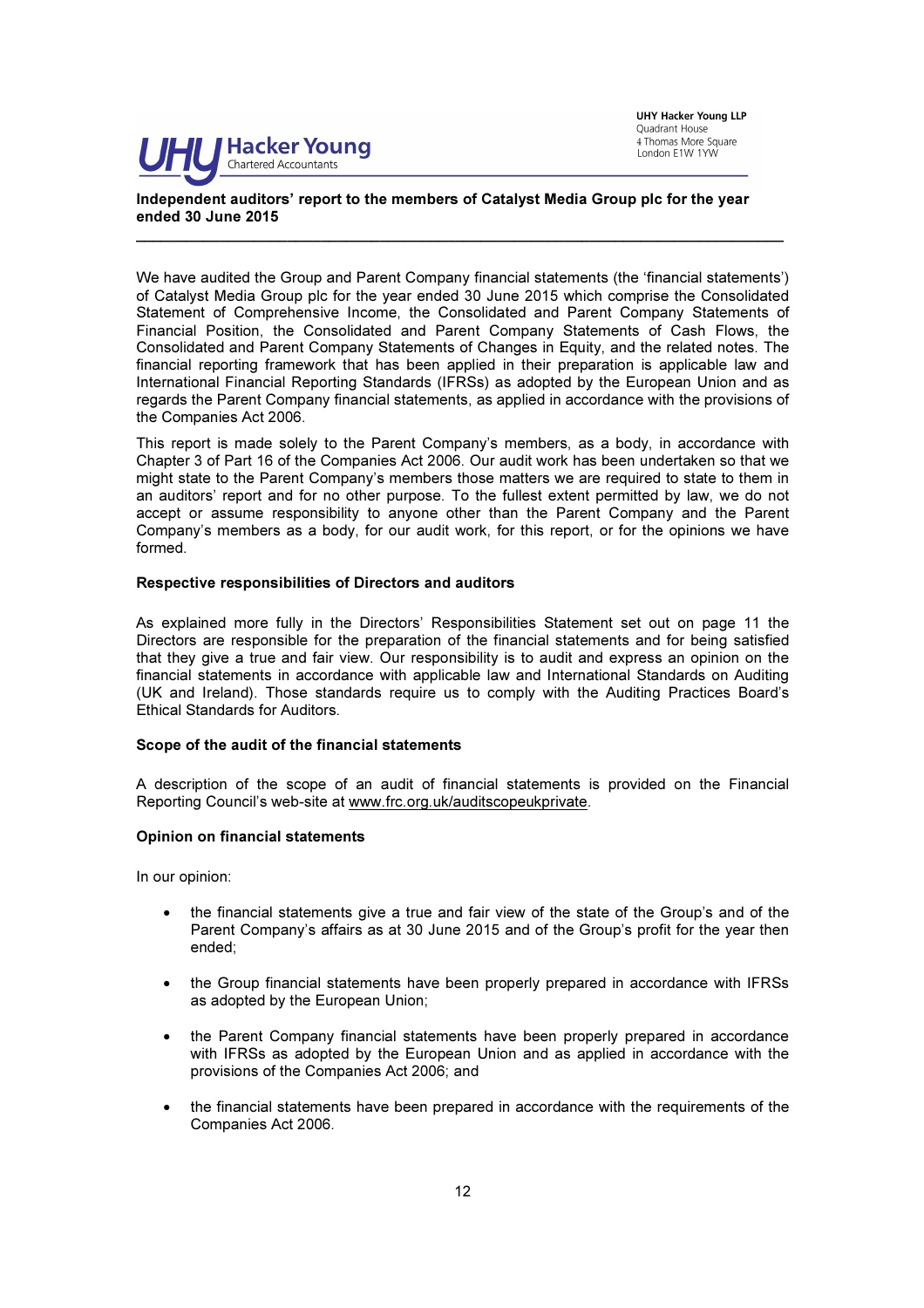

UHY Hacker Young LLP Quadrant House 4 Thomas More Square London E1W 1YW

#### Independent auditors' report to the members of Catalyst Media Group plc for the year ended 30 June 2015

#### Opinion on other matters prescribed by the Companies Act 2006

In our opinion the information given in the Strategic Report and the Directors' Report for the financial year for which the financial statements are prepared is consistent with the financial statements.

\_\_\_\_\_\_\_\_\_\_\_\_\_\_\_\_\_\_\_\_\_\_\_\_\_\_\_\_\_\_\_\_\_\_\_\_\_\_\_\_\_\_\_\_\_\_\_\_\_\_\_\_\_\_\_\_\_\_\_\_\_\_\_\_\_\_\_\_\_\_\_\_\_\_\_\_\_

#### Matters on which we are required to report by exception

We have nothing to report in respect of the following matters where the Companies Act 2006 requires us to report to you if, in our opinion:

- adequate accounting records have not been kept or returns adequate for our audit have not been received from branches not visited by us; or
- the financial statements are not in agreement with the accounting records and returns; or
- certain disclosures of directors' remuneration specified by law are not made; or
- we have not received all of the information and explanations we require for our audit.

Colin Jones (Senior Statutory Auditor)

For and on behalf of UHY Hacker Young Chartered Accountants Registered Auditors

27 November 2015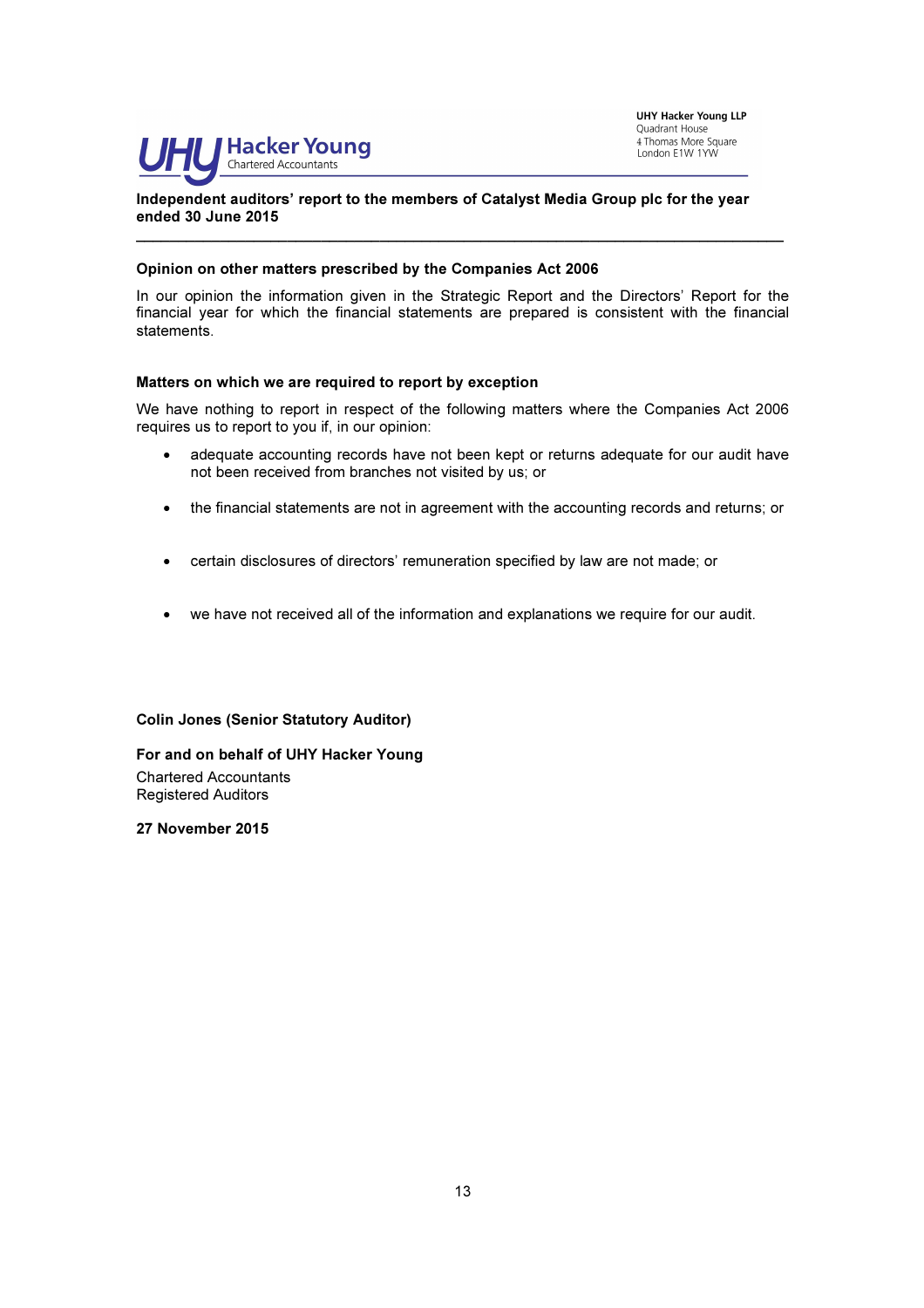#### CATALYST MEDIA GROUP PLC Report and financial statements for the year ended 30 June 2015 Consolidated statement of comprehensive income

|                                                                                                       | <b>Note</b>    | Year ended<br>30 June<br>2015<br>£ | <b>Restated</b><br>Year ended<br>30 June<br>2014<br>£ |
|-------------------------------------------------------------------------------------------------------|----------------|------------------------------------|-------------------------------------------------------|
| Revenue                                                                                               | $\overline{2}$ | 25,000                             | 25,000                                                |
| Cost of sales                                                                                         |                |                                    |                                                       |
| Gross profit                                                                                          |                | 25,000                             | 25,000                                                |
| Administrative expenses<br>Other operating income                                                     |                | (119, 991)                         | (111, 259)<br>3,172                                   |
| Operating loss                                                                                        |                | (94, 991)                          | (83,087)                                              |
| Financial income<br><b>Financial costs</b><br>Net financial income                                    | 8<br>9         | 1,012<br>160<br>1,172              | 2,898<br>2,898                                        |
| Share of profit of equity-accounted associate, net of tax<br>Impairment of equity-accounted associate | 1<br>1         | 4,352,427<br>(2,836,073)           | 1,302,031<br>(4, 233, 017)                            |
| Profit / (loss) before taxation                                                                       |                | 1,422,535                          | (3,011,175)                                           |
| Taxation                                                                                              | 10             | 22,866                             | 17,888                                                |
| Profit / (loss) for the year                                                                          |                | 1,445,401                          | (2,993,287)                                           |
| Share of other comprehensive loss of associate                                                        | 1              | (489, 469)                         | (69, 014)                                             |
| Total comprehensive profit / (loss) for the year                                                      |                | 955,932                            | (3,062,301)                                           |
| Attributable to equity holders of the Company                                                         |                | 955,932                            | (3,062,301)                                           |
| Earnings/(loss) per share:                                                                            |                |                                    |                                                       |
| <b>Basic</b>                                                                                          | 11             | 5.62p                              | (10.83p)                                              |
| <b>Diluted</b>                                                                                        | 11             | 5.62p                              | (10.83p)                                              |
| Before impairment                                                                                     | 11             | 16.66p                             | 4.48p                                                 |

\_\_\_\_\_\_\_\_\_\_\_\_\_\_\_\_\_\_\_\_\_\_\_\_\_\_\_\_\_\_\_\_\_\_\_\_\_\_\_\_\_\_\_\_\_\_\_\_\_\_\_\_\_\_\_\_\_\_\_\_\_\_\_\_\_\_\_\_\_\_\_\_\_\_\_\_\_\_\_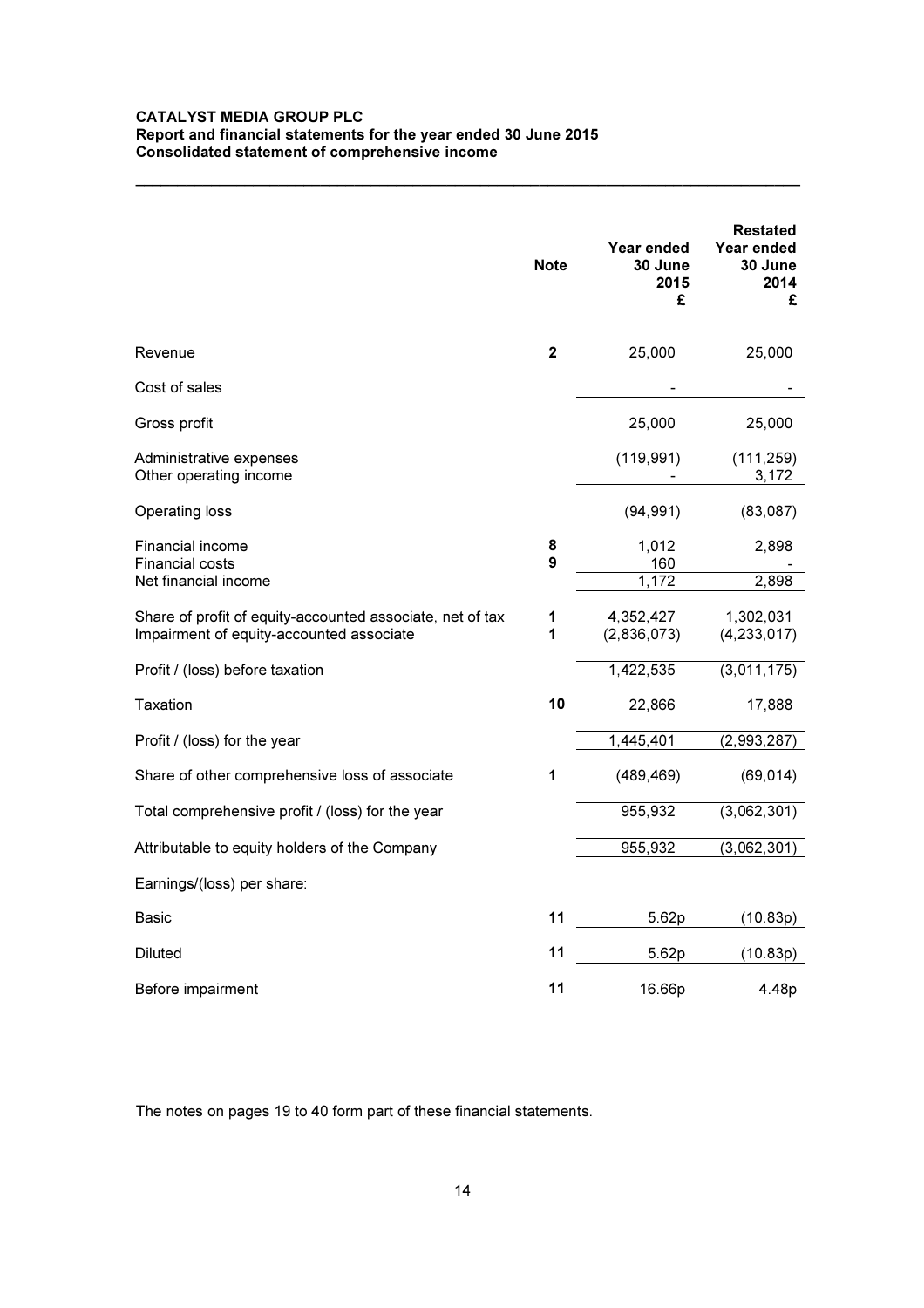#### CATALYST MEDIA GROUP PLC Report and financial statements for the year ended 30 June 2015 Consolidated statement of financial position

|                                                                      | <b>Note</b> | 30 June<br>2015<br>£ | <b>Restated</b><br>30 June<br>2014<br>£ |
|----------------------------------------------------------------------|-------------|----------------------|-----------------------------------------|
| <b>Assets</b>                                                        |             |                      |                                         |
| <b>Non-current assets</b>                                            |             |                      |                                         |
| Investment in associate                                              | 1           | 25,000,000           | 25,000,000                              |
|                                                                      |             | 25,000,000           | 25,000,000                              |
| <b>Current assets</b>                                                |             |                      |                                         |
| Trade and other receivables                                          | 13          | 30,660               | 31,097                                  |
| Cash and cash equivalents                                            | 14          | 16,969               | 538,416                                 |
|                                                                      |             | 47,629               | 569,513                                 |
| <b>Total assets</b>                                                  |             | 25,047,629           | 25,569,513                              |
| <b>Equity and liabilities</b>                                        |             |                      |                                         |
| Capital and reserves attributable to equity<br>holders of the parent |             |                      |                                         |
| Share capital                                                        | 15          | 2,541,136            | 2,764,567                               |
| Capital redemption reserve                                           |             | 273,183              | 49,752                                  |
| Merger reserve                                                       |             | 2,402,674            | 2,402,674                               |
| Retained profits                                                     |             | 19,788,694           | 20,311,755                              |
| <b>Total equity</b>                                                  |             | 25,005,687           | 25,528,748                              |
| <b>Current liabilities</b>                                           |             |                      |                                         |
| Trade and other payables                                             | 17          | 40,480               | 31,399                                  |
| Corporation tax payable                                              | 18          | 1,462                | 9,366                                   |
|                                                                      |             | 41,942               | 40,765                                  |
| <b>Total equity and liabilities</b>                                  |             | 25,047,629           | 25,569,513                              |

\_\_\_\_\_\_\_\_\_\_\_\_\_\_\_\_\_\_\_\_\_\_\_\_\_\_\_\_\_\_\_\_\_\_\_\_\_\_\_\_\_\_\_\_\_\_\_\_\_\_\_\_\_\_\_\_\_\_\_\_\_\_\_\_\_\_\_\_\_\_\_\_\_\_\_\_\_

The financial statements were approved by the Board of Directors and authorised for issue on 27 November 2015.

#### Michael Rosenberg OBE **Director**

#### Company registration number: 03955206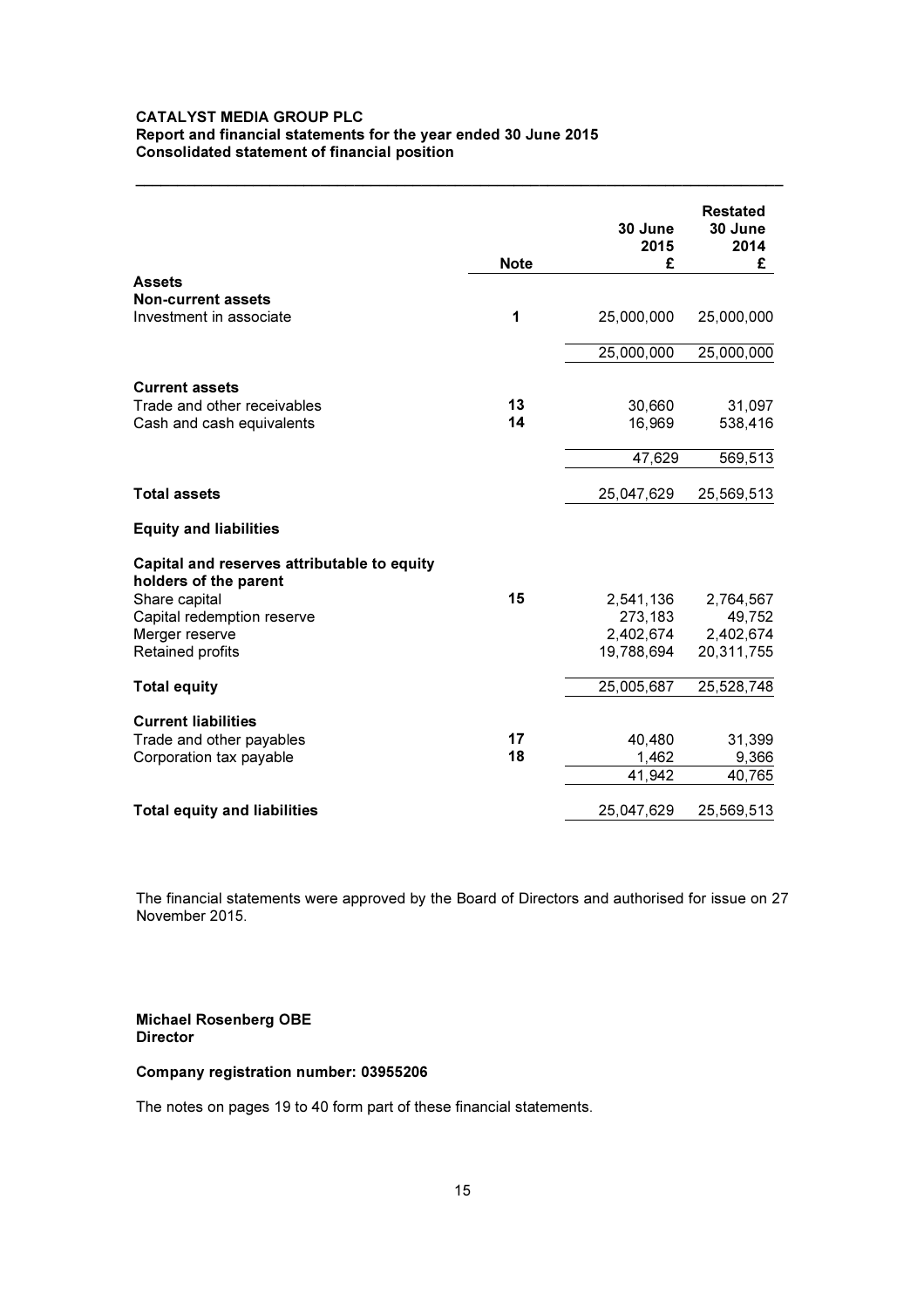#### CATALYST MEDIA GROUP PLC Report and financial statements for the period ended 30 June 2015 Consolidated statement of cash flows

|                                                                                                           | <b>Note</b> | Year ended<br>30 June<br>2015<br>£ | <b>Restated</b><br>Year ended<br>30 June<br>2014<br>£ |
|-----------------------------------------------------------------------------------------------------------|-------------|------------------------------------|-------------------------------------------------------|
|                                                                                                           |             |                                    |                                                       |
| Cash flow from operating activities<br>Profit / (loss) before taxation<br>Adjustments for:                |             | 1,422,535                          | (3,011,175)                                           |
| Share of profit from associate<br>Impairment of associate                                                 |             | (4,352,427)<br>2,836,073           | (1,302,031)<br>4,233,017                              |
| Finance income<br>Finance expense                                                                         |             | (1,012)<br>(160)                   | (2,898)                                               |
| Corporation taxes recovered                                                                               |             | 14,962                             | 27,446                                                |
| Net cash flow used in operating activities before<br>changes in working capital                           |             | (80, 029)                          | (55, 641)                                             |
| Decrease / (increase) in trade and other receivables<br>Increase / (decrease) in trade and other payables |             | 439<br>9,080                       | (21, 604)<br>(10,000)                                 |
| Net cash flow used in operating activities                                                                |             | (70, 510)                          | (87, 245)                                             |
| <b>Investing activities</b>                                                                               |             |                                    |                                                       |
| Dividend received                                                                                         |             | 1,026,884                          |                                                       |
| Interest received                                                                                         |             | 1,012                              | 2,898                                                 |
| Net cash flow from investing activities                                                                   |             | 1,027,896                          | 2,898                                                 |
| <b>Financing activities</b>                                                                               |             |                                    |                                                       |
| Shares purchased into Treasury                                                                            |             | (1,478,993)                        |                                                       |
| Interest paid                                                                                             |             | 160                                |                                                       |
| Net cash flow used in financing activities                                                                |             | (1, 478, 833)                      |                                                       |
| Net decrease in cash and cash equivalents in                                                              |             |                                    |                                                       |
| the year                                                                                                  |             | (521, 447)                         | (84, 347)                                             |
| Cash and cash equivalents at the beginning of the<br>year                                                 |             | 538,416                            | 622,763                                               |
|                                                                                                           | 14          |                                    |                                                       |
| Cash and cash equivalents at the end of the<br>year                                                       |             | 16,969                             | 538,416                                               |
|                                                                                                           |             |                                    |                                                       |

\_\_\_\_\_\_\_\_\_\_\_\_\_\_\_\_\_\_\_\_\_\_\_\_\_\_\_\_\_\_\_\_\_\_\_\_\_\_\_\_\_\_\_\_\_\_\_\_\_\_\_\_\_\_\_\_\_\_\_\_\_\_\_\_\_\_\_\_\_\_\_\_\_\_\_\_\_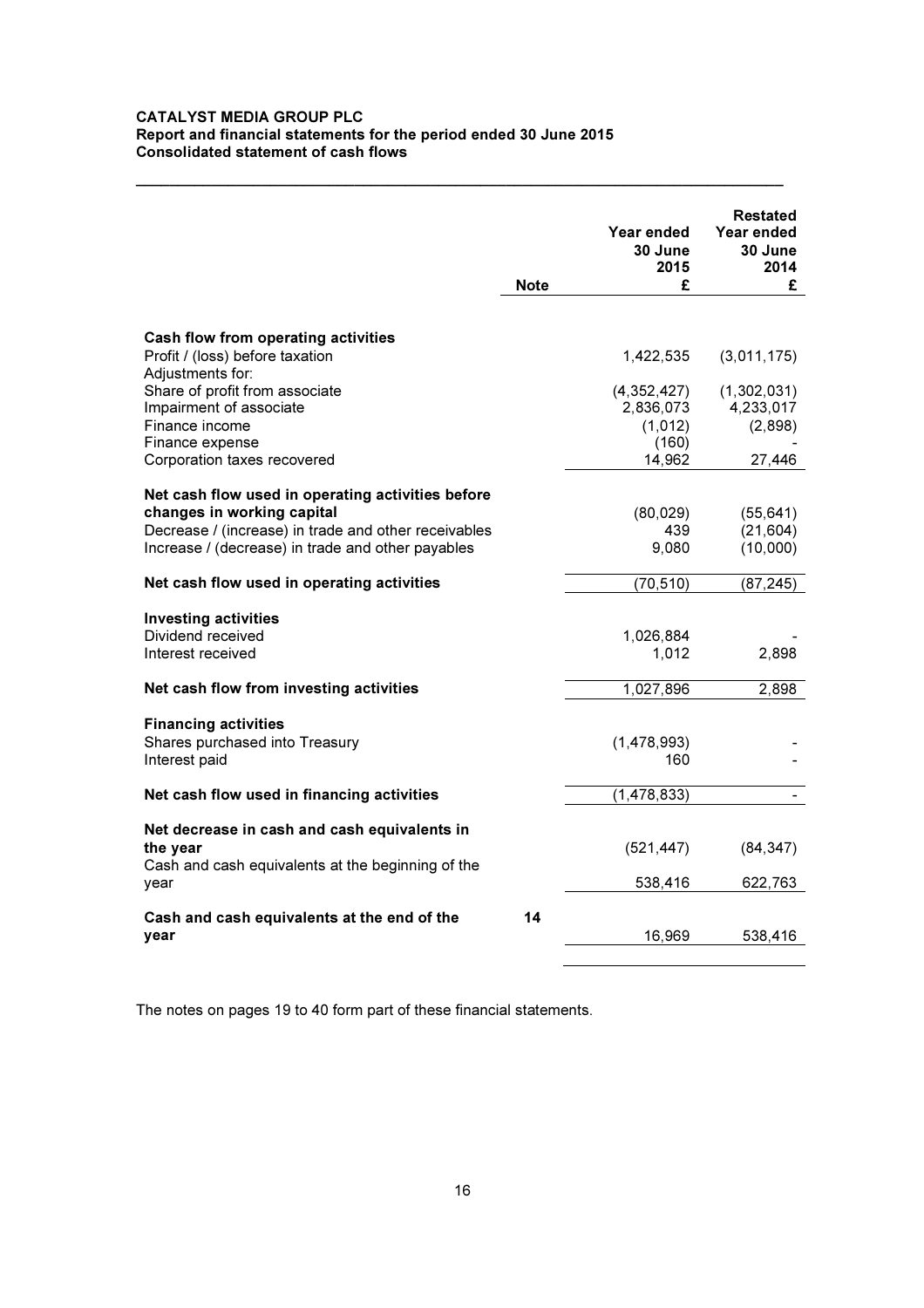#### CATALYST MEDIA GROUP PLC Report and financial statements for the year ended 30 June 2015 Company statement of financial position

| <b>Assets</b>                                                                                                                          | <b>Note</b> | 30 June<br>2015<br>£              | <b>Restated</b><br>30 June<br>2014<br>£ |
|----------------------------------------------------------------------------------------------------------------------------------------|-------------|-----------------------------------|-----------------------------------------|
| <b>Non-current assets</b>                                                                                                              |             |                                   |                                         |
| Investments                                                                                                                            | 12          | 16,750,000                        | 16,750,000                              |
|                                                                                                                                        |             | 16,750,000                        | 16,750,000                              |
| <b>Current assets</b><br>Trade and other receivables<br>Cash and cash equivalents                                                      | 13<br>14    | 3,058,986<br>16,819               | 3,059,423<br>538,426                    |
|                                                                                                                                        |             | 3,075,805                         | 3,597,849                               |
| <b>Total assets</b>                                                                                                                    |             | 19,825,805                        | 20,347,849                              |
| <b>Equity and liabilities</b>                                                                                                          |             |                                   |                                         |
| Capital and reserves attributable to equity holders<br>of the company<br>Share capital<br>Capital redemption reserve<br>Merger reserve | 15          | 2,541,136<br>273,183<br>2,912,060 | 2,764,567<br>49,752<br>2,912,060        |
| Retained profit                                                                                                                        |             | 14,056,935                        | 14,580,156                              |
| <b>Total equity</b>                                                                                                                    |             | 19,783,314                        | 20,306,535                              |
| <b>Current liabilities</b>                                                                                                             |             |                                   |                                         |
| Trade and other payables                                                                                                               | 17          | 41,029                            | 31,948                                  |
| Corporation tax payable                                                                                                                | 18          | 1,462<br>42,491                   | 9,366<br>41,314                         |
|                                                                                                                                        |             |                                   |                                         |
| <b>Total equity and liabilities</b>                                                                                                    |             | 19,825,805                        | 20,347,849                              |

 $\_$  , and the set of the set of the set of the set of the set of the set of the set of the set of the set of the set of the set of the set of the set of the set of the set of the set of the set of the set of the set of th

The financial statements were approved by the Board of Directors and authorised for issue on 27 November 2015.

#### Michael Rosenberg OBE **Director**

#### Company registration number: 03955206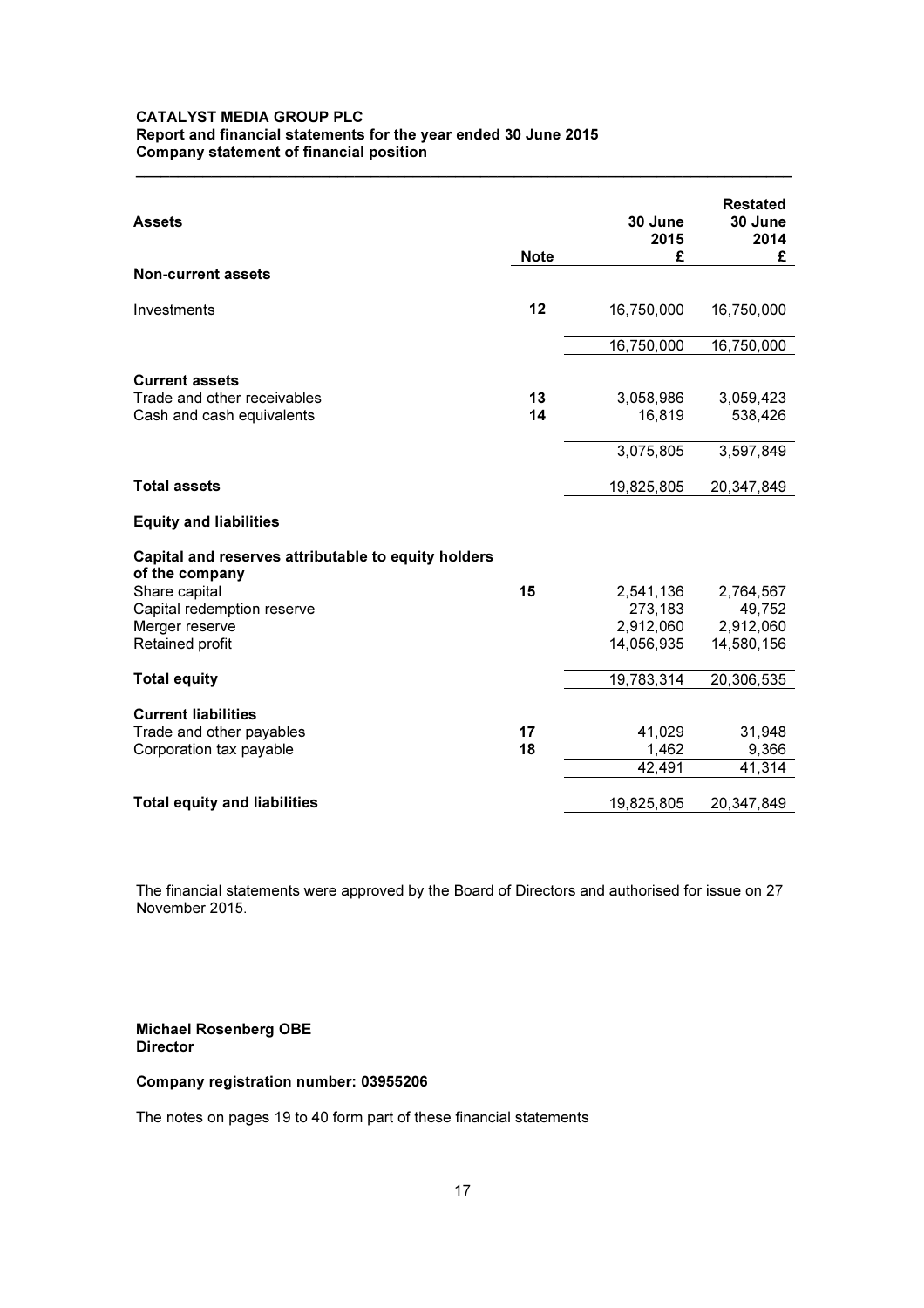#### CATALYST MEDIA GROUP PLC Report and financial statements for the year ended 30 June 2015 Company statement of cash flows

|                                                                                                           | <b>Note</b> | Year<br>ended<br>30 June<br>2015<br>£ | <b>Restated</b><br>Year<br>ended<br>30 June<br>2014<br>£ |
|-----------------------------------------------------------------------------------------------------------|-------------|---------------------------------------|----------------------------------------------------------|
| Cash flow from operating activities                                                                       |             |                                       |                                                          |
| Profit / (loss) before taxation<br>Adjustments for:                                                       |             | 932,906                               | (80, 188)                                                |
| Finance income<br>Dividend received                                                                       |             | (1, 012)<br>(1,026,884)               | (2,898)                                                  |
| Corporation taxes recovered                                                                               |             | 14,962                                | 27,446                                                   |
| Net cash flow used in operating activities before<br>changes in working capital                           |             | (80, 028)                             | (55, 640)                                                |
| Decrease / (increase) in trade and other receivables<br>Increase / (decrease) in trade and other payables |             | 439<br>9,079                          | (21, 604)<br>(10,001)                                    |
| Net cash flow used in operating activities                                                                |             | (70, 510)                             | (87, 245)                                                |
| <b>Investing activities</b><br>Interest received<br>Dividend received                                     |             | 1,012<br>1,026,884                    | 2,898                                                    |
| Net cash flow from investing activities                                                                   |             | 1,027,896                             | 2,898                                                    |
| <b>Financing activities</b><br>Shares purchased into Treasury                                             |             | (1,478,993)                           |                                                          |
| Net cash flow used in financing activities                                                                |             | (1,478,993)                           |                                                          |
| Net decrease in cash and cash equivalents in the                                                          |             |                                       |                                                          |
| year                                                                                                      |             | (521, 607)                            | (84, 347)                                                |
| Cash and cash equivalents at the beginning of the year                                                    |             | 538,426                               | 622,773                                                  |
| Cash and cash equivalents at the end of the year                                                          | 14          | 16,819                                | 538,426                                                  |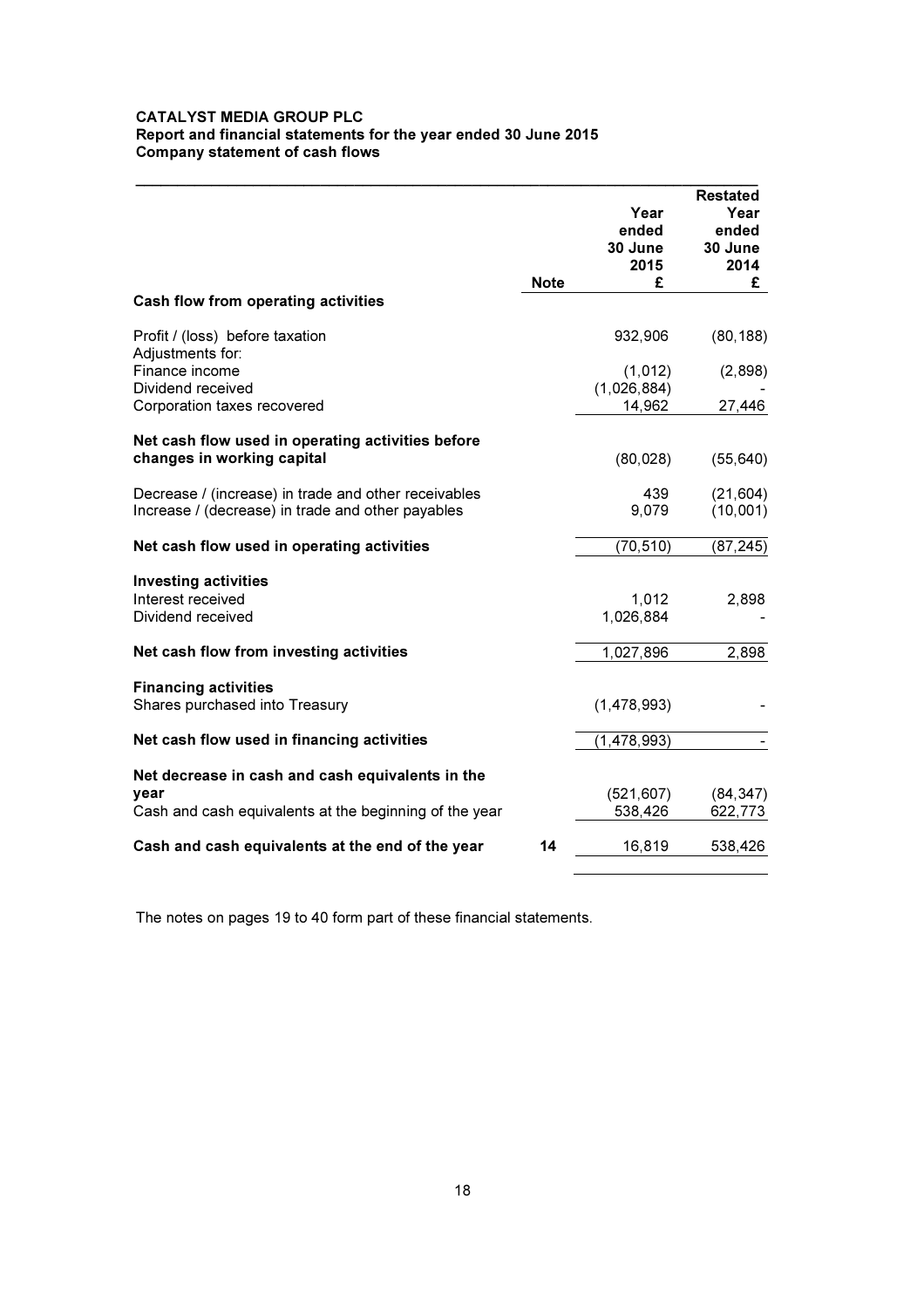| 1 Investment in associate                     | assets      | Share of net Fair Value of<br>Intangibles | Total       |
|-----------------------------------------------|-------------|-------------------------------------------|-------------|
| Year Ended 30 June 2015                       | Group<br>£  | Group<br>£                                | Group       |
| Cost                                          |             |                                           |             |
| At 1 July 2014 – as previously stated         | 13,786,363  | 11,213,637                                | 25.000.000  |
| Prior year adjustment                         | (65, 316)   | 65,316                                    |             |
| Share of profit - 2015                        | 4,352,427   |                                           | 4,352,427   |
| Share of other comprehensive loss - 2015      | (489, 469)  |                                           | (489,469)   |
| Dividend received - 2015                      | (1,026,885) |                                           | (1,026,885) |
| Impairment - 2015                             |             | (2,836,073)                               | (2,836,073) |
| At 30 June 2015 – CMG share of SIS net assets | 16,557,120  | 8,442,880                                 | 25,000,000  |

\_\_\_\_\_\_\_\_\_\_\_\_\_\_\_\_\_\_\_\_\_\_\_\_\_\_\_\_\_\_\_\_\_\_\_\_\_\_\_\_\_\_\_\_\_\_\_\_\_\_\_\_\_\_\_\_\_\_\_\_\_\_\_\_\_\_\_\_\_\_\_\_\_\_\_\_\_\_\_

| Year Ended 30 June 2014 - restated            | assets      | Share of net Fair Value of<br>Intangibles | Total       |
|-----------------------------------------------|-------------|-------------------------------------------|-------------|
|                                               | Group       | Group                                     | Group<br>£  |
| Cost                                          |             |                                           |             |
| At 1 July 2013                                | 15,222,726  | 12,777,274                                | 28,000,000  |
| Share of profit - 2014                        | 1,302,031   |                                           | 1,302,031   |
| Share of other comprehensive income - 2014    | (69, 014)   |                                           | (69, 014)   |
| Dividend received - 2014                      |             |                                           |             |
| Impairment - 2014                             | (2,734,696) | (1.498.321)                               | (4,233,017) |
| At 30 June 2014 - CMG share of SIS net assets | 13,721,047  | 11,278,953                                | 25,000,000  |

(i) The impairment charge £4,233,017 (restated) comprises £2,734,696 relating to cumulative adjustments in respect of amortisation of goodwill no longer required as the goodwill is no longer held by SIS and £1,498,322 relating to the adjustment to the fair value of the Group's investment in SIS.

The Group's interest in the associate, SIS, a company incorporated in England and Wales, is held by Alternateport Limited. Alternateport Limited holds an investment of 20.54% in the equity share capital of SIS and is entitled to appoint a director and alternate director to the SIS board. This right has been exercised since acquisition. Alternateport Limited is a wholly owned subsidiary of Catalyst Media Holdings Limited a wholly owned subsidiary of Catalyst Media Group plc.

The Board has reviewed its valuation of the investment in SIS as at 30 June 2015. It has taken account of the closure of the Outside Broadcast Division and the exceptional costs incurred. In addition it has reviewed internal forward projections prepared by the management of SIS which include expectations of future cash flows from the business. It has applied a present day value to the expected cash flows using a discount rate of 7.50% and has taken account of the uncertainty surrounding the extension of media rights as well as the expected decline in numbers of retail betting shops. As a result it has been concluded that an impairment of £2,836,073 should be applied to the investment resulting in a value of £25,000,000 as at 30 June 2015.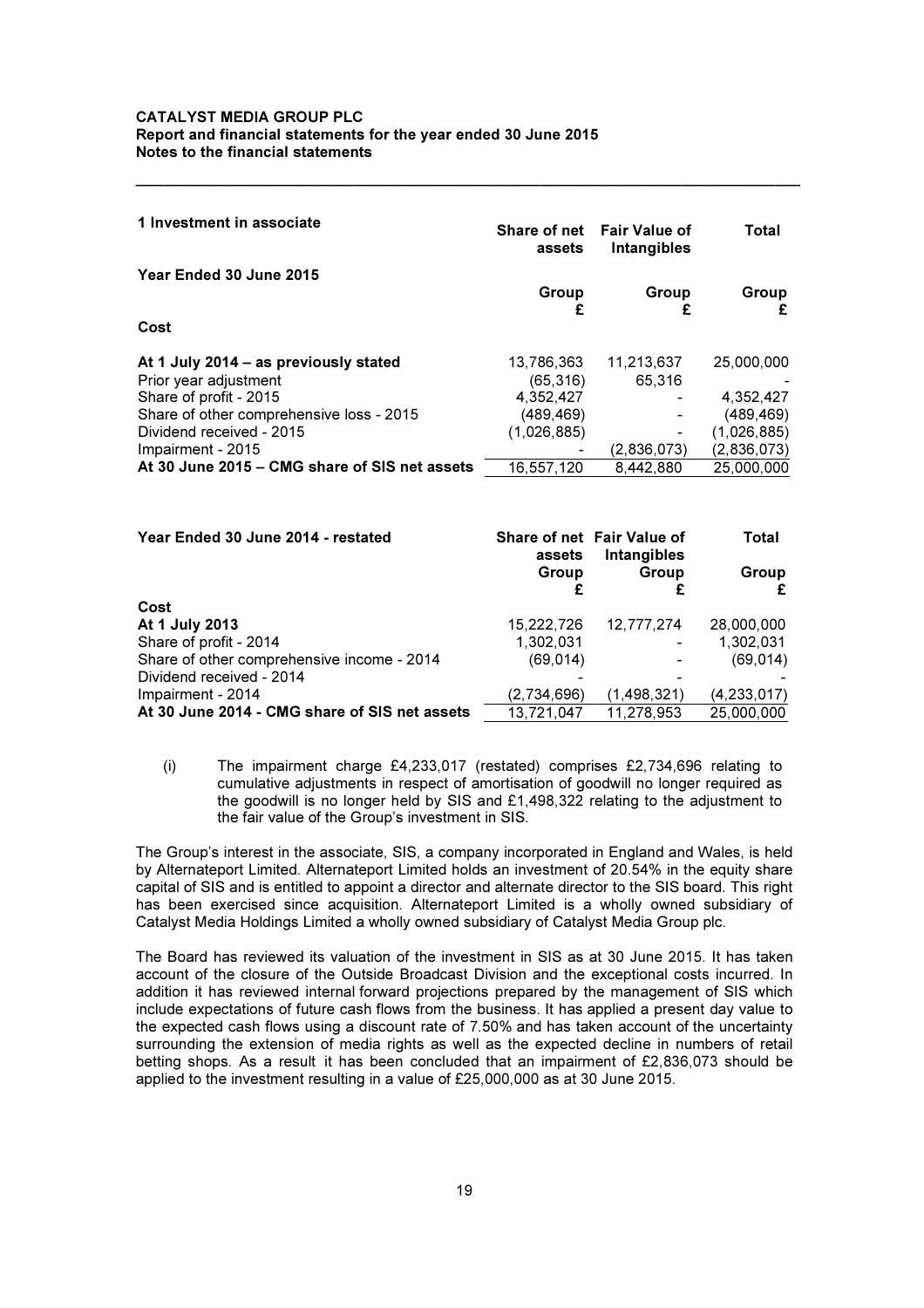#### 1 Investment in associate (continued)

#### Prior year adjustment

The prior year figures within the financial statements of SIS were restated following a management review of the revenue recognition methods in relation to customer contracts. The share of profit from associate in the Catalyst Media Group plc accounts has therefore been restated accordingly with the impact being a decrease in the share of profit from associate for the year ended 30 June 2014 of £65,316. As it was previously concluded that the value of Catalyst Media Group plc's investment was £25,000,000 as at 30 June 2014, the impairment charge for the year to 30 June 2014 has also been restated and reduced by £65,316. There was therefore no impact on the net assets of CMG as at 30 June 2014.

\_\_\_\_\_\_\_\_\_\_\_\_\_\_\_\_\_\_\_\_\_\_\_\_\_\_\_\_\_\_\_\_\_\_\_\_\_\_\_\_\_\_\_\_\_\_\_\_\_\_\_\_\_\_\_\_\_\_\_\_\_\_\_\_\_\_\_\_\_\_\_\_\_\_\_\_\_\_\_

| Share of profit of associate                            | 2015                      | 2015                         | 2014<br><b>Restated</b>      |
|---------------------------------------------------------|---------------------------|------------------------------|------------------------------|
|                                                         | <b>SIS Total</b><br>£'000 | <b>CMG</b><br>share<br>£'000 | <b>CMG</b><br>share<br>£'000 |
| Revenue:                                                |                           |                              |                              |
| <b>SIS Betting Services</b><br><b>SIS LIVE Services</b> | 207,355<br>21,680         | 42,591<br>4,453              | 40,642<br>11,416             |
| Total revenue                                           | 229,035                   | 47,044                       | 52,058                       |
| Operating profit (i)                                    | 25,655                    | 5,270                        | 4,855                        |
| Net interest payable                                    | (590)                     | (121)                        | (450)                        |
| Profits / (losses) on business wind down                | 1,064                     | 218                          | (2, 156)                     |
| Profit on disposal of fixed asset                       | 40                        | 8                            | 163                          |
| Profit on disposal of fixed asset                       | 5                         |                              |                              |
| Profit before tax                                       | 26,174                    | 5,376                        | 2,412                        |
| Taxation                                                | (4,984)                   | (1,024)                      | (1, 110)                     |
| Share of profit after taxation                          | 21,190                    | 4,352                        | 1,302                        |
| Net income from associate                               | 21,190                    | 4,352                        | 1,302                        |
| Other comprehensive income:                             |                           |                              |                              |
| <b>Actuarial loss</b>                                   | (2,973)                   | (610)                        | (90)                         |
| Deferred tax                                            | 590                       | 121                          | 21                           |
|                                                         | (2, 383)                  | (489)                        | (69)                         |
| Share of net assets and liabilities of associate        |                           |                              |                              |
| Net assets (i)                                          | 146,431                   | 30,077                       | 36,657                       |
| Net liabilities (i)                                     | (65,822)                  | (13,520)                     | (22,936)                     |
| Net equity                                              | 80.609                    | 16,557                       | 13,721                       |

<sup>(</sup>i) The financial results for SIS are taken from its latest accounts to 31 March 2015, adjusted in order to align the accounting policies of SIS (whose accounts are prepared under UK GAAP) and Catalyst Media Group plc (whose accounts are prepared under International Financial Reporting Standards). Adjustments have been made in respect of the recognition of the fair value of derivatives held by SIS as at the balance sheet date. The net cumulative effect of these adjustments is to decrease the value of the investment in associate in the Group's financial statements by £140,000 (2014: £97,000).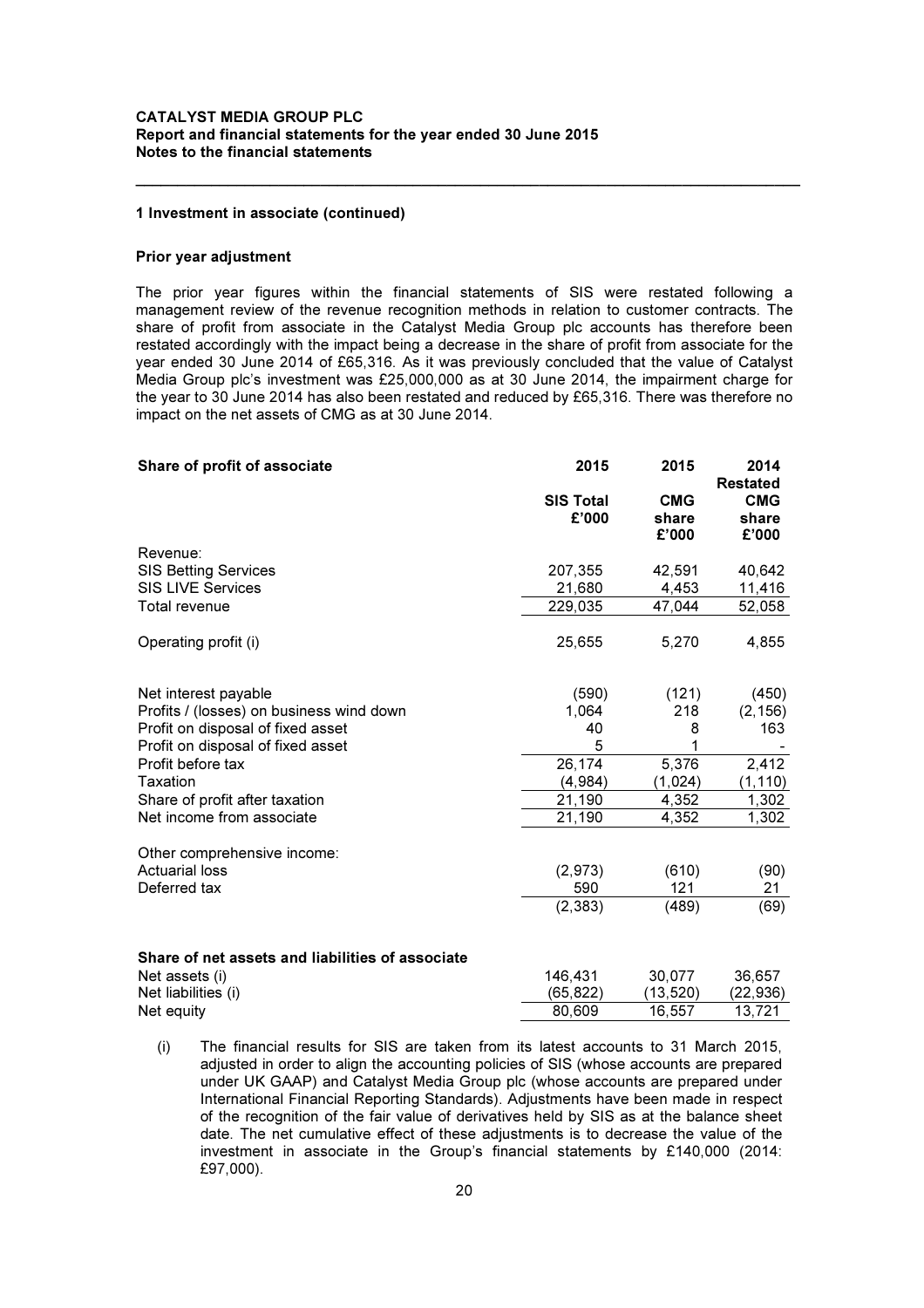#### 2 Revenue

An analysis of the Group's revenue is as follows:

|                                  | 2015   | 2014   |
|----------------------------------|--------|--------|
| Business administrative services | 25,000 | 25,000 |
| <b>Total revenue</b>             | 25,000 | 25,000 |

\_\_\_\_\_\_\_\_\_\_\_\_\_\_\_\_\_\_\_\_\_\_\_\_\_\_\_\_\_\_\_\_\_\_\_\_\_\_\_\_\_\_\_\_\_\_\_\_\_\_\_\_\_\_\_\_\_\_\_\_\_\_\_\_\_\_\_\_\_\_\_\_\_\_\_\_\_\_\_

#### 3 Segmental analysis

The Directors have determined the Group's operating segments based on the management information that is reviewed in order to strategically operate the business.

The Group operates in one segment; business administrative services. Business administrative services focuses on managing the strategic investment in SIS, including the provision of nonexecutive director services to SIS and the management of overheads.

Segmental performance is assessed based on the segment result after results of equity accounted investments, impairment charges, financial income, financial costs and before taxation expense.

| Year ended 30 June 2015                             | <b>Business</b><br>administrative<br>services<br>(including SIS statements)<br>investment) | Total (per<br>consolidate<br>d financial |
|-----------------------------------------------------|--------------------------------------------------------------------------------------------|------------------------------------------|
|                                                     | £                                                                                          | £                                        |
| <b>Segment revenue</b>                              | 25,000                                                                                     | 25,000                                   |
| Operating loss                                      | (94, 991)                                                                                  | (94, 991)                                |
| Financial income                                    | 1,012                                                                                      | 1,012                                    |
| <b>Financial costs</b>                              | 160                                                                                        | 160                                      |
| Share of profit of associate (note 1)               | 4,352,427                                                                                  | 4,352,4271                               |
| Impairment of associate                             | (2,836,073)                                                                                | (2,836,073)                              |
| Segment profit                                      | 1,422,535                                                                                  | 1,422,535                                |
| Tax                                                 | 22,866                                                                                     | 22,866                                   |
| Share of other comprehensive income<br>of associate | (489, 469)                                                                                 | (489, 469)                               |
| Consolidated profit for the year                    | 955,932                                                                                    | 955,932                                  |
| Segment assets                                      | 25,047,629                                                                                 | 25,047,629                               |
| Segment liabilities                                 | (41, 942)                                                                                  | (41,942)                                 |
| Net assets                                          | 25,005,687                                                                                 | 25,005,687                               |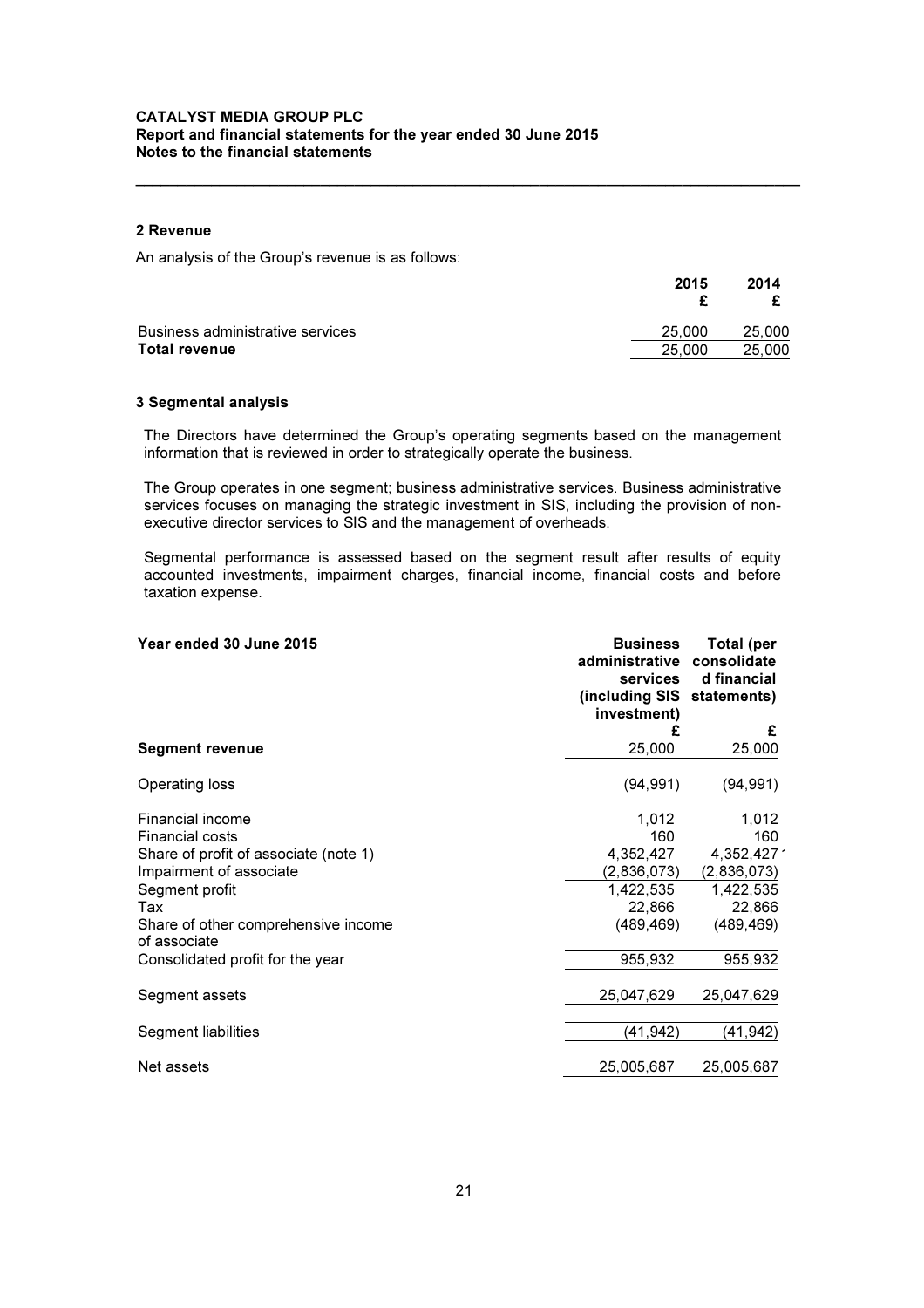| Year ended 30 June 2014                                                                                                                                                                                                                                                               | <b>Business</b><br>administrative<br>services<br>(including SIS statements)<br>investment)                                        |           | Total (per<br>consolidate<br>d financial                                                                                          |
|---------------------------------------------------------------------------------------------------------------------------------------------------------------------------------------------------------------------------------------------------------------------------------------|-----------------------------------------------------------------------------------------------------------------------------------|-----------|-----------------------------------------------------------------------------------------------------------------------------------|
| <b>Segment revenue</b>                                                                                                                                                                                                                                                                | 25,000                                                                                                                            | £         | £<br>25,000                                                                                                                       |
| Operating loss                                                                                                                                                                                                                                                                        | (83,087)                                                                                                                          |           | (83,087)                                                                                                                          |
| Financial income<br><b>Financial costs</b><br>Share of profit of associate (note 1)<br>Impairment of associate<br>Segment loss<br>Tax<br>Share of other comprehensive income<br>of associate<br>Consolidated loss for the year<br>Segment assets<br>Segment liabilities<br>Net assets | 2,898<br>1,302,031<br>(4, 233, 017)<br>(3,011,175)<br>17,888<br>(69, 014)<br>(3,062,301)<br>25,569,513<br>(40, 765)<br>25,528,748 |           | 2,898<br>1,302,031<br>(4, 233, 017)<br>(3,011,175)<br>17,888<br>(69, 014)<br>(3,062,301)<br>25,569,513<br>(40, 765)<br>25,528,748 |
| 4 Operating loss (Group)                                                                                                                                                                                                                                                              |                                                                                                                                   |           |                                                                                                                                   |
|                                                                                                                                                                                                                                                                                       |                                                                                                                                   | 2015<br>£ | 2014<br>£                                                                                                                         |
| Operating loss for the year is stated after charging:<br>Auditors' remuneration (note 7)                                                                                                                                                                                              |                                                                                                                                   | 9,900     | 9,900                                                                                                                             |
| <b>Operating loss (Company)</b>                                                                                                                                                                                                                                                       |                                                                                                                                   |           |                                                                                                                                   |
|                                                                                                                                                                                                                                                                                       |                                                                                                                                   | 2015<br>£ | 2014<br>£                                                                                                                         |
| Operating loss for the year is stated after charging:<br>Auditors remuneration (note 7)                                                                                                                                                                                               |                                                                                                                                   | 2,600     | 2,600                                                                                                                             |
|                                                                                                                                                                                                                                                                                       |                                                                                                                                   |           |                                                                                                                                   |

\_\_\_\_\_\_\_\_\_\_\_\_\_\_\_\_\_\_\_\_\_\_\_\_\_\_\_\_\_\_\_\_\_\_\_\_\_\_\_\_\_\_\_\_\_\_\_\_\_\_\_\_\_\_\_\_\_\_\_\_\_\_\_\_\_\_\_\_\_\_\_\_\_\_\_\_\_\_\_

### 5 Staff numbers and costs (Group and Company)

There were no staff other than the Non-executive Directors during the current and prior year.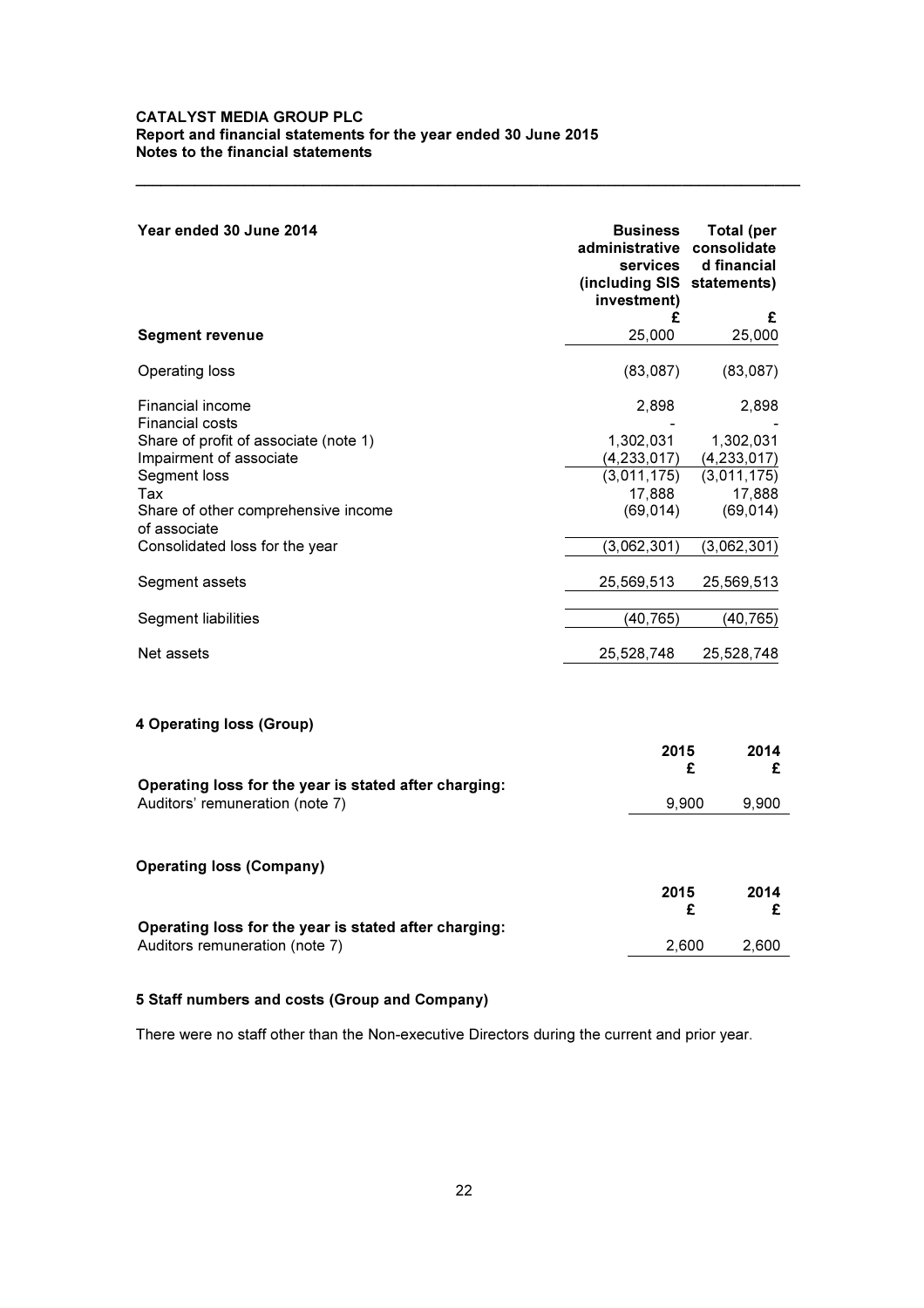### 6 Directors' emoluments (Group and Company)

Directors' emoluments for the year that each individual served as a director were as follows:

\_\_\_\_\_\_\_\_\_\_\_\_\_\_\_\_\_\_\_\_\_\_\_\_\_\_\_\_\_\_\_\_\_\_\_\_\_\_\_\_\_\_\_\_\_\_\_\_\_\_\_\_\_\_\_\_\_\_\_\_\_\_\_\_\_\_\_\_\_\_\_\_\_\_\_\_\_\_\_

|                                                                  |                    |                    | 2015<br>£            | 2014<br>£            |
|------------------------------------------------------------------|--------------------|--------------------|----------------------|----------------------|
| Salaries and fees                                                |                    |                    | 45,303               | 45,306               |
| <b>7 Auditors' remuneration</b>                                  |                    |                    |                      |                      |
|                                                                  |                    |                    | 2015<br>£            | 2014<br>£            |
| Fees payable for the audit of the Group's financial statements   |                    |                    | 7,300                | 7,300                |
| Fees payable for the audit of the Company's financial statements |                    |                    | 2,600                | 2,600                |
|                                                                  |                    |                    | 9,900                | 9,900                |
|                                                                  |                    |                    |                      |                      |
| 8 Financial income                                               | 2015<br>Group<br>£ | 2014<br>Group<br>£ | 2015<br>Company<br>£ | 2014<br>Company<br>£ |
| Interest receivable                                              | 1,012              | 2,898              | 1,012                | 2,898                |
| 9 Financial costs                                                | 2015<br>Group<br>£ | 2014<br>Group<br>£ | 2015<br>Company<br>£ | 2014<br>Company<br>£ |
| Interest payable                                                 | (160)              |                    | (160)                |                      |
| 10 Taxation (Group)                                              |                    |                    | 2015<br>£            | 2014<br>£            |
| Current tax                                                      |                    |                    | 18,500               | 17,900               |
| Over / (under) provision in respect of prior periods             |                    |                    | 4,366                | (12)                 |
| Total tax credit for the year                                    |                    |                    | 22,866               | 17,888               |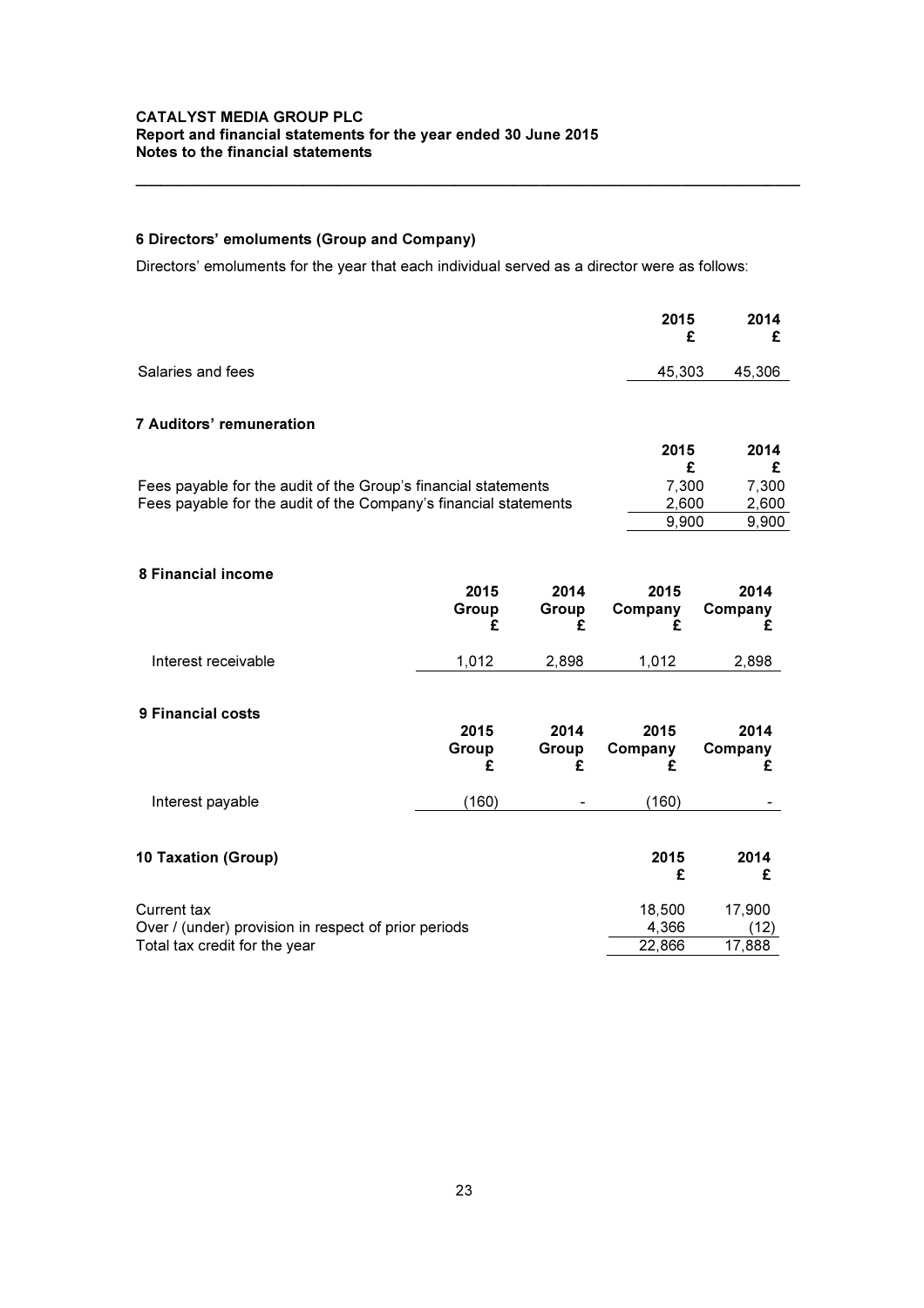#### 10 Taxation (Group) (continued)

The difference between the total tax credit shown above and the amount calculated by applying the standard rate of UK corporation tax to the profit before tax is as follows:

\_\_\_\_\_\_\_\_\_\_\_\_\_\_\_\_\_\_\_\_\_\_\_\_\_\_\_\_\_\_\_\_\_\_\_\_\_\_\_\_\_\_\_\_\_\_\_\_\_\_\_\_\_\_\_\_\_\_\_\_\_\_\_\_\_\_\_\_\_\_\_\_\_\_\_\_\_\_\_

#### Factors affecting tax charge for the year

The tax assessed for the year is lower than the standard rate of corporation tax in the UK of 20.75% (2014 – 22.50%). The standard tax rate reduced from 21% to 20% as of April 2015.

|                                                                                                                      | 2015                           | 2014                        |
|----------------------------------------------------------------------------------------------------------------------|--------------------------------|-----------------------------|
|                                                                                                                      | £                              | £                           |
| Profit / loss before tax                                                                                             |                                | 1,422,535 (3,011,175)       |
| Tax on profit / (loss) at standard rate of 20.75%<br>$(2014 - 22.50\%)$                                              | 295.176                        | (677, 514)                  |
| Expenses not deductible for tax purposes<br>Income not taxable<br>Under/(over) provision in respect of prior periods | 2.734<br>(316,284)<br>(4, 366) | 994,226<br>(334, 458)<br>12 |
| Other items<br>Current tax credit                                                                                    | (126)<br>(22.866)              | (154)<br>(17,888)           |

#### Factors that may affect the future tax charge

Deferred tax has not been provided in respect of timing differences relating primarily to revenue losses and management expenses as there is insufficient evidence that the benefit of the losses will be recovered. The amount of the asset not recognised is £892,400 (2014: £891,900). The above deferred tax asset has been calculated based on a UK tax rate of 20% (2014: 20%) as applicable at 30 June 2015.

#### 11 Earnings / (loss) per share (diluted, undiluted and before impairment)

The calculation of the basic and diluted profit / (loss) per share is based upon the net profit after tax and minority interests attributable to ordinary shareholders of £1,445,401 (2014: loss of £2,993,287) and a weighted average number of shares in issue for the period of 25,705,802 (2014: 27,645,673).

The calculation of the earnings per share (before impairment) is based upon the net profit after tax and attributable to ordinary shareholders of £1,445,401 (2014: loss of £2,993,287), adjusted for impairment charges of £2,836,073 (2014: £4,233,018) and a weighted average number of shares in issue for the period of 25,705,802 (2014: 27,645,673).

Reconciliation of shares in issue:

|                                                                                  | Year ended<br>30 June<br>2015 | Year ended<br>30 June<br>2014 |
|----------------------------------------------------------------------------------|-------------------------------|-------------------------------|
| Issued ordinary shares at 30 June 2015<br>Issued ordinary shares at 30 June 2014 | 25,411,357                    | 27.645.673                    |
| Weighted average number of ordinary shares                                       | 25,705,802                    | 27,645,673                    |
|                                                                                  |                               |                               |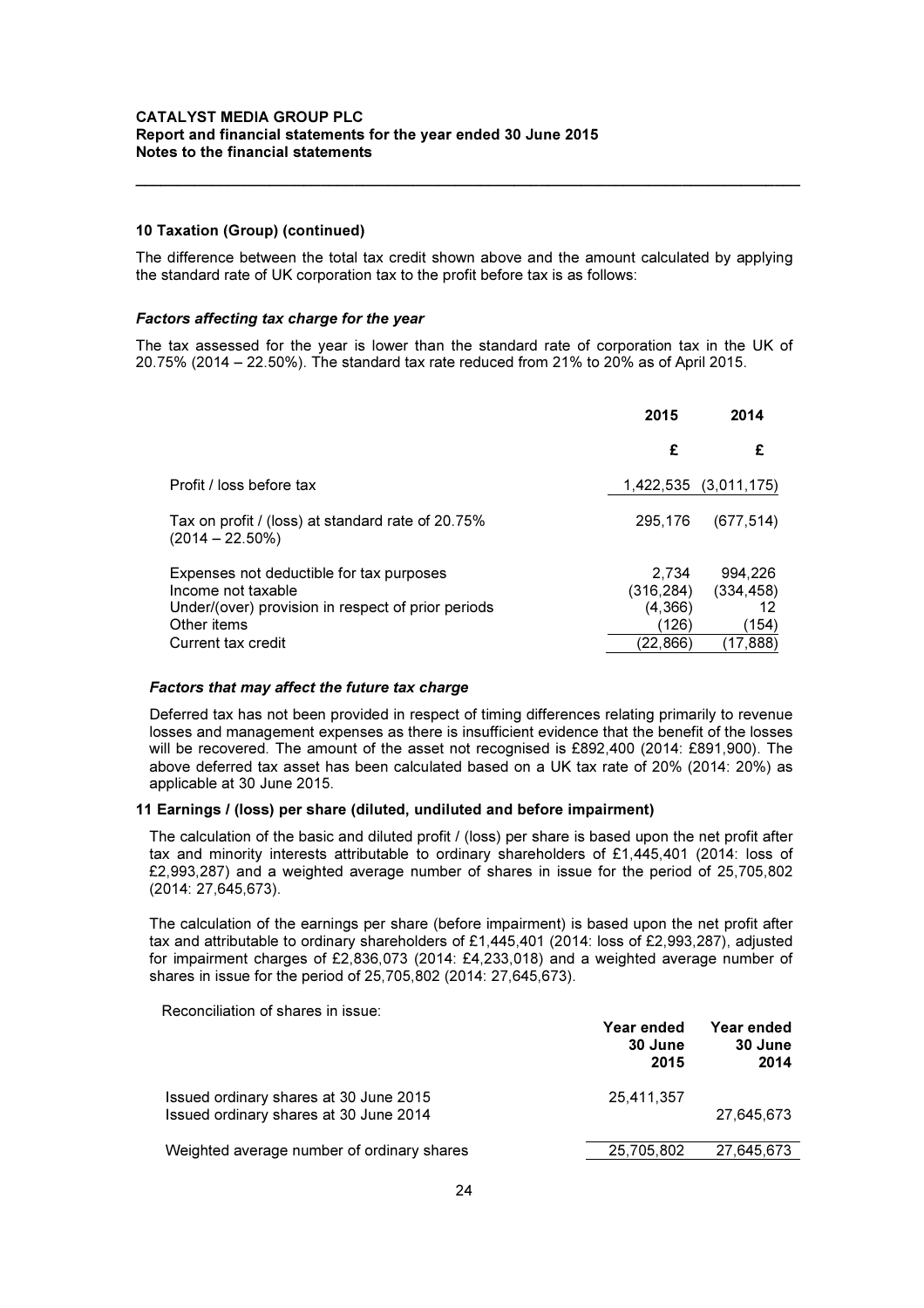| 12 Investments                                                        |                                  |
|-----------------------------------------------------------------------|----------------------------------|
| Company                                                               | <b>Shares in</b><br>subsidiaries |
| Year Ended 30 June 2015                                               | £                                |
| Cost<br>At 30 June 2014 and 30 June 2015                              | 16,750,000                       |
| Provision for diminution in value<br>At 30 June 2014 and 30 June 2015 |                                  |
| Net book value<br>At 30 June 2014 and 30 June 2015                    | 16,750,000                       |

\_\_\_\_\_\_\_\_\_\_\_\_\_\_\_\_\_\_\_\_\_\_\_\_\_\_\_\_\_\_\_\_\_\_\_\_\_\_\_\_\_\_\_\_\_\_\_\_\_\_\_\_\_\_\_\_\_\_\_\_\_\_\_\_\_\_\_\_\_\_\_\_\_\_\_\_\_\_\_

Details of the investments are as follows:

|                                 | Country of<br>incorporation<br>and operation | <b>Activity</b>                    | Percentage<br>of ordinary<br>shares held<br>(%) |
|---------------------------------|----------------------------------------------|------------------------------------|-------------------------------------------------|
| Catalyst Media Holdings Limited |                                              | England & Wales Investment Company | 100                                             |
| Alternateport Limited*          |                                              | England & Wales Investment Company | 100                                             |

\* A subsidiary of Catalyst Media Holdings Limited

| <b>Shares in</b><br>subsidiaries |
|----------------------------------|
| £                                |
|                                  |
| 17,908,626                       |
| (1, 158, 626)                    |
| 16,750,000                       |
|                                  |
| (1, 158, 625)                    |
| 1,158,625                        |
|                                  |
|                                  |
|                                  |
| 16,750,001                       |
| 16,750,000                       |
|                                  |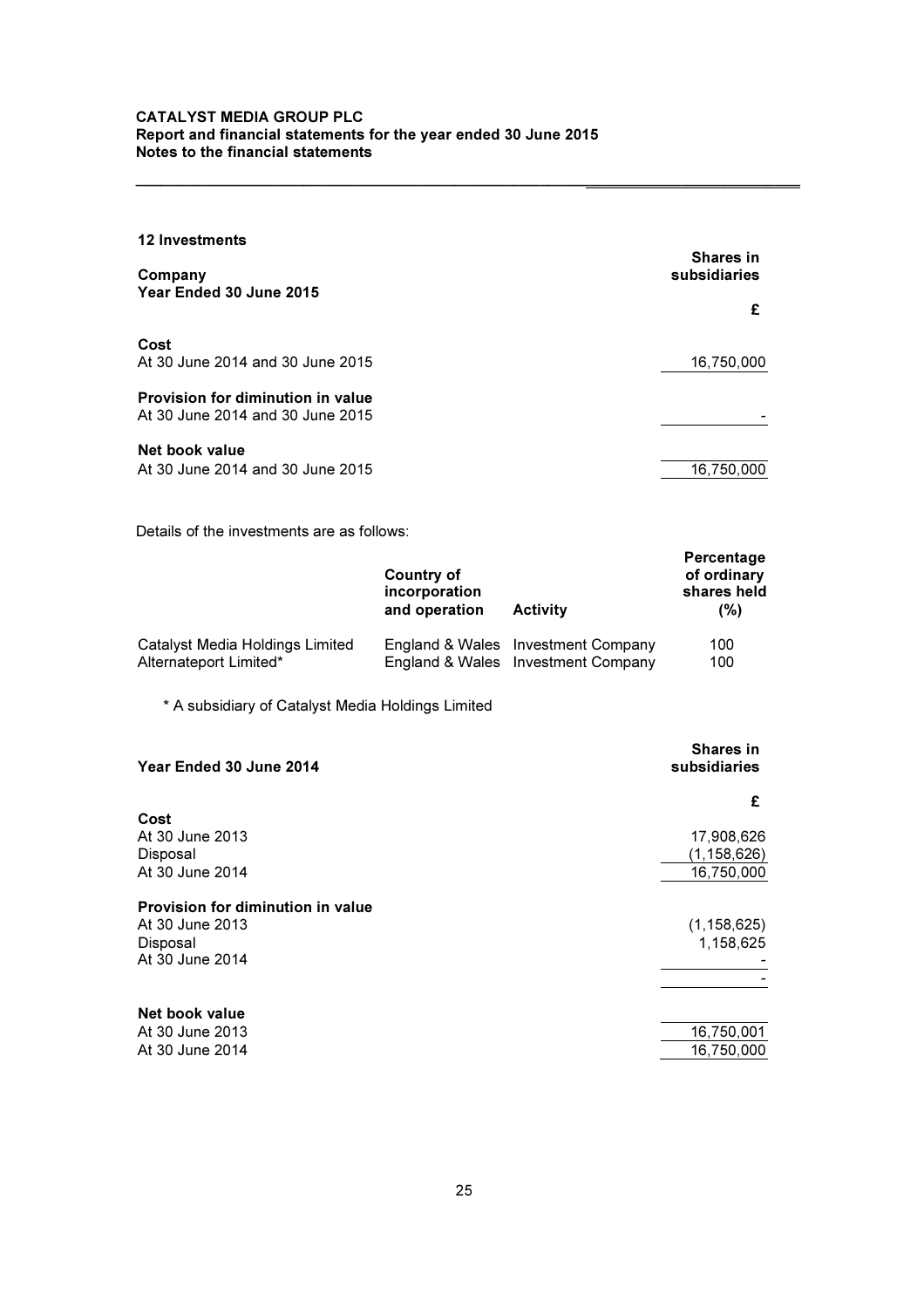| 13 Trade and other receivables  | 2015       | 2014   | 2015      | 2014      |
|---------------------------------|------------|--------|-----------|-----------|
|                                 | Group<br>£ | Group  | Company   | Company   |
| Amounts owed by Group companies |            |        | 3,028,326 | 3,028,326 |
| Trade debtors                   | 15,000     | 15,000 | 15,000    | 15,000    |
| Prepayments                     | 13.042     | 12.014 | 13.042    | 12.014    |
| Other debtors                   | 2,618      | 4,083  | 2,618     | 4,083     |
|                                 | 30,660     | 31.097 | 3,058,986 | 3,059,423 |

\_\_\_\_\_\_\_\_\_\_\_\_\_\_\_\_\_\_\_\_\_\_\_\_\_\_\_\_\_\_\_\_\_\_\_\_\_\_\_\_\_\_\_\_\_\_\_\_\_\_\_\_\_\_\_\_\_\_\_\_\_\_\_\_\_\_\_\_\_\_\_\_\_\_\_\_\_\_\_

| 14 Cash and cash equivalents | 2015<br>Group | 2014<br>Group | 2015<br>Company | 2014<br>Company |
|------------------------------|---------------|---------------|-----------------|-----------------|
| Cash at bank                 | 16.969        | 538.416       | 16.819          | 538.426         |
| Cash and cash equivalents    | 16.969        | 538,416       | 16.819          | 538.426         |

Cash and cash equivalents comprise cash only.

| 15 Share capital                            | 2015<br>Group<br>and<br>Company | 2014<br>Group<br>and<br>Company |
|---------------------------------------------|---------------------------------|---------------------------------|
| Authorised:                                 |                                 |                                 |
| 65,711,223 ordinary shares of 10 pence each | 6,571,122                       | 6,571,122                       |
|                                             |                                 | 6,571,122 6,571,122             |
| Allotted, issued and fully paid:            |                                 |                                 |
| 25,411,357 ordinary shares of 10 pence each | 2,541,136                       | 2,764,567                       |
|                                             |                                 | 2,541,136 2,764,567             |

On 15 July 2014, the Company purchased, in the market, 502,272 ordinary shares of 10p each in Catalyst Media Group plc at a price of 50p per ordinary share.

On 17 December 2014, the Company purchased, in the market, 2,707,044 ordinary shares of 10p each in Catalyst Media Group plc at a price of 45p per ordinary share.

On 14 May 2015, the Company purchased, in the market, 25,000 ordinary shares of 10p each in Catalyst Media Group plc at a price of 38.75p per ordinary share. These purchases were made out of distributable reserves.

On 3 June 2015, the Group cancelled, from Treasury, 2,234,316 ordinary shares. There are currently 1,000,000 ordinary shares held in Treasury by the Company.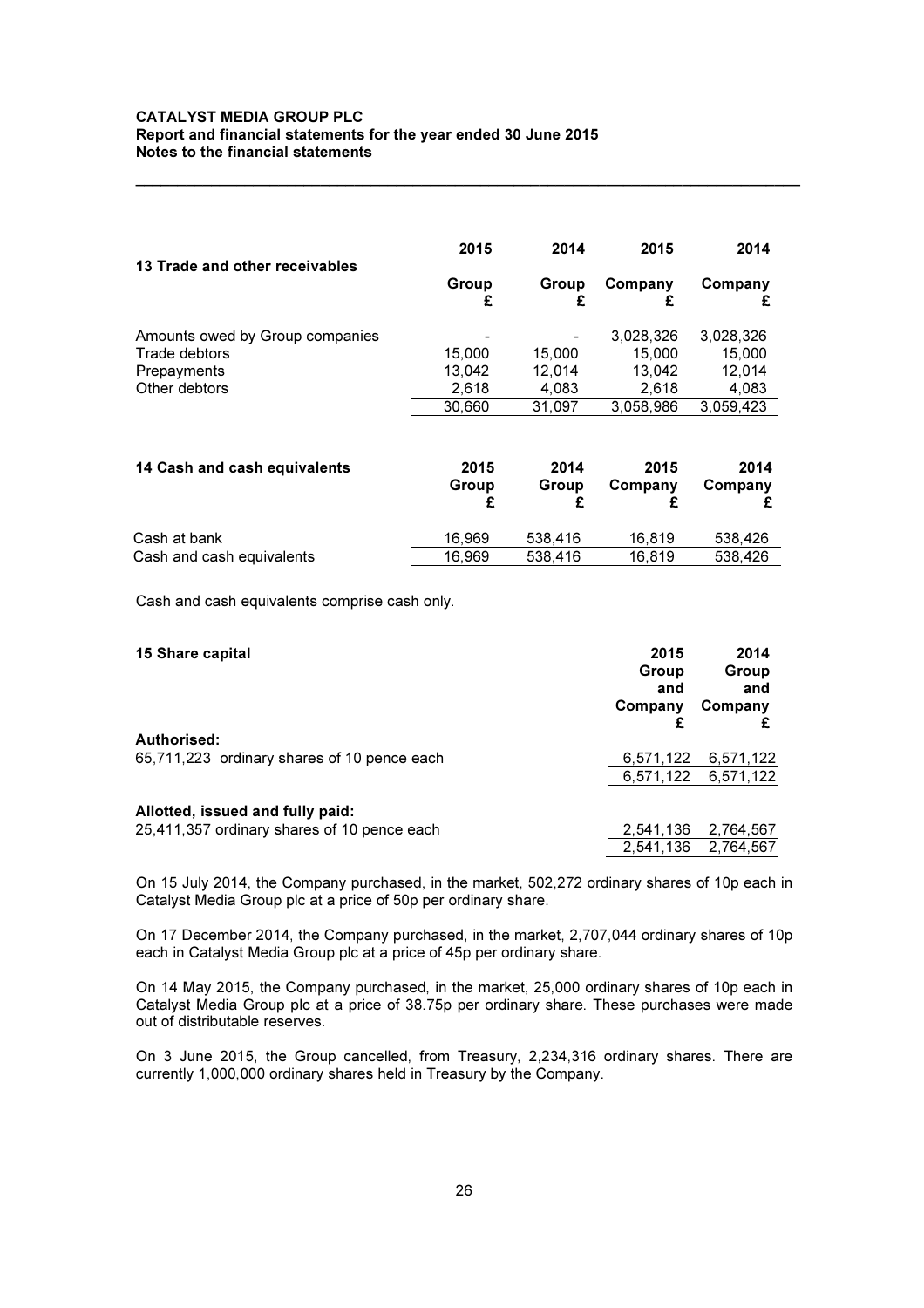#### 16 Interest-bearing cash balances

#### Effective interest rates and repricing analysis

 In respect of income-earning financial assets, the following table indicates their effective average interest rates in the year to 30 June 2015.

\_\_\_\_\_\_\_\_\_\_\_\_\_\_\_\_\_\_\_\_\_\_\_\_\_\_\_\_\_\_\_\_\_\_\_\_\_\_\_\_\_\_\_\_\_\_\_\_\_\_\_\_\_\_\_\_\_\_\_\_\_\_\_\_\_\_\_\_\_\_\_\_\_\_\_\_\_\_\_

|                                 | <b>Effective</b><br>interest rate            | Group<br>Total<br>£<br>2015   | Group<br><b>Current</b><br>£<br>2015   |
|---------------------------------|----------------------------------------------|-------------------------------|----------------------------------------|
| Cash at bank and other deposits | 0.65%                                        | 16,969                        | 16,969                                 |
|                                 | <b>Effective</b><br>interest rate            | Company<br>Total<br>£<br>2015 | Company<br><b>Current</b><br>£<br>2015 |
| Cash at bank and other deposits | 0.65%                                        | 16,819                        | 16,819                                 |
| 17 Trade and other payables     | 2015<br>2014<br>Group<br>Group<br>£          | 2015<br>Company<br>£<br>£     | 2014<br>Company<br>£                   |
| ÷                               | $\sim$ $\sim$ $\sim$<br>$\sim$ $\sim$ $\sim$ | $\sim$ $\sim$ $\sim$ $\sim$   | $\sim$ $\sim$ $\sim$                   |

Trade payables 9,001 4,524 9,001 4,524 Amounts due to Group companies<br>
Accruals and deferred income<br>
26,875 31,479 26,875 Accruals and deferred income <br>
31,479 26,875 31,479 26,875<br>
40,480 31,399 41,029 31,948 31,399 41,029

Trade payables are all due within one year.

| 2015<br>Group | 2014<br>Group | 2015<br>Company | 2014<br>Company |
|---------------|---------------|-----------------|-----------------|
| 1.462         | 9.366         | 1.462           | 9.366           |
|               |               |                 |                 |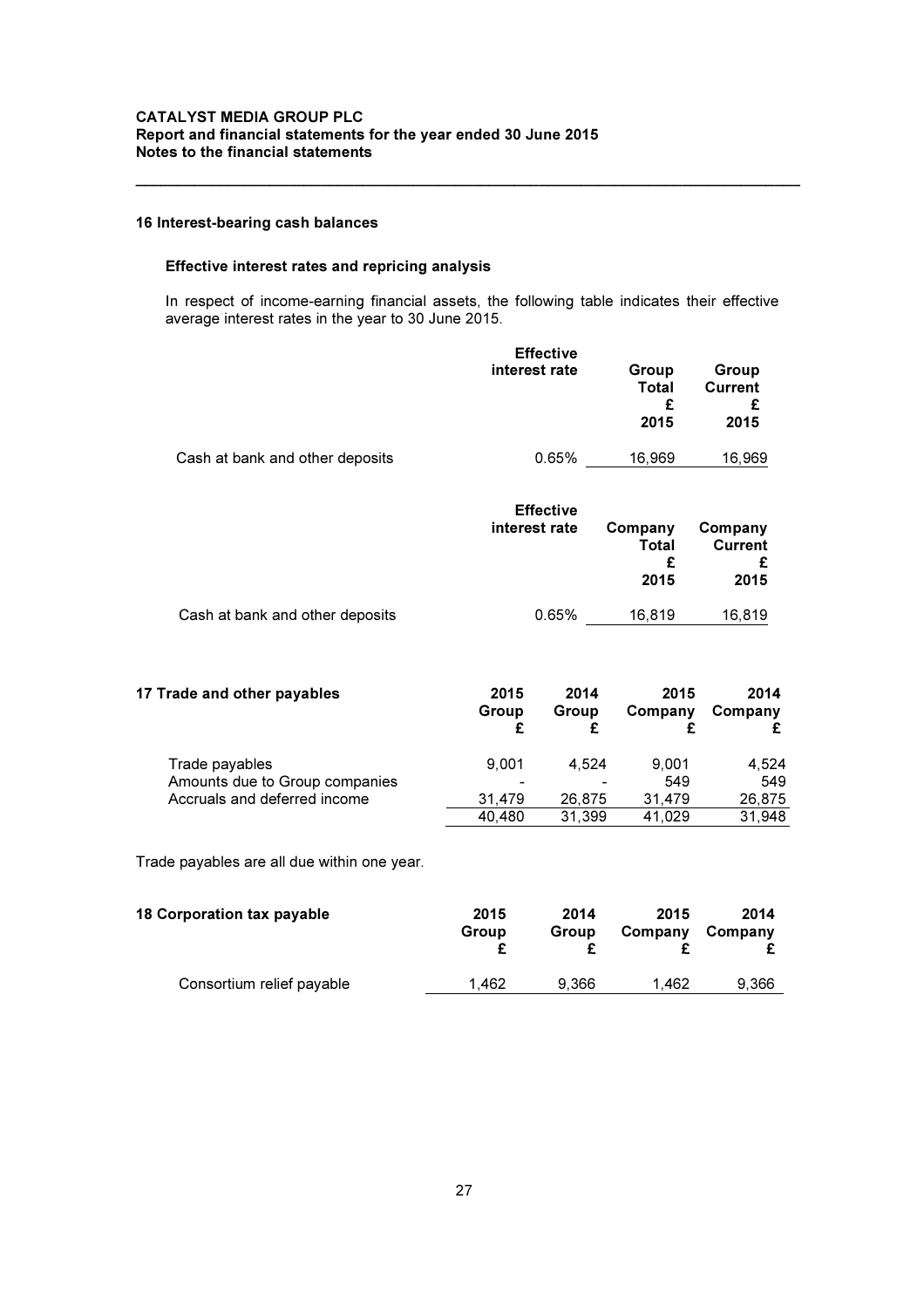#### 19 Financial instruments

In common with other businesses, the Group and Company (the 'Group') is exposed to risks that arise from its use of financial instruments. This note describes the Group's objectives, policies and processes for managing those risks and the methods used to measure them. Further quantitative information in respect of these risks is presented throughout these financial statements.

\_\_\_\_\_\_\_\_\_\_\_\_\_\_\_\_\_\_\_\_\_\_\_\_\_\_\_\_\_\_\_\_\_\_\_\_\_\_\_\_\_\_\_\_\_\_\_\_\_\_\_\_\_\_\_\_\_\_\_\_\_\_\_\_\_\_\_\_\_\_\_\_\_\_\_\_\_\_\_

The significant accounting policies regarding financial instruments are disclosed in note 23.

There have been no substantive changes in the Group's exposure to financial instrument risks, its objectives, policies and processes for managing those risks or the methods used to measure them from previous periods unless otherwise stated in this note.

#### Principal financial instruments

The principal financial instruments used by the Group, from which financial instrument risk arises, are as follows:

| Group                                            | 2015<br>£ | 2014<br>£ |
|--------------------------------------------------|-----------|-----------|
| <b>Financial assets</b>                          |           |           |
| Loans and receivables                            |           |           |
| Trade and other receivables                      | 30,660    | 31,097    |
| Cash and cash equivalents                        | 16,969    | 538,416   |
| <b>Financial liabilities</b>                     |           |           |
| Financial liabilities measured at amortised cost |           |           |
| Trade and other payables                         | (40,480)  | (31, 399) |
|                                                  |           |           |
|                                                  |           |           |
| Company                                          | 2015<br>£ | 2014<br>£ |
| <b>Financial assets</b>                          |           |           |
| Loans and receivables                            |           |           |
| Trade and other receivables                      | 30,660    | 31,097    |
| Cash and cash equivalents                        | 16,819    | 538,426   |
| <b>Financial liabilities</b>                     |           |           |
| Financial liabilities measured at amortised cost |           |           |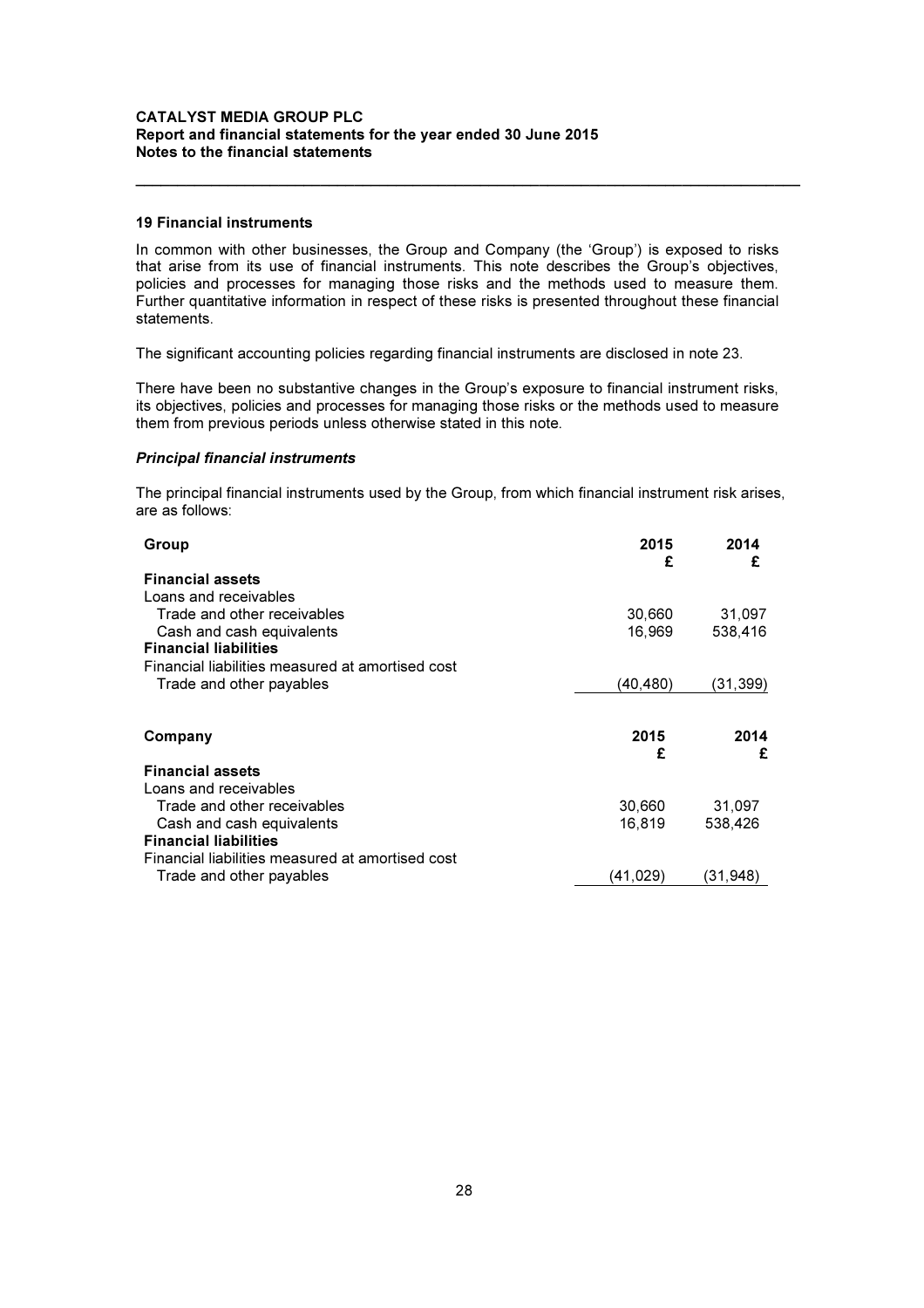#### 19 Financial instruments (continued)

#### General objectives, policies and processes

The overall objective of the Board is to set policies that seek to reduce risk as far as possible without unduly affecting the Group's flexibility. Further details regarding these policies are set out below:

\_\_\_\_\_\_\_\_\_\_\_\_\_\_\_\_\_\_\_\_\_\_\_\_\_\_\_\_\_\_\_\_\_\_\_\_\_\_\_\_\_\_\_\_\_\_\_\_\_\_\_\_\_\_\_\_\_\_\_\_\_\_\_\_\_\_\_\_\_\_\_\_\_\_\_\_\_\_\_

#### Credit risk

Credit risk with cash and cash equivalents is reduced by placing funds with banks with high credit ratings.

#### Liquidity risk

Liquidity risk arises from the Group's and Company's management of working capital. There is a risk that the Group will encounter difficulty in meeting its financial obligations as they fall due.

The Group's policy is to ensure that it will always have sufficient cash to allow it to meet its liabilities when they become due. The principal liabilities of the Group and Company arise in respect of administrative expenditure and trade and other payables. Trade and other payables are all payable within three months.

The Board receives cash flow projections on a regular basis as well as information on cash balances.

| <b>Fair value of financial liabilities</b> | 2015   | 2014   |
|--------------------------------------------|--------|--------|
| Trade and other payables                   | 40.480 | 31.399 |
|                                            | 40.480 | 31,399 |

The fair value of trade and other payables is equal to the book values.

#### **Capital**

The Group considers its capital to comprise its ordinary share capital, capital redemption reserve, merger reserve and the retained profit. In managing its capital, the Group's objectives are to provide a return for its equity shareholders through distributions and capital growth. Going forward the Group will seek to maintain a sufficient funding base to enable the Group to meet its working capital needs.

Details of the Group and Company capital are disclosed in the Group and Company statement of changes in equity.

There have been no other significant changes to the Group's management objectives, policies and processes in the period nor has there been any change in what the Group considers to be capital.

#### Currency risk

The Group and the Company are not exposed to any significant currency risk.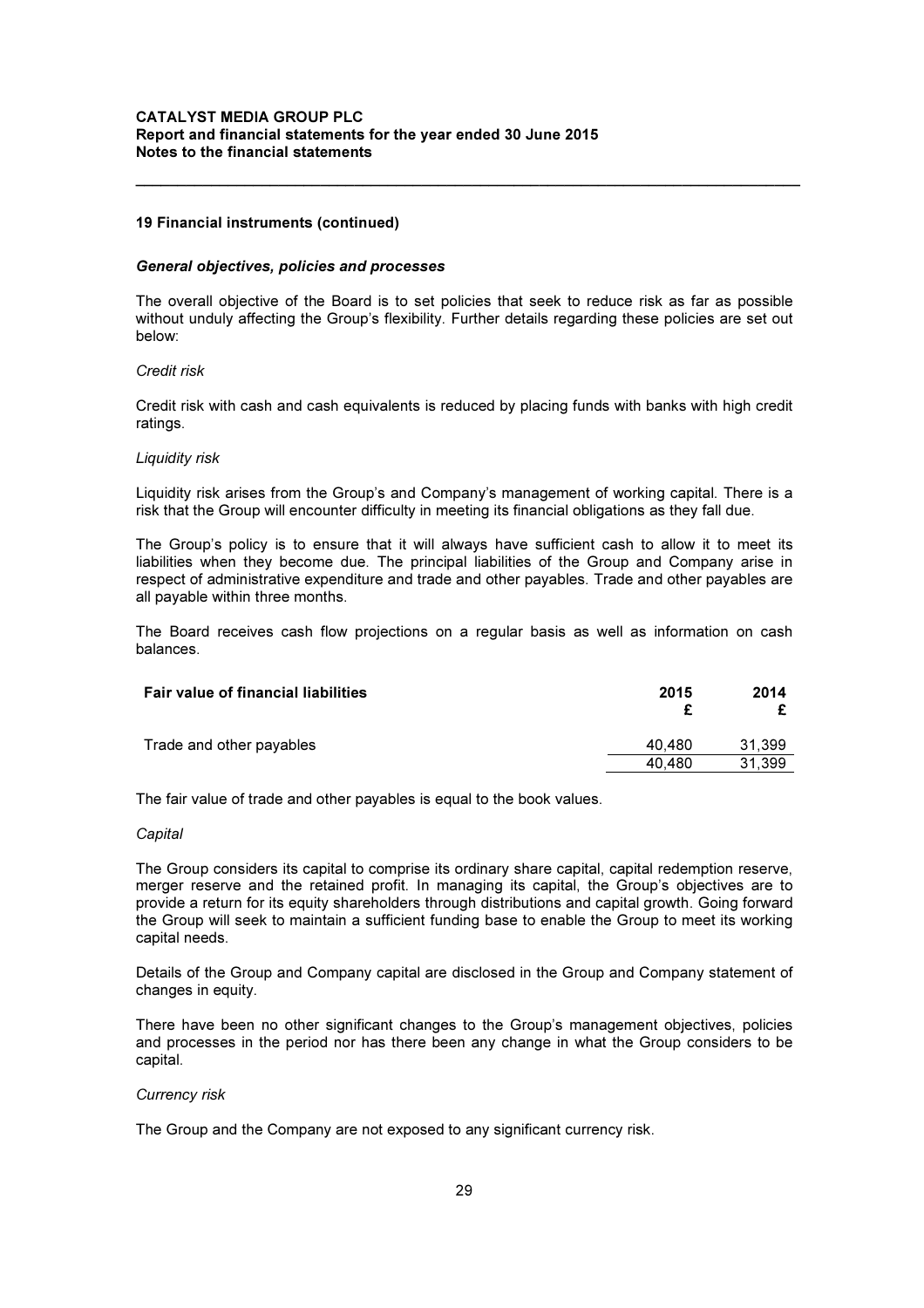#### 20 Capital commitments

There were no capital commitments outstanding at 30 June 2015 for the Group or the Company.

\_\_\_\_\_\_\_\_\_\_\_\_\_\_\_\_\_\_\_\_\_\_\_\_\_\_\_\_\_\_\_\_\_\_\_\_\_\_\_\_\_\_\_\_\_\_\_\_\_\_\_\_\_\_\_\_\_\_\_\_\_\_\_\_\_\_\_\_\_\_\_\_\_\_\_\_\_\_\_

#### 21 Ultimate Controlling party

There was no ultimate controlling party in the current or prior year.

#### 22 Related party transactions

During the year, SIS paid the Group £25,000 (2014: £25,000) in respect of fees for the services of the Directors. In addition SIS paid the Group £14,962 (2014: £27,446) in respect of consortium relief payments.

As at the balance sheet date, Melvin Lawson, and his associated companies, had an interest in 3,615,486 ordinary shares of the Company, representing 14.81% of the total issued share capital of the Company, excluding shares held in treasury.

As at the balance sheet date, Mark Hawtin had an interest in 2,010,117 ordinary shares of the Company, representing 8.23% of the total issued share capital of the Company, excluding shares held in treasury.

As at the balance sheet date, Michael Rosenberg had an interest in 10,520 ordinary shares of the Company, representing 0.04% of the total issued share capital of the Company, excluding shares held in treasury.

During the year the company purchased 375,000 Ordinary Shares from a shareholder to which Harwood Capital LLP acts as the investment manager. In addition, Harwood Capital LLP acts as the investment manager to Oryx International Growth Fund Limited which holds an interest of 3,125,000 Ordinary Shares representing 12.80% of the issued ordinary share capital, and accordingly Harwood Capital LLP is a substantial shareholder of the Company. The Director, Christopher Mills is the Chief Investment Officer of Harwood Capital LLP and also served as a Director of that company until 9 June 2015.

|                 | <b>Salary and fees</b><br>2015<br>£ | Total<br>2015<br>£ |
|-----------------|-------------------------------------|--------------------|
| M Rosenberg OBE | 15,303                              | 15,303             |
| M Hawtin        | 10,000                              | 10,000             |
| C Mills         | 10,000                              | 10,000             |
| M Lawson        | 10,000                              | 10,000             |
|                 | 45,303                              | 45,303             |
|                 | 2014                                | 2014               |
|                 | £                                   | £                  |
| M Rosenberg OBE | 15,306                              | 15,306             |
| M Hawtin        | 10,000                              | 10,000             |
| C Mills         | 10,000                              | 10,000             |
| M Lawson        | 10,000                              | 10,000             |
|                 | 45,306                              | 45,306             |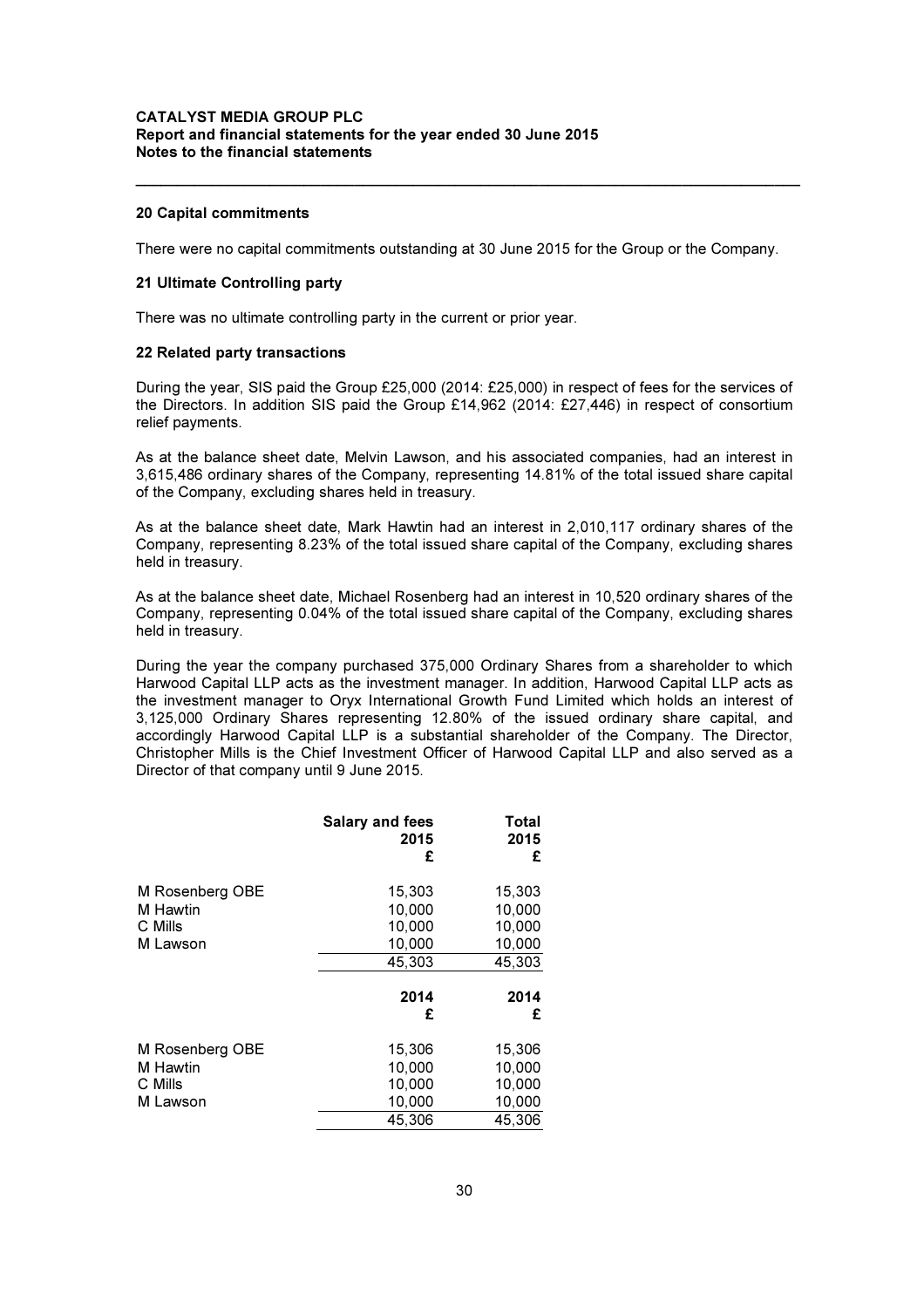#### 23 Basis of preparation and significant accounting policies

These consolidated financial statements of Catalyst Media Group plc have been prepared in accordance with accepted International Financial Reporting Standards (IFRSs), International Accounting Standards (IAS) and International Financial Reporting Interpretations Committee (IFRIC) interpretations (collectively "IFRSs") as adopted for use in the European Union and as issued by the International Accounting Standards Board and with those parts of the Companies Act 2006 applicable to companies reporting under IFRS. The accounting policies listed below include those applicable to SIS, given its materiality to the Group as a whole.

\_\_\_\_\_\_\_\_\_\_\_\_\_\_\_\_\_\_\_\_\_\_\_\_\_\_\_\_\_\_\_\_\_\_\_\_\_\_\_\_\_\_\_\_\_\_\_\_\_\_\_\_\_\_\_\_\_\_\_\_\_\_\_\_\_\_\_\_\_\_\_\_\_\_\_\_\_\_\_

Catalyst Media Group plc is a publicly limited company registered in England and Wales where it is domiciled for tax purposes.

The financial statements are prepared under the historical cost convention.

#### Companies Act s408 exemption

The Company has taken advantage of the exemptions allowed under section 408 of the Companies Act 2006 and has not presented its own income statement in these financial statements. The Group profit for the year included a profit on ordinary activities after tax of £955,722 (2014: loss £62,301) in respect of the Company which is dealt with in the financial statements of the Parent Company.

#### New financial reporting requirements

The Group has applied the following new financial reporting standards for the first time in preparing its financial statements for the period ended 30 June 2015. There has been no material impact on the Group's financial statements.

- IFRS 10, IFRS 12 & IAS 27: Investment Entities (effective as of 1 January 2014)
- IFRS 7: Financial Instruments Disclosures (Amended 2011) (Revised 2010) (effective as of 1 January 2015)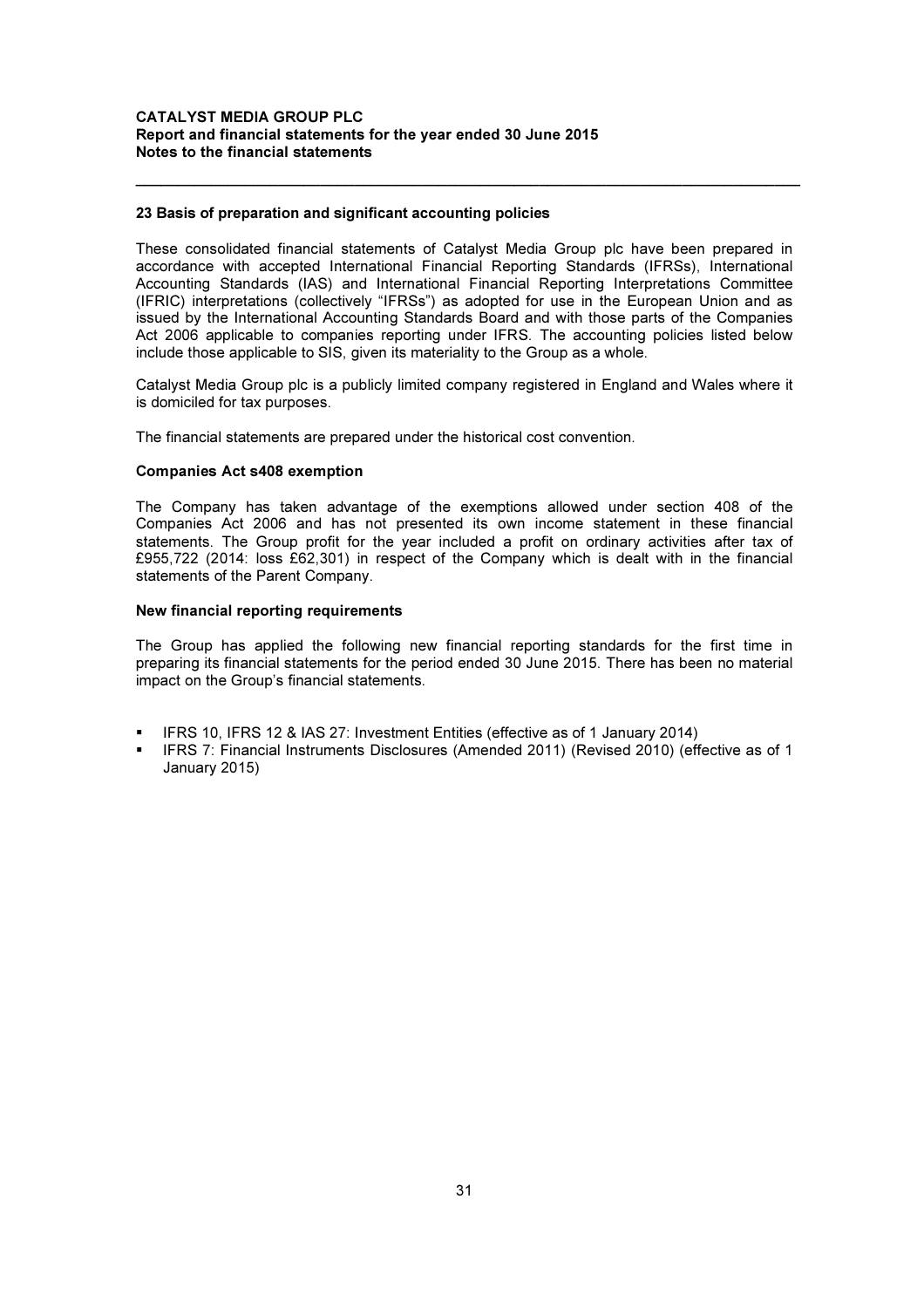#### 23 Basis of preparation and significant accounting policies (continued)

#### Standards, interpretations and amendments to published standards not yet effective

At the date of authorisation of these consolidated financial statements, the IASB and IFRIC have issued the following standards and interpretations which are effective for annual accounting periods beginning on or after the stated effective date. These standards and interpretations are not effective for and have not been applied in the preparation of these consolidated financial statements:

\_\_\_\_\_\_\_\_\_\_\_\_\_\_\_\_\_\_\_\_\_\_\_\_\_\_\_\_\_\_\_\_\_\_\_\_\_\_\_\_\_\_\_\_\_\_\_\_\_\_\_\_\_\_\_\_\_\_\_\_\_\_\_\_\_\_\_\_\_\_\_\_\_\_\_\_\_\_\_

- IFRS 9: Financial Instruments (effective as of 1 January 2018)
- IFRS 15: Revenue from Contracts with Customers (effective as of 1 January 2017).

The Directors anticipate that the adoption of these standards and interpretations will not have a material impact on the Group's financial statements in the period of initial adoption.

#### Basis of consolidation

The consolidated financial statements include the results of the Company and all of its subsidiary undertakings. A subsidiary is an entity controlled, directly or indirectly, by the Company. Control is the power to govern the financial and operating policies of the entity so as to obtain benefits from its activities.

The financial statements of subsidiaries are included in the consolidated financial statements from the date that control commences until the date that control ceases. The results of subsidiaries have been included from the date of acquisition using the merger method of accounting or the acquisition method of accounting as appropriate.

The consolidated financial statements present the results of the Company and its subsidiaries ("the Group") as if they formed a single entity. Inter-company transactions and balances between Group companies are therefore eliminated in full.

#### Investments in subsidiaries

Fixed asset investments in subsidiary undertakings are shown at cost. The cost of acquisition includes directly attributable professional fees and other expenses incurred in connection with the acquisition.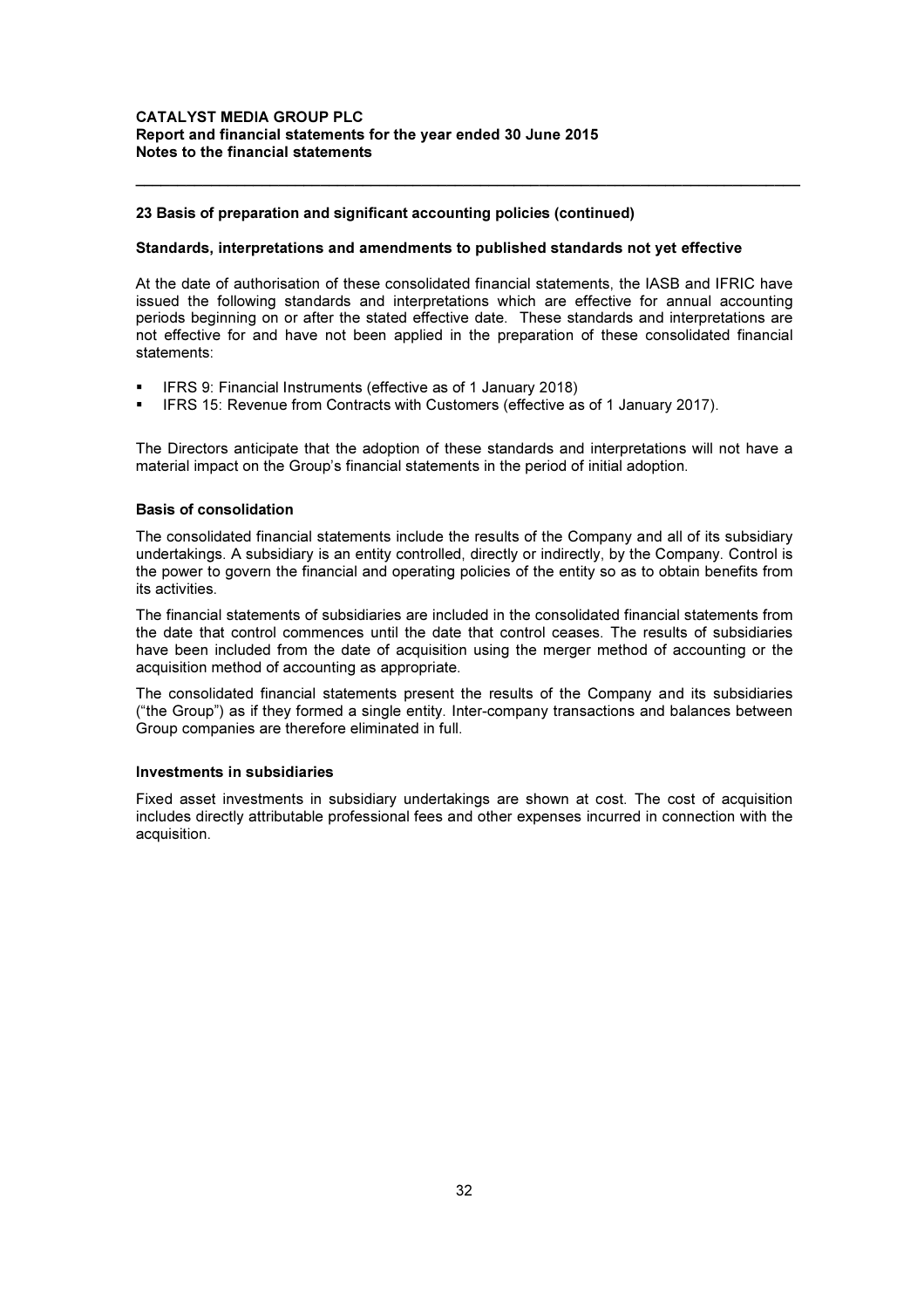#### 23 Basis of preparation and significant accounting policies (continued)

#### Intangible assets

Intangible assets acquired separately are measured on initial recognition at cost. The cost of intangible assets acquired in a business combination is its fair value as at the date of acquisition. Following initial recognition, intangible assets are carried at cost less any accumulated amortisation and any accumulated impairment losses. Internally generated intangible assets, excluding capitalised development costs, are not capitalised and expenditure is reflected in profit or loss in the period in which the expenditure is incurred.

\_\_\_\_\_\_\_\_\_\_\_\_\_\_\_\_\_\_\_\_\_\_\_\_\_\_\_\_\_\_\_\_\_\_\_\_\_\_\_\_\_\_\_\_\_\_\_\_\_\_\_\_\_\_\_\_\_\_\_\_\_\_\_\_\_\_\_\_\_\_\_\_\_\_\_\_\_\_\_

Intangible assets have useful lives that are finite and are subject to an annual impairment review.

Gains or losses arising from derecognition of an intangible asset are measured as the difference between the net disposal proceeds and the carrying amount of the asset and are recognised in profit or loss when the asset is derecognised.

#### Development expenditure

Research costs are expensed as incurred. Development expenditure on an individual project is recognised as an intangible asset when the Group can demonstrate the technical feasibility of completing the intangible asset so that it will be available for use or sale, its intention to complete and its ability to use or sell the asset, how the asset will generate future economic benefits, the availability of resources to complete the asset and the ability to measure reliably the expenditure during development.

Following initial recognition of the development expenditure as an asset, the cost model is applied requiring the asset to be carried at cost less any accumulated amortisation and accumulated impairment losses. Amortisation of the asset begins when development is complete and the asset is available for use. It is amortised over the period of expected future benefit. During the period of development, the asset is tested for impairment annually.

#### Licences

Licence rights acquired are amortised over the period of the licence to exploit such rights, typically five to ten years. Licences acquired during the period do not start to run until the products to which they relate to are used. Provision is made for any impairment in value, and that is reviewed on an annual basis.

#### Investment in associate

The Group's investment in its associate is accounted for using the equity method of accounting. An associate is an entity in which the Group has significant influence and which is neither a subsidiary nor a joint venture. Under the equity method, the investment in the associate is carried in the balance sheet at cost plus post-acquisition changes in the Group's share of net assets of the associate. Goodwill relating to the associate is included in the carrying amount of the investment and is not amortised. The consolidated statement of comprehensive income reflects the share of the results of operations of the associate. Where there has been a change recognised directly in the equity of the associate, the Group recognises its share of any changes and discloses this, when applicable, in the statement of changes in equity. Profits and losses resulting from transactions between the Group and the associate are eliminated to the extent of the interest in the associate.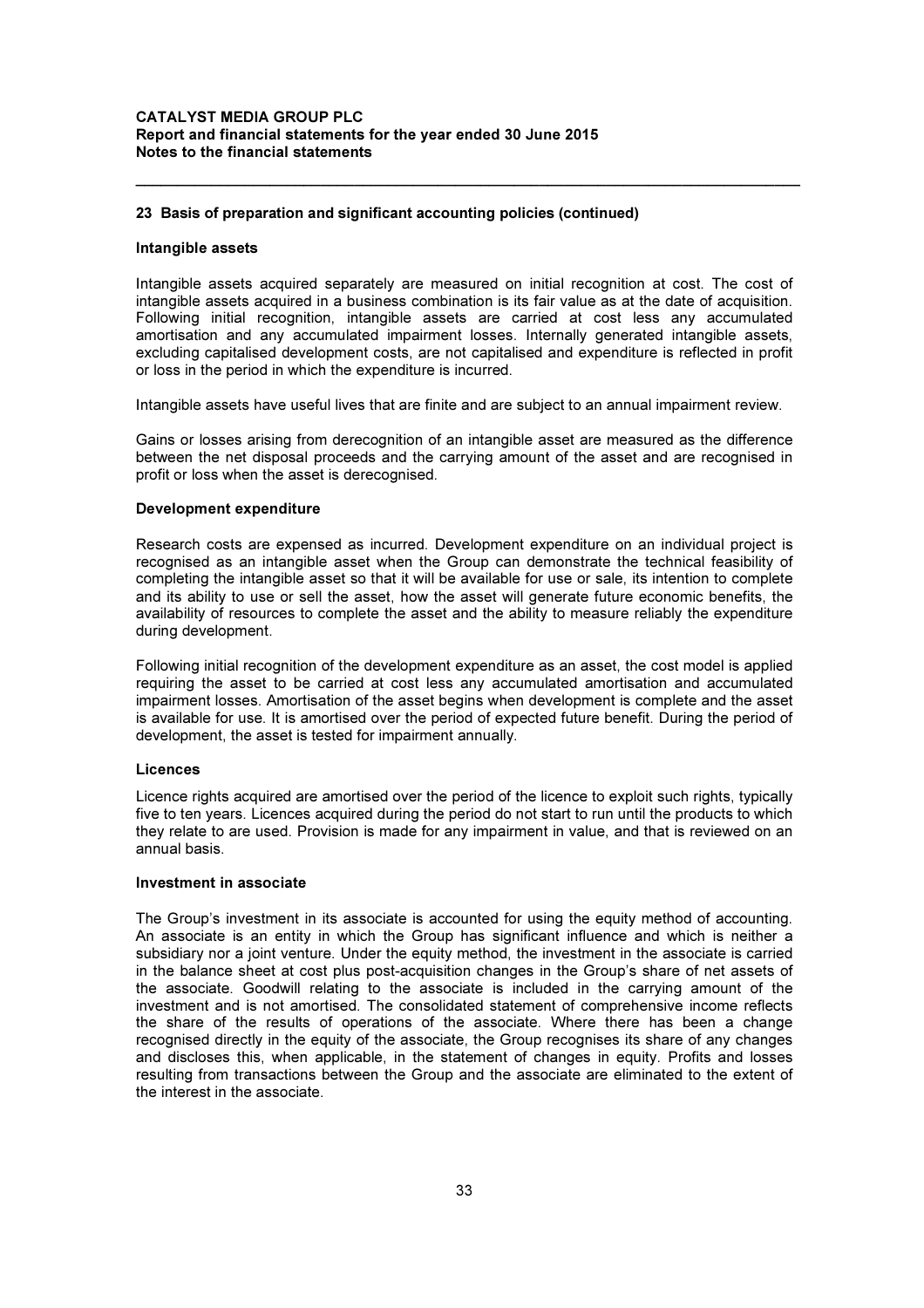#### 23 Basis of preparation and significant accounting policies (continued)

The financial statements of the associate are prepared either for the same reporting period as the parent company or a period not greater than three months different to the reporting period. Where necessary, adjustments are made to bring the accounting policies of associates in line with those of the Group.

\_\_\_\_\_\_\_\_\_\_\_\_\_\_\_\_\_\_\_\_\_\_\_\_\_\_\_\_\_\_\_\_\_\_\_\_\_\_\_\_\_\_\_\_\_\_\_\_\_\_\_\_\_\_\_\_\_\_\_\_\_\_\_\_\_\_\_\_\_\_\_\_\_\_\_\_\_\_\_

#### Impairment of non-financial assets

The Group assesses at each reporting date whether there is an indication that an asset may be impaired. If any such indication exists, or when annual impairment testing for an asset is required, the Group estimates the asset's recoverable amount. An asset's recoverable amount is the higher of an asset's or cash-generating unit's fair value less costs to sell and its value in use and is determined for an individual asset, unless the asset does not generate cash inflows that are largely independent of those from other assets or groups of assets. Where the carrying amount of an asset exceeds its recoverable amount, the asset is considered impaired and is written down to its recoverable amount. In assessing value in use, the estimated future cash flows are discounted to their present value using a pre-tax discount rate that reflects current market assessments of the time value of money and the risks specific to the asset. In determining fair value less costs to sell, an appropriate valuation model is used. These calculations are corroborated by valuation multiples, quoted share prices for publicly traded subsidiaries or other available fair value indicators.

Impairment losses are recognised in profit or loss in those expense categories consistent with the function of the impaired asset, except for property previously revalued where the revaluation was taken to equity. In this case the impairment is also recognised in equity up to the amount of any previous revaluation. For assets excluding goodwill, an assessment is made at each reporting date as to whether there is any indication that previously recognised impairment losses may no longer exist or may have decreased. If such indication exists, the Group makes an estimate of recoverable amount. A previously recognised impairment loss is reversed only if there has been a change in the estimates used to determine the asset's recoverable amount since the last impairment loss was recognised. If that is the case the carrying amount of the asset is increased to its recoverable amount. That increased amount cannot exceed the carrying amount that would have been determined, net of depreciation, had no impairment loss been recognised for the asset in prior years. Such reversal is recognised in profit or loss unless the asset is carried at revalued amount, in which case the reversal is treated as a revaluation increase.

The following criteria are also applied in assessing impairment of specific assets:

#### Associates

After application of the equity method, the Group determines whether it is necessary to recognise an additional impairment loss of the Group's investment in its associates. The Group determines at each balance sheet date whether there is any objective evidence that the investment in associate is impaired. If this is the case the Group calculates the amount of impairment as being the difference between the recoverable amount (being the higher of fair value less costs to sell and value in use) and carrying amount of the associate and recognises the amount in profit or loss.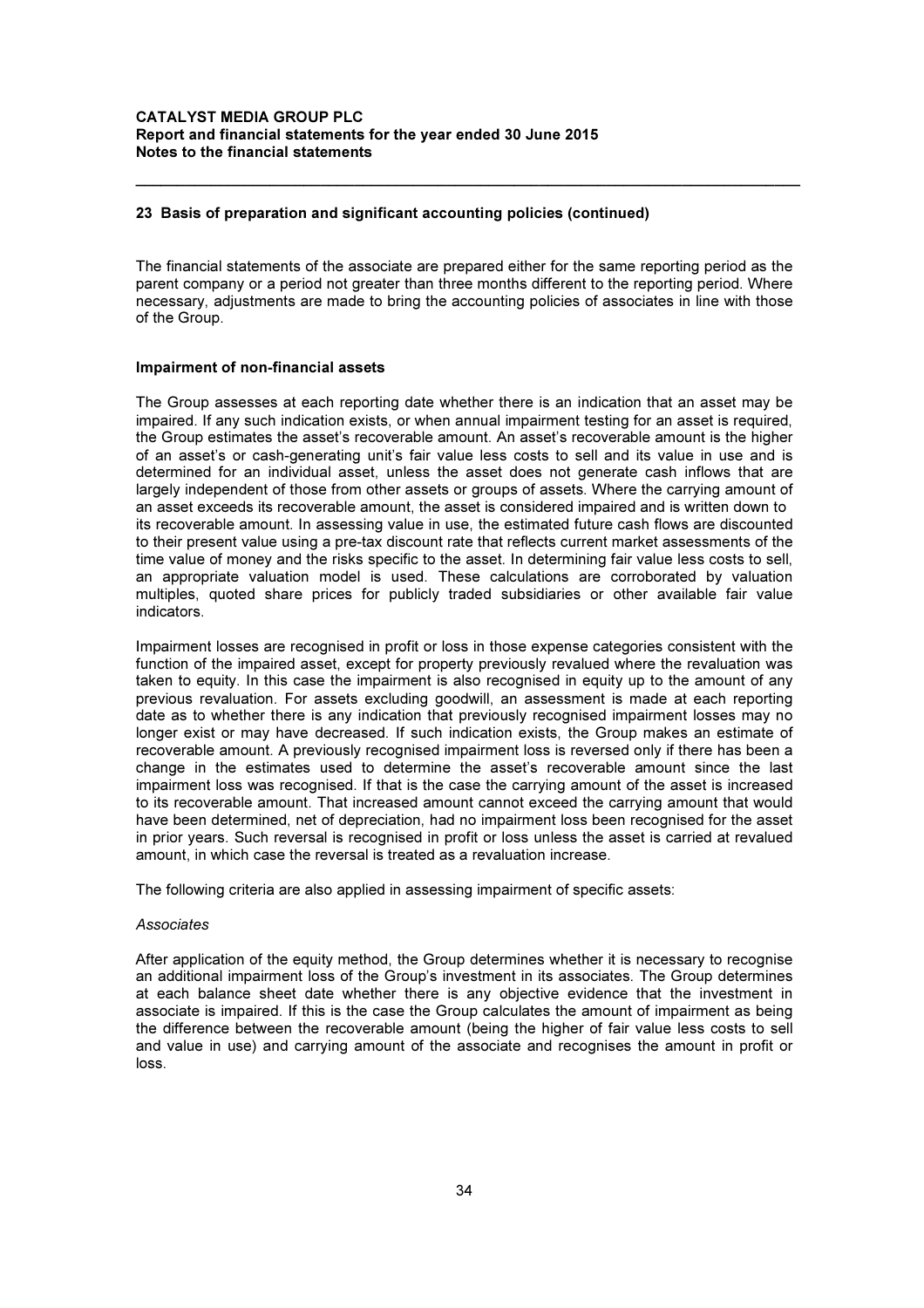#### 23 Basis of preparation and significant accounting policies (continued)

#### Financial instruments

#### Financial assets

The Group classifies its financial assets into one of the categories discussed below, depending on the purpose for which the asset was acquired.

\_\_\_\_\_\_\_\_\_\_\_\_\_\_\_\_\_\_\_\_\_\_\_\_\_\_\_\_\_\_\_\_\_\_\_\_\_\_\_\_\_\_\_\_\_\_\_\_\_\_\_\_\_\_\_\_\_\_\_\_\_\_\_\_\_\_\_\_\_\_\_\_\_\_\_\_\_\_\_

#### Loans and receivables

Cash and cash equivalents: These include cash in hand, deposits held at call with banks and bank overdrafts.

**Trade and other receivables:** These include amounts due to the group and prepayments and accrued income.

#### Financial liabilities

The Group classifies its financial liabilities as:

Financial liabilities measured at amortised cost. The Group's financial liabilities at amortised cost include trade payables and other financial liabilities.

Trade and other payables: These are initially recognised at fair-value and then carried at amortised cost. These arise from the receipt of goods and services.

#### Revenue

Revenue is recognised to the extent that it is probable that the economic benefits will flow to the Group and the revenue can be reliably measured. Revenue is measured at the fair value of the consideration received, excluding discounts, rebates, and other sales taxes or duty. Revenue arising from the provision of services is recognised when and to the extent that the Group obtains the right to consideration in exchange for the performance of its contractual obligations.

#### Taxation

Tax expense or taxation recoverable represents the sum of the tax currently payable or recoverable and deferred tax.

The tax currently payable is based on taxable profit for the year. Taxable profit differs from profit as reported in the income statement because it excludes items of income or expense that are taxable or deductible in other years and it further excludes items that are never taxable or deductible. The Group's liability for current tax is calculated using tax rates that have been enacted or substantively enacted by the statement of financial position date.

Tax recoverable comprises amounts receivable in respect of consortium tax relief arising from the surrender of taxable losses to the Group's associated undertaking.

Deferred tax is recognised on differences between the carrying amounts of assets and liabilities in the financial statements and the corresponding tax bases used in the computation of taxable profit, and are accounted for using the balance sheet liability method. Deferred tax liabilities are generally recognised for all taxable temporary differences and deferred tax assets are recognised to the extent that it is probable that taxable profits will be available against which deductible temporary differences can be utilised.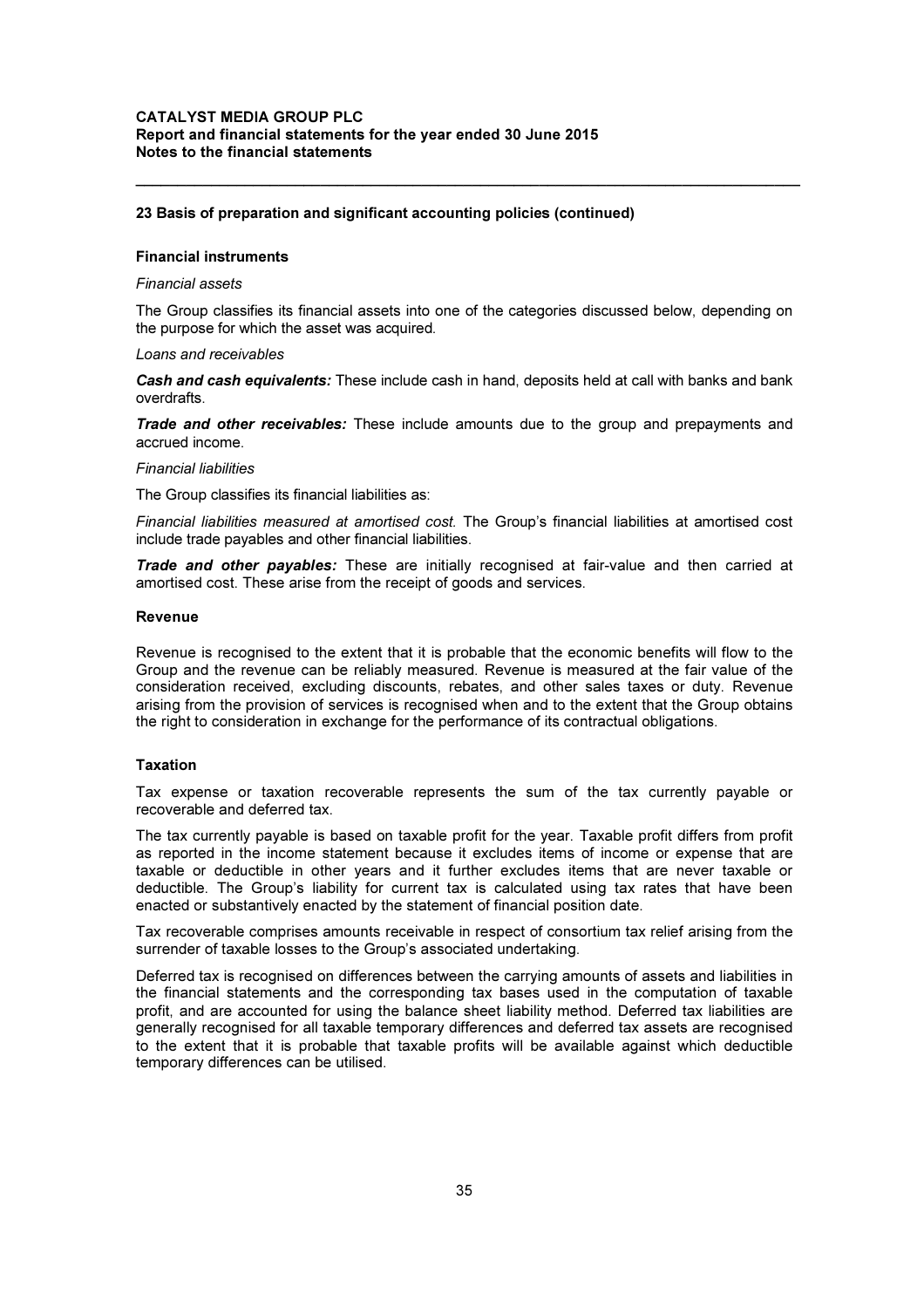#### 23 Basis of preparation and significant accounting policies (continued)

The carrying amount of deferred tax assets is reviewed at each balance sheet date and reduced to the extent that it is no longer probable that sufficient taxable profits will be available to allow all or part of the asset to be recovered. Deferred tax is calculated at the tax rates that are expected to apply in the period when the liability is settled or the asset realised. Deferred tax is charged or credited to the income statement, except when it relates to items charged or credited directly to equity, in which case the deferred tax is also dealt with in equity.

\_\_\_\_\_\_\_\_\_\_\_\_\_\_\_\_\_\_\_\_\_\_\_\_\_\_\_\_\_\_\_\_\_\_\_\_\_\_\_\_\_\_\_\_\_\_\_\_\_\_\_\_\_\_\_\_\_\_\_\_\_\_\_\_\_\_\_\_\_\_\_\_\_\_\_\_\_\_\_

Deferred tax assets and liabilities are offset when the Group has a legally enforceable right to offset current tax assets and liabilities and the deferred tax assets and liabilities relate to taxes levied by the same tax authority on either the same taxable Group company or different Group entities which intend to settle current tax assets and liabilities on a net basis, or to realise the assets and settle the liabilities simultaneously, in each future period in which significant amounts of deferred tax assets or liabilities are expected to be settled or recovered.

#### Operating profit and loss

Operating profit and loss comprises revenues less cost of sales and administrative expenses, including exceptional expenditures where relevant. Operating profit and loss attributed to discontinued operations is included as part of the net result of these operations and is disclosed separately.

#### Pension scheme arrangements

The Group's associate operates a defined benefit pension scheme in accordance with the following accounting policy. However the Group itself does not operate a pension scheme.

For any defined benefit pension scheme in operation, the Group would require contributions to be made to separately administered funds.

#### Critical accounting estimates and judgements

The Group makes estimates and assumptions concerning the future, which by definition will seldom result in actual results that match the accounting estimate. The estimates and assumptions that have a significant risk of causing a material adjustment to the carrying amount of assets and liabilities within the next financial year are discussed below.

#### (i) Impairment of intangible assets

The value of intangible assets is considered by the Directors at the end of each reporting period. Impairments are recognised on the bases outlined in note 23 to the accounts.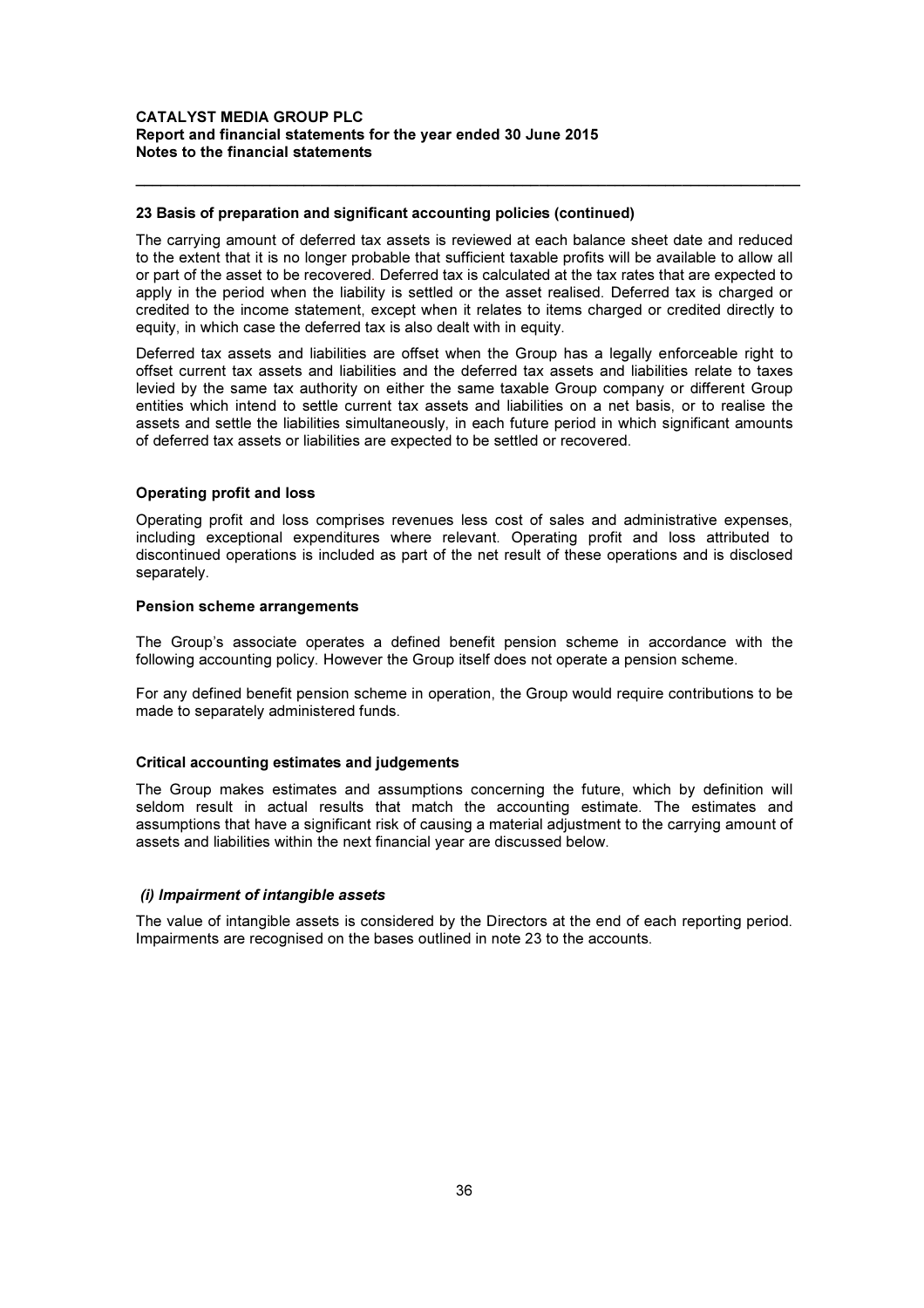#### CATALYST MEDIA GROUP PLC

# Report and financial statements for the year ended 30 June 2015 Consolidated statement of changes in equity \_\_\_\_\_\_\_\_\_\_\_\_\_\_\_\_\_\_\_\_\_\_\_\_\_\_\_\_\_\_\_\_\_\_\_\_\_\_\_\_\_\_\_\_\_\_\_\_\_\_\_\_\_\_\_\_\_\_\_\_\_\_\_\_\_\_\_\_\_\_\_\_\_\_\_\_\_\_\_\_\_\_\_\_\_\_\_\_\_\_\_\_\_\_\_\_\_\_\_\_\_\_\_\_\_\_\_\_\_\_\_\_\_\_\_\_

| Attributable to equity holders of the Group                                      |                         |                                |                                         |                                 |                                   |                                               |  |  |
|----------------------------------------------------------------------------------|-------------------------|--------------------------------|-----------------------------------------|---------------------------------|-----------------------------------|-----------------------------------------------|--|--|
| 30 June 2015                                                                     | <b>Share</b><br>Capital | <b>Share</b><br><b>Premium</b> | Capital<br>Redemption<br><b>Reserve</b> | <b>Merger</b><br><b>Reserve</b> | <b>Retained</b><br><b>Profits</b> | Total<br><b>Shareholders</b><br><b>Equity</b> |  |  |
|                                                                                  | £                       | £                              | £                                       | £                               | £                                 | £                                             |  |  |
| At 1 July 2014 - restated                                                        | 2,764,567               |                                | 49,752                                  | 2,402,674                       | 20,311,755                        | 25,528,748                                    |  |  |
| Profit for the year<br>Other comprehensive loss:<br>Share of other comprehensive |                         |                                |                                         | ٠                               | 1,445,401                         | 1,445,401                                     |  |  |
| loss of associate<br>Shares purchased into                                       |                         |                                |                                         |                                 | (489, 469)                        | (489, 469)                                    |  |  |
| Treasury<br>Cancellation of Treasury                                             |                         |                                |                                         | ٠                               | (1,478,993)                       | (1,478,993)                                   |  |  |
| shares                                                                           | (223,431)               |                                | 223,431                                 |                                 |                                   |                                               |  |  |
| Total comprehensive profit for                                                   |                         |                                |                                         |                                 |                                   |                                               |  |  |
| the period                                                                       | (223, 431)              |                                | 223,431                                 | ٠                               | (523,061)                         | (523,061)                                     |  |  |
| At 30 June 2015                                                                  | 2,541,136               |                                | 273,183                                 | 2,402,674                       | 19,788,694                        | 25,005,687                                    |  |  |

On 3 June 2015, the Group cancelled, from Treasury, 2,234,316 ordinary shares with a nominal value of £223,431. The notes on pages 19 to 40 form part of these financial statements.

| Share capital              | Amount subscribed for shares at nominal value.                      |
|----------------------------|---------------------------------------------------------------------|
| Share premium              | Amount subscribed for share capital in excess of nominal value.     |
| Capital redemption reserve | Amounts arising from the purchase by the group of its own shares    |
| Merger reserve             | Amounts arising from the merger of subsidiary investments.          |
| Retained profits           | Cumulative profit of the Group attributable to equity shareholders. |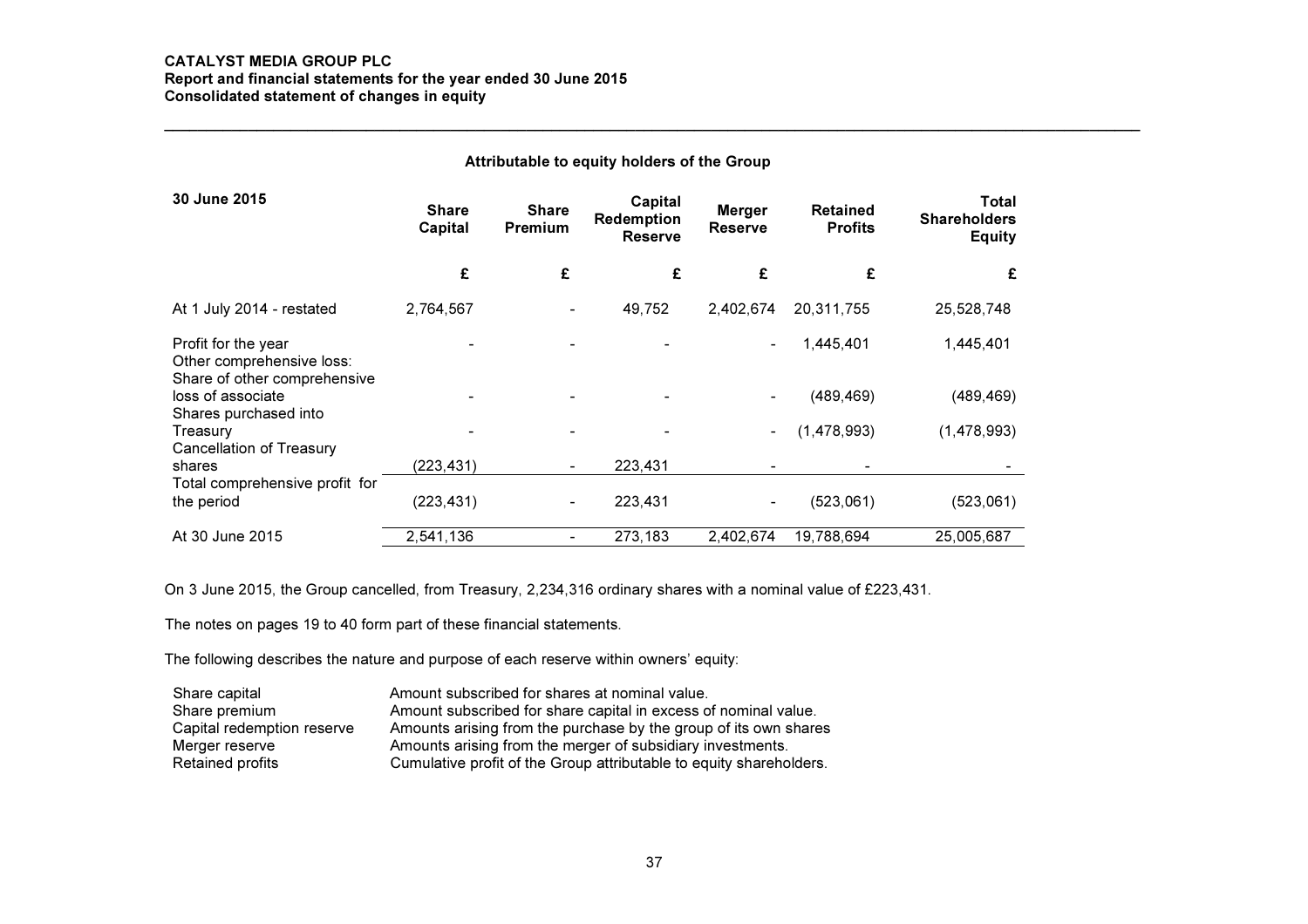#### CATALYST MEDIA GROUP PLC

 Report and financial statements for the year ended 30 June 2015 Consolidated statement of changes in equity

#### Attributable to equity holders of the Group

| 30 June 2014 - restated                                                        | <b>Share</b><br>Capital | <b>Share</b><br>Premium  | Capital<br><b>Redemption</b><br><b>Reserve</b> | <b>Merger</b><br><b>Reserve</b> | <b>Retained</b><br><b>Profits</b> | Total<br><b>Shareholders</b><br><b>Equity</b> |
|--------------------------------------------------------------------------------|-------------------------|--------------------------|------------------------------------------------|---------------------------------|-----------------------------------|-----------------------------------------------|
|                                                                                | £                       | £                        | £                                              | £                               | £                                 | £                                             |
| At 1 July 2013                                                                 | 2,764,567               | ۰                        | 49,752                                         | 2,402,674                       | 23.374.056                        | 28,591,049                                    |
| Loss for the year<br>Other comprehensive loss:<br>Share of other comprehensive |                         |                          |                                                | $\sim$                          | (2,993,287)                       | (2,993,287)                                   |
| loss of associate                                                              | ۰                       |                          |                                                |                                 | (69, 014)                         | (69, 014)                                     |
| Total comprehensive loss for<br>the period                                     | ۰                       | $\overline{\phantom{0}}$ |                                                | $\overline{\phantom{0}}$        | (3,062,301)                       | (3,062,301)                                   |
| At 30 June 2014                                                                | 2,764,567               |                          | 49,752                                         | 2,402,674                       | 20,311,755                        | 25,528,748                                    |

The prior year figures within the financial statements of SIS were restated following a management review of the revenue recognition methods in relation to customer contracts. This led to a decrease in the share of profit from associate in the CMG accounts of £65,316. As the value of CMG's investment was concluded to be £25,000,000, the impairment charge for the year was also restated and reduced by £65,316. There was therefore no impact on the net assets of CMG as at 30 June 2014.

The notes on pages 19 to 40 form part of these financial statements.

| Share capital              | Amount subscribed for shares at nominal value.                      |
|----------------------------|---------------------------------------------------------------------|
| Share premium              | Amount subscribed for share capital in excess of nominal value.     |
| Capital redemption reserve | Amounts arising from the purchase by the group of its own shares.   |
| Merger reserve             | Amounts arising from the merger of subsidiary investments.          |
| Retained profits           | Cumulative profit of the Group attributable to equity shareholders. |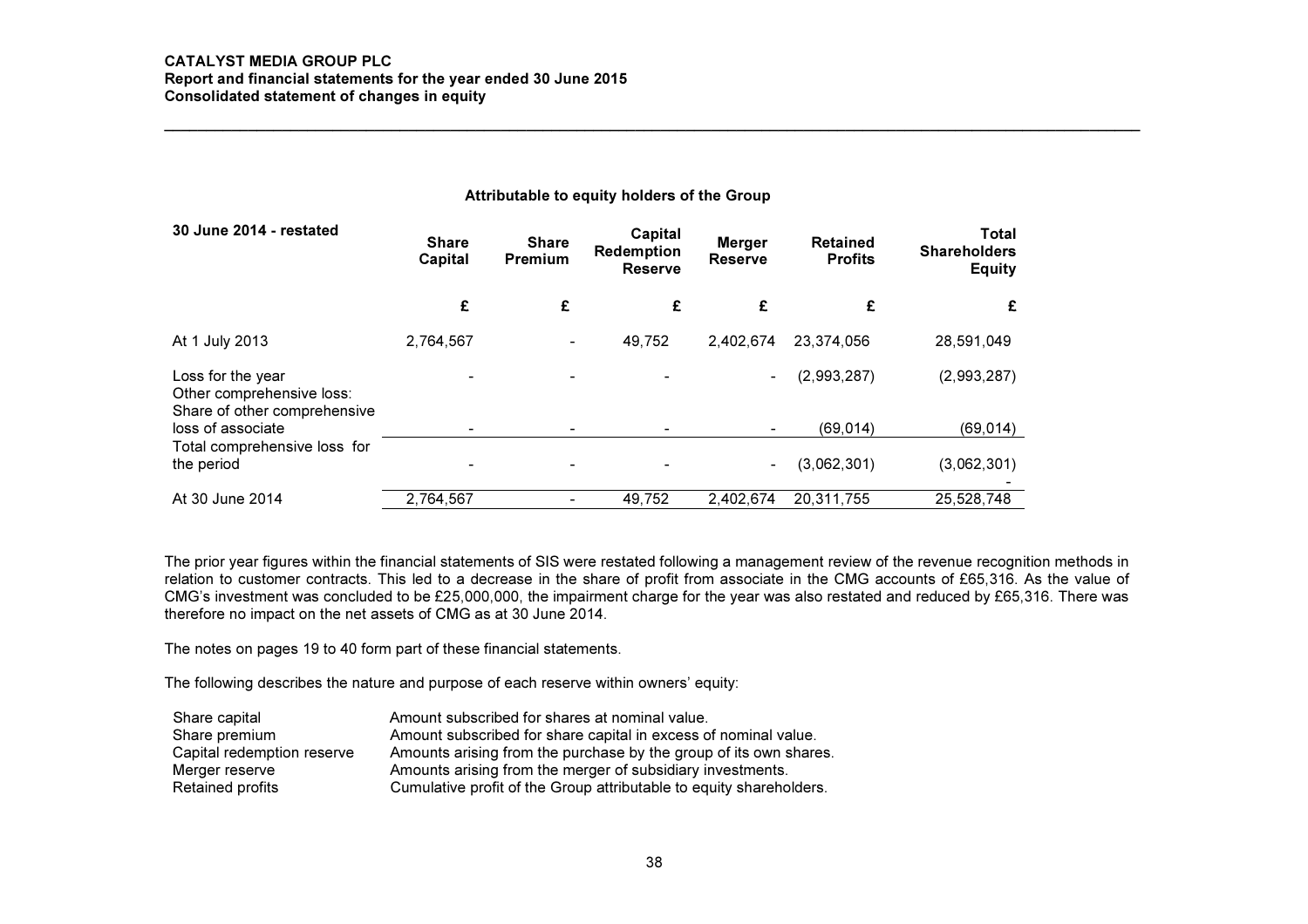#### CATALYST MEDIA GROUP PLC

# Report and financial statements for the year ended 30 June 2015 Company statement of changes in equity \_\_\_\_\_\_\_\_\_\_\_\_\_\_\_\_\_\_\_\_\_\_\_\_\_\_\_\_\_\_\_\_\_\_\_\_\_\_\_\_\_\_\_\_\_\_\_\_\_\_\_\_\_\_\_\_\_\_\_\_\_\_\_\_\_\_\_\_\_\_\_\_\_\_\_\_\_\_\_\_\_\_\_\_\_\_\_\_\_\_\_\_\_\_\_\_\_\_\_\_\_\_\_\_\_\_\_\_\_\_\_\_\_\_\_\_

| Attributable to equity holders of the Company |                         |                                |                                         |                                 |                                   |                                               |  |
|-----------------------------------------------|-------------------------|--------------------------------|-----------------------------------------|---------------------------------|-----------------------------------|-----------------------------------------------|--|
| 30 June 2015                                  | <b>Share</b><br>Capital | <b>Share</b><br><b>Premium</b> | Capital<br>Redemption<br><b>Reserve</b> | <b>Merger</b><br><b>Reserve</b> | <b>Retained</b><br><b>Profits</b> | Total<br><b>Shareholders</b><br><b>Equity</b> |  |
|                                               | £                       | £                              | £                                       | £                               | £                                 | £                                             |  |
| At 1 July 2014                                | 2,764,567               | -                              | 49,752                                  | 2,912,060                       | 14,580,156                        | 20,306,535                                    |  |
| Profit for the year                           |                         |                                |                                         |                                 | 955,772                           | 955,772                                       |  |
| Shares purchased into<br>Treasury             |                         |                                |                                         | ٠                               | (1,478,993)                       | (1,478,993)                                   |  |
| <b>Cancellation of Treasury</b><br>shares     | (223,431)               |                                | 223,431                                 |                                 |                                   |                                               |  |
| Total comprehensive loss for                  |                         |                                |                                         |                                 |                                   |                                               |  |
| the year                                      | (223,431)               |                                | 223,431                                 |                                 | (523, 221)                        | (523, 221)                                    |  |
| At 30 June 2015                               | 2,541,136               | ٠                              | 273,183                                 | 2.912.060                       | 14.056.935                        | 19.783.314                                    |  |

The notes on pages 19 to 40 form part of these financial statements.

| Share capital              | Amount subscribed for shares at nominal value.                        |
|----------------------------|-----------------------------------------------------------------------|
| Share premium              | Amount subscribed for share capital in excess of nominal value.       |
| Capital redemption reserve | Amounts arising from the purchase by the group of its own shares      |
| Merger reserve             | Amounts arising from the merger of subsidiary investments.            |
| Retained profits           | Cumulative profit of the Company attributable to equity shareholders. |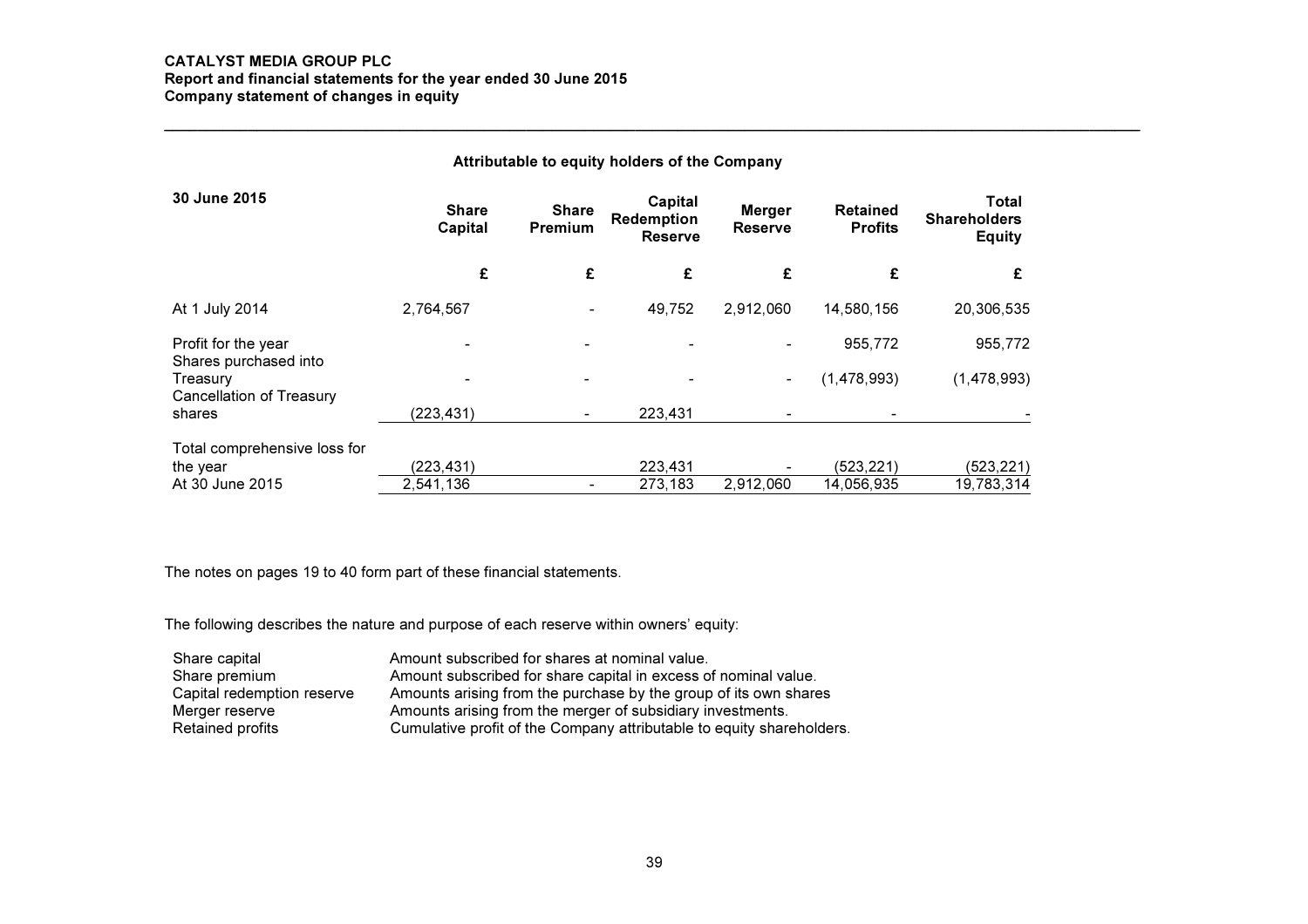## CATALYST MEDIA GROUP PLC Report and financial statements for the year ended 30 June 2015 Company statement of changes in equity \_\_\_\_\_\_\_\_\_\_\_\_\_\_\_\_\_\_\_\_\_\_\_\_\_\_\_\_\_\_\_\_\_\_\_\_\_\_\_\_\_\_\_\_\_\_\_\_\_\_\_\_\_\_\_\_\_\_\_\_\_\_\_\_\_\_\_\_\_\_\_\_\_\_\_\_\_\_\_\_\_\_\_\_\_\_\_\_\_\_\_\_\_\_\_\_\_\_\_\_\_\_\_\_\_\_\_\_\_\_\_\_\_\_\_\_

| Attributable to equity holders of the Company |  |  |  |  |  |
|-----------------------------------------------|--|--|--|--|--|
|-----------------------------------------------|--|--|--|--|--|

| 30 June 2014                             | <b>Share</b><br>Capital | <b>Share</b><br><b>Premium</b> | Capital<br>Redemption<br><b>Reserve</b> | <b>Merger</b><br><b>Reserve</b> | <b>Retained</b><br><b>Profits</b> | Total<br><b>Shareholders</b><br><b>Equity</b> |
|------------------------------------------|-------------------------|--------------------------------|-----------------------------------------|---------------------------------|-----------------------------------|-----------------------------------------------|
|                                          | £                       | £                              | £                                       | £                               | £                                 |                                               |
| At 1 July 2013                           | 2,764,567               | ۰                              | 49,752                                  | 2,912,060                       | 14,642,457                        | 20,368,836                                    |
| Loss for the year                        | ۰                       | ٠                              |                                         |                                 | (62, 301)                         | (62, 301)                                     |
| Total comprehensive loss for the<br>year |                         |                                |                                         |                                 | (62, 301)                         | (62, 301)                                     |
| At 30 June 2014                          | 2,764,567               |                                | 49,752                                  | 2,912,060                       | 14,580,156                        | 20,306,535                                    |

The notes on pages 19 to 40 form part of these financial statements.

| Share capital              | Amount subscribed for shares at nominal value.                        |
|----------------------------|-----------------------------------------------------------------------|
| Share premium              | Amount subscribed for share capital in excess of nominal value.       |
| Capital redemption reserve | Amounts arising from the purchase by the group of its own shares      |
| Merger reserve             | Amounts arising from the merger of subsidiary investments.            |
| Retained profits           | Cumulative profit of the Company attributable to equity shareholders. |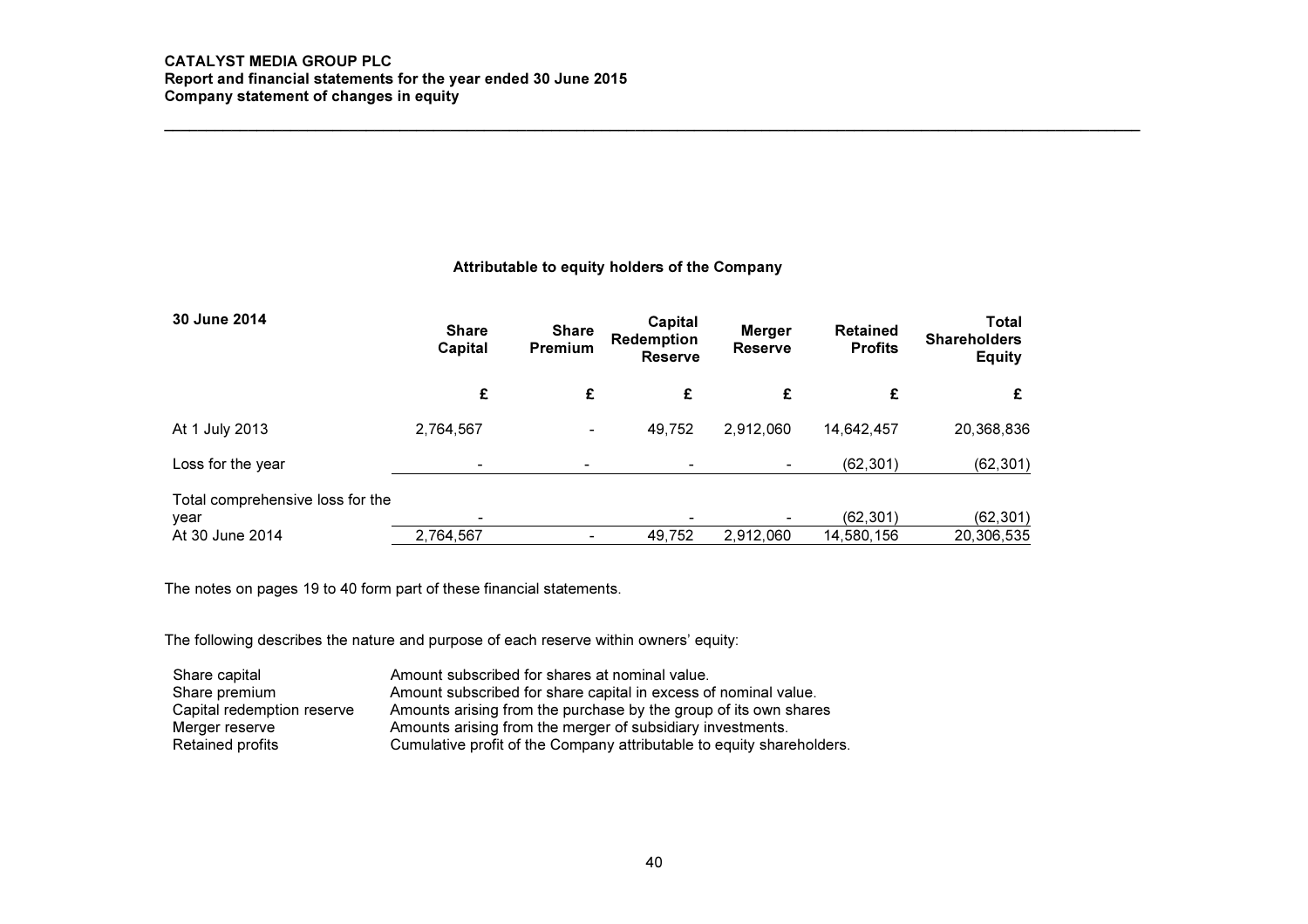#### NOTICE OF ANNUAL GENERAL MEETING

 $\overline{\phantom{a}}$  , and the contribution of the contribution of the contribution of the contribution of the contribution of the contribution of the contribution of the contribution of the contribution of the contribution of the

#### CATALYST MEDIA GROUP PLC (Registered in England and Wales with number 03955206)

Notice is hereby given that the fifteenth Annual General Meeting (the "AGM") of Catalyst Media Group Plc (the "Company") will be held on 14 January 2016 at 6 Stratton Street, London, W1J 8LD at 3.00 p.m. for the purposes of considering and, if thought fit, passing the following resolutions of which resolutions 1 to 5 are ordinary resolutions and resolution 6 is a special resolution:

Ordinary Resolutions

- 1. To receive the audited financial statements and the report of the directors and the auditors for the Company for the year ended 30 June 2015.
- 2. To approve the directors' remuneration report for the Company for the year ended 30 June 2015.
- 3. To reappoint UHY Hacker Young as auditors of the Company to hold office until the conclusion of the next Annual General Meeting.
- 4. To authorise the directors to fix the remuneration of the auditors.
- 5. To re-elect Melvin Lawson as a director.

#### Special Resolution

- 6. Subject to, and in accordance with the Company's articles of association, the Company be generally and unconditionally authorised to make market purchases (within the meaning of Section 693(4) of the Companies Act 2006) of ordinary shares of the Company provided that:
	- (a) the maximum number of ordinary shares hereby authorised to be acquired is 3,811,704 (being fifteen per cent of the issued ordinary shares of the Company at the date of this resolution);
	- (b) the minimum price which may be paid for an ordinary share is the nominal value of such share;
	- (c) the maximum price which may be paid for an ordinary share is an amount equal to 105 per cent. of the average of the middle market quotations for an ordinary share in the Company as derived from the AIM Appendix to The London Stock Exchange Daily Official List for the five business days immediately preceding the day on which such ordinary share is contracted to be purchased;
	- (d) the authority hereby conferred shall expire on the date which is 12 months from the date of the passing of this resolution;
	- (e) the Company may make any purchase of its ordinary shares pursuant to a contract concluded before the authority hereby conferred expires and which will or may be executed wholly or partly after the expiry of such authority; and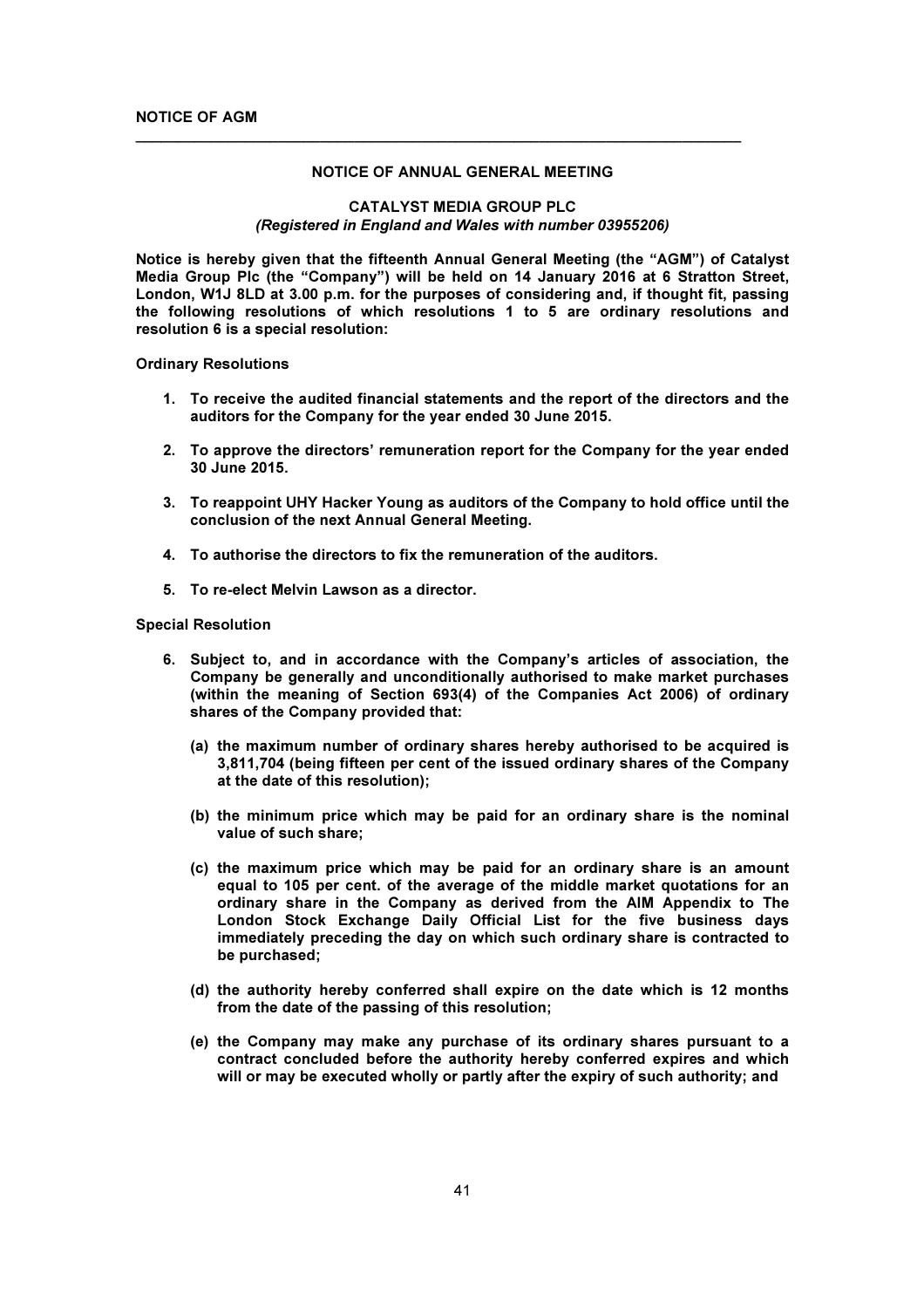(f) all ordinary shares purchased pursuant to the authority conferred by this resolution shall be cancelled immediately on completion of the purchase or held in treasury (provided that the aggregate nominal value of shares held as treasury shares shall not at any time exceed ten per cent. of the issued ordinary share capital of the Company at any time).

 $\overline{\phantom{a}}$  , and the contribution of the contribution of the contribution of the contribution of the contribution of the contribution of the contribution of the contribution of the contribution of the contribution of the

By order of the Board

Michael Rosenberg OBE Chairman

Registered Office: Quadrant House, 4 Thomas More Square, London E1W 1YW

Date: 27 November 2015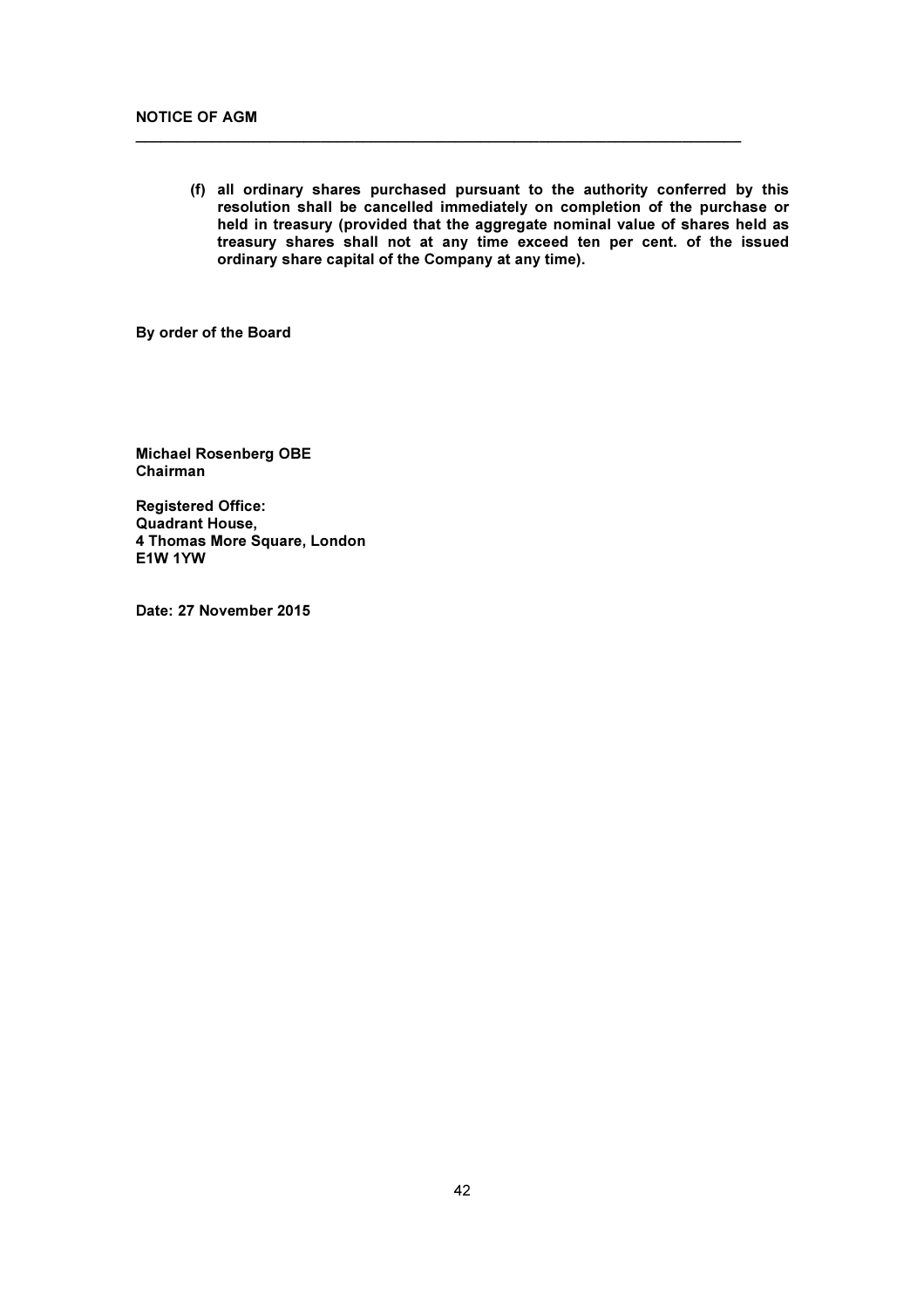Notes:

1. Only the holders of ordinary shares are entitled to attend the meeting and vote, subject to note 4 below. A member entitled to attend and vote may appoint one or more proxies to attend, speak and vote on his behalf at the meeting provided that each proxy is appointed to exercise the rights attached to a different share or shares held by the member. A member need not be a member of the Company but must attend the meeting to represent him.

 $\overline{\phantom{a}}$  , and the contribution of the contribution of the contribution of the contribution of the contribution of the contribution of the contribution of the contribution of the contribution of the contribution of the

- 2. A form of proxy is provided. To be effective, a form of proxy (together with the power of attorney or other authority (if any) under which it is signed or a notarially certified copy of such power of attorney or other authority) must be completed, signed and lodged with the Company's registrar, Neville Registrars, Neville House, 18 Laurel Lane, Halesowen, West Midlands B63 3DA no later than 48 hours before the time of the meeting. Depositing a completed form of proxy will not preclude a member from attending the meeting and voting in person.
- 3. A shareholder which is a corporation (including a company) (a "corporation") and which wishes to be represented at the meeting by a person with authority to speak, vote on a show of hands and vote on a poll (a "corporate representative") must submit a certified copy of the resolution giving the relevant authority to that corporate representative to the registered office (for the attention of the directors) by the same deadline as in note 2 above. A corporate representative has the same powers on behalf of the corporation he/she represents as that corporation could exercise if it were an individual member of the Company. Alternatively, a corporation may complete and return a form of proxy.
- 4. Pursuant to regulation 41 of the Uncertificated Securities Regulations 2001, to be entitled to attend and vote at the meeting (and for the purposes of the determination by the Company of the number of votes they may cast), members must be entered on the Company's register of members by 3.00pm on 14 January 2016. Any changes to the register of members after such time shall be disregarded in determining the rights of any person to attend or vote at the meeting.
- 5. In the case of joint holders, the signature of only one of the joint holders is required on the form of proxy, but the vote of the senior (by order in the register of members) who tenders a vote will be accepted to the exclusion of the others.
- 6. Copies of the following documents will be available for inspection at the Company's registered office, during normal business hours, on any day (Saturdays, Sundays and public holidays excepted) from the date of this notice until the day of the meeting and at the place of the meeting for 15 minutes prior to and during the meeting:
	- (a) the register of directors' interests in the share capital of the Company; and
	- (b) copies of the directors' service contracts